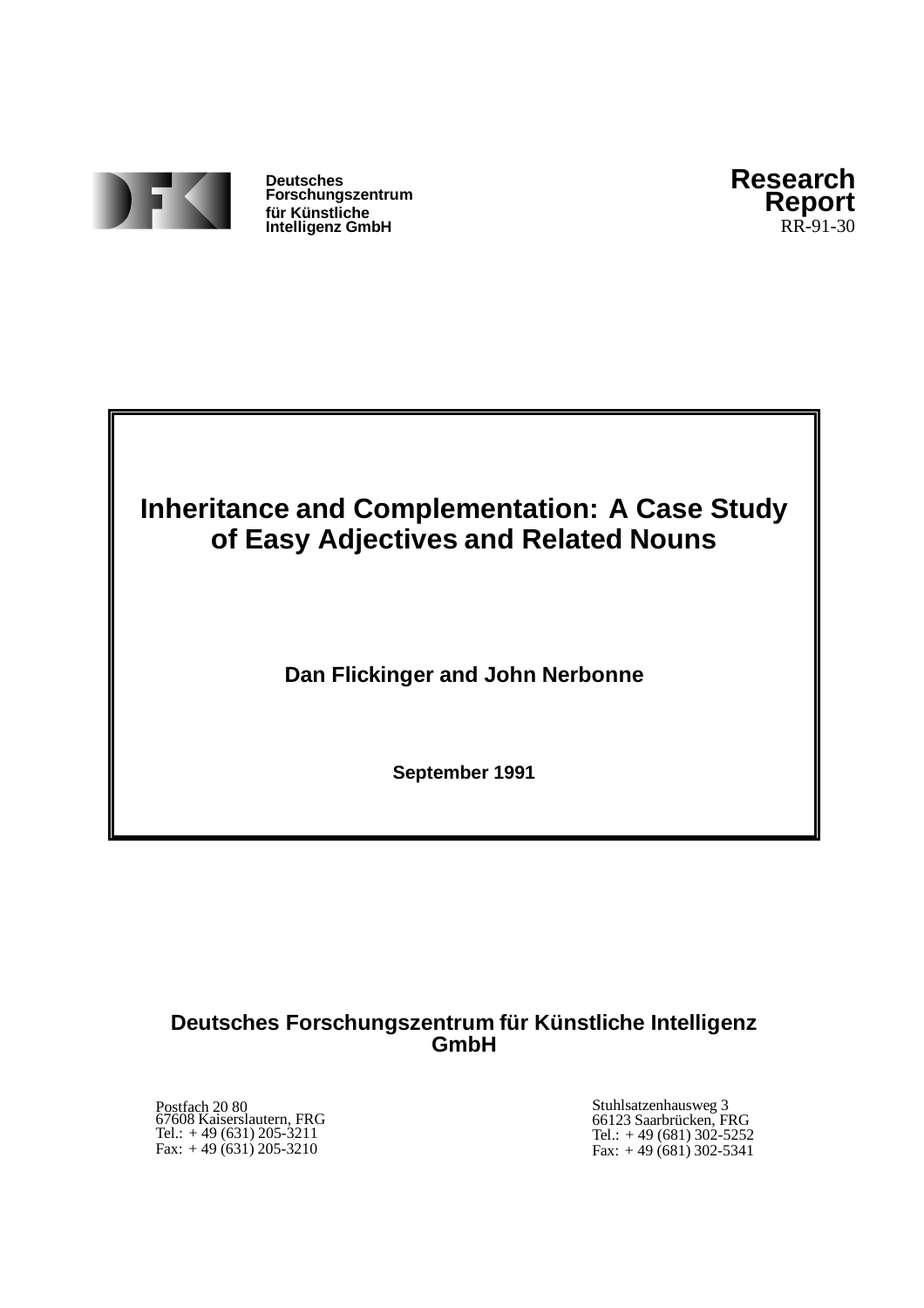# **Deutsches Forschungszentrum** für **Kunstlic ¨ he Intelligenz**

The German Research Center for Artificial Intelligence (Deutsches Forschungszentrum für Künstliche Intelligenz, DFKI) with sites in Kaiserslautern and Saarbrücken is a non-profit organization which was founded in 1988. The shareholder companies are Atlas Elektronik, Daimler-Benz, Fraunhofer Gesellschaft, GMD, IBM, Insiders, Mannesmann-Kienzle, Sema Group, Siemens and Siemens-Nixdorf. Research projects conducted at the DFKI are funded by the German Ministry for Research and Technology, by the shareholder companies, or by other industrial contracts.

The DFKI conducts application-oriented basic research in the field of artificial intelligence and other related subfields of computer science. The overall goal is to construct systems with technical knowledge and common sense which - by using AI methods - implement a problem solution for a selected application area. Currently, there are the following research areas at the DFKI:

- □ Intelligent Engineering Systems
- □ Intelligent User Interfaces
- □ Computer Linguistics
- 
- □ Programming Systems<br>□ Deduction and Multiagent Systems
- □ Document Analysis and Office Automation.

The DFKI strives at making its research results available to the scientific community. There exist many contacts to domestic and foreign research institutions, both in academy and industry. The DFKI hosts technology transfer workshops for shareholders and other interested groups in order to inform about the current state of research.

From its beginning, the DFKI has provided an attractive working environment for AI researchers from Germany and from all over the world. The goal is to have a staff of about 100 researchers at the end of the building-up phase.

Dr. Dr. D. Ruland **Director**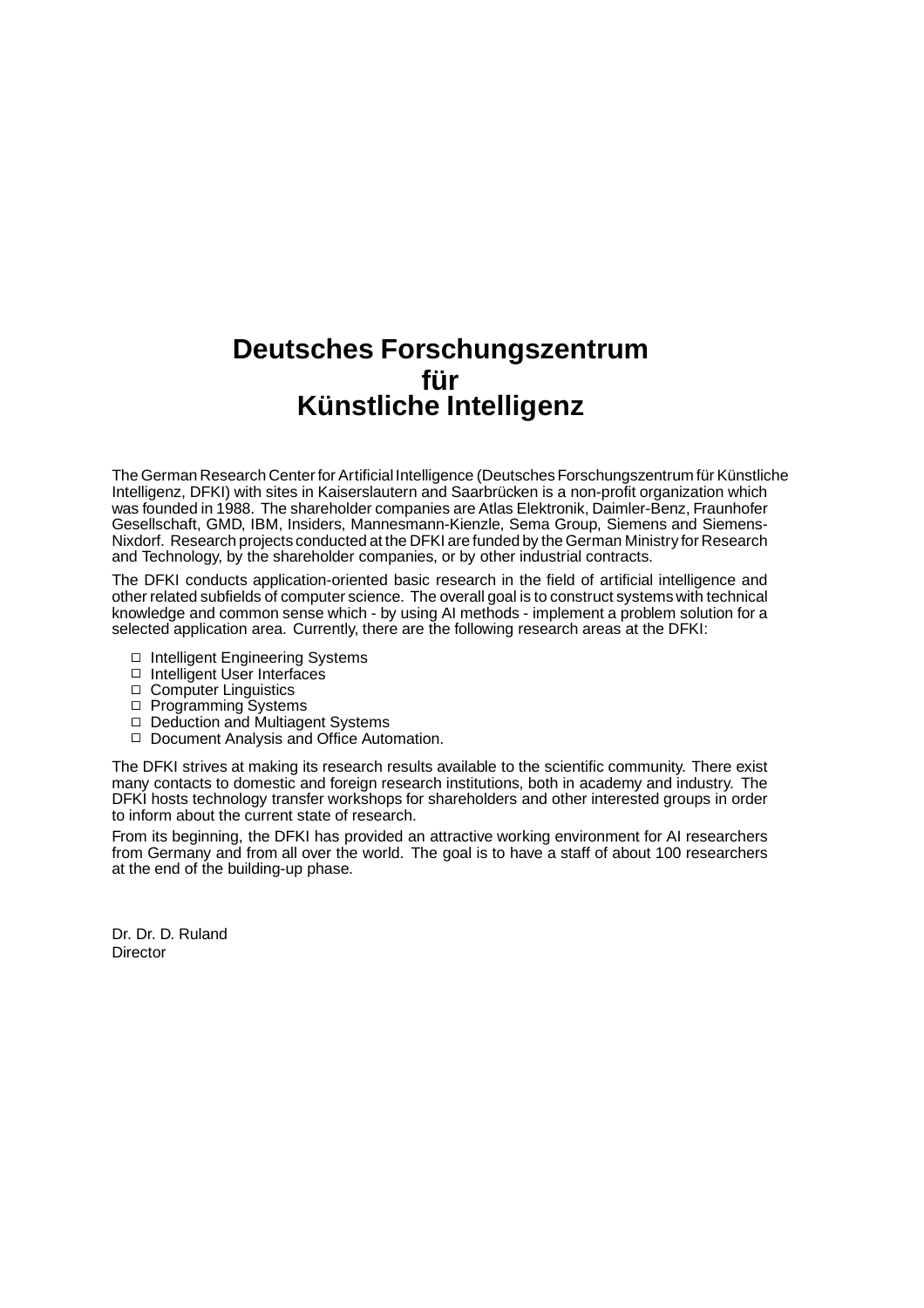# **Inheritance and Complementation: A Case Study of**  $_{Easy}$  **Adjectives and Related Nouns**

**Dan Flickinger and John Nerbonne**

DFKI-RR-91-30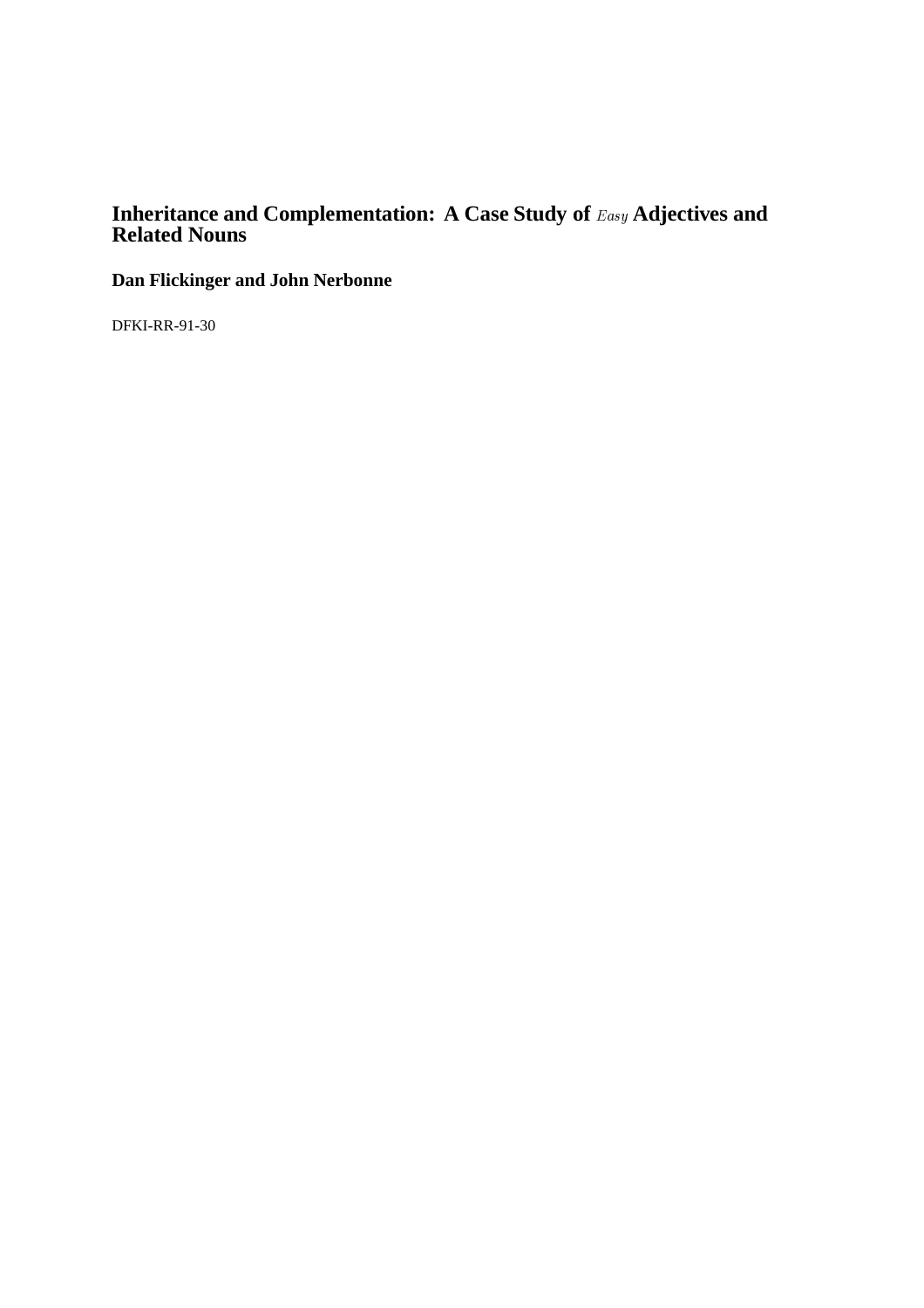This work has been supported by a grant from The Federal Ministry for Research and Technology (FKZ ITWM-ITW 9002 0).

Deutsches Forschungszentrum fur¨ Kunstliche ¨ Intelligenz 1991

This work may not be copied or reproduced in whole of part for any commercial purpose. Permission to copy in whole or part without payment of fee is granted for nonprofit educational and research purposes provided that all such whole or partial copies include the following: a notice that such copying is by permission of the Deutsche Forschungszentrum für Künstliche Intelligenz, Kaiserslautern, Federal Republic of Germany; an acknowledgement of the authors and individual contributors to the work; all applicable portions of this copyright notice. Copying, reproducing, or republishing for any other purpose shall require a licence with payment of fee to Deutsches Forschungszentrum für Künstliche Intelligenz. ISSN 0946-008X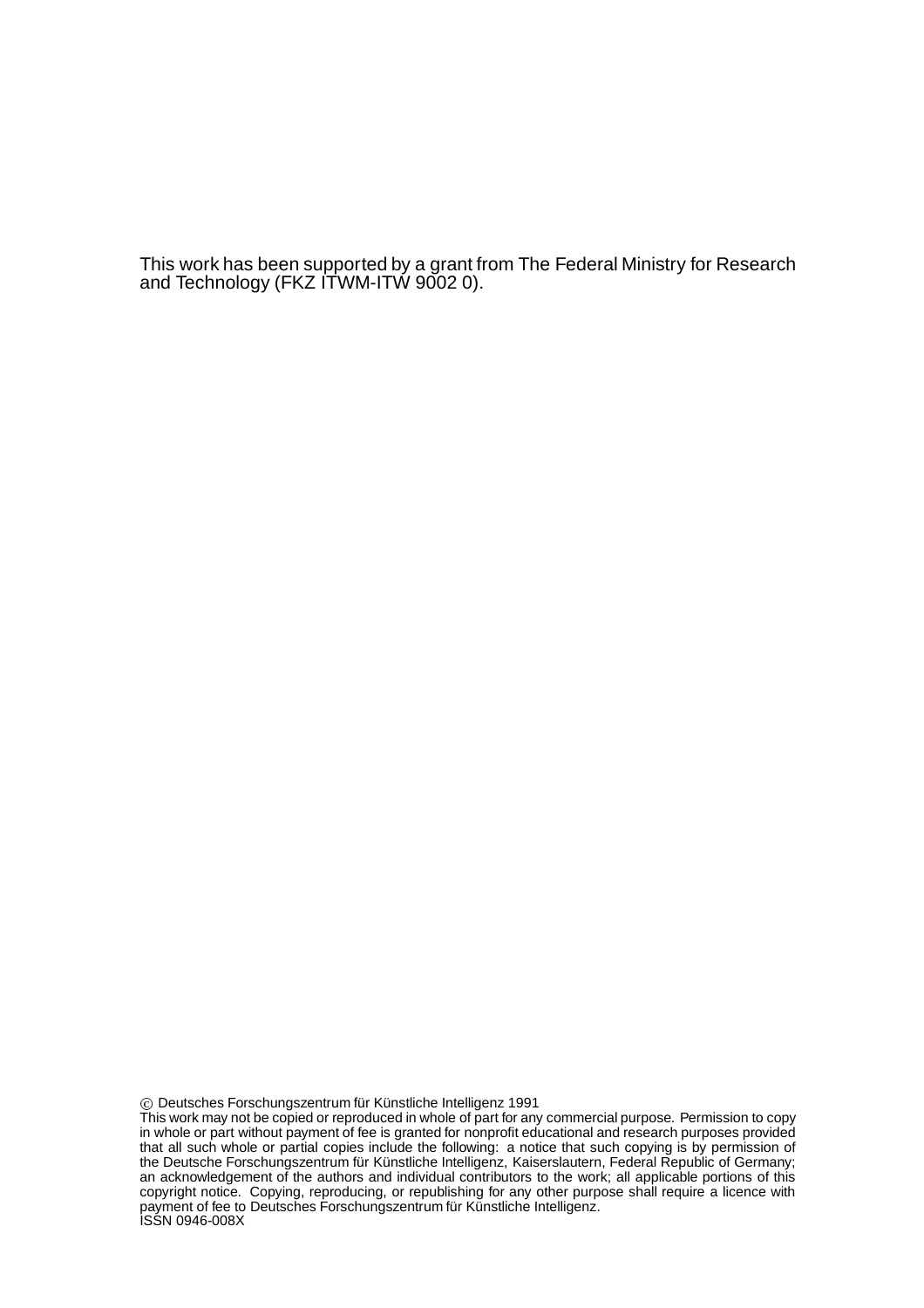# Inheritance and Complementation: A Case Study of Easy Adjectives and Related Nouns

Dan Flickinger Hewlett-Packard Laboratories 1501 Page Mill Road Palo Alto, California 94304-1126 flickinger@hplabs.hp.com

John Nerbonne\* Deutsches Forschungszentrum für Künstliche Intelligenz Stuhlsatzenhausweg 3 D-6600 Saarbrücken 11, Germany nerbonne@dfki.uni-sb.de

November 4, 1994

## Abstract

Mechanisms for representing lexically the bulk of syntactic and semantic information for a language have been under active development, as is evident in the recent studies contained in this volume. Our study serves to highlight some of the most useful tools available for structured lexical representation, in particular, (multiple) inheritance, default specification, and lexical rules. It then illustrates the value of these mechanisms in illuminating one corner of the lexicon involving an unusual kind of complementation among a group of adjectives exemplified by easy. The virtues of the structured lexicon are its succinctness and its tendency to highlight significant clusters of linguistic properties. From its succinctness follow two practical advantages, namely its ease of maintenance and modification. In order to suggest how important these may be practically, we extend the analysis of adjectival complementation in several directions. These further illustrate how the use of inheritance in lexical representation permits exact and explicit characterizations of phenomena in the language under study. We demonstrate how the use of the mechanisms employed in the analysis of easy enable us to give a unified account of related phenomena featuring nouns like pleasure, and even the adverbs (adjectival specifiers) too and enough. Along the way we motivate some elaborations of the HPSG (Head-Driven Phrase Structure Grammar) framework in which we couch our analysis, and offer several avenues for further study of this part of the English lexicon.

#### Introduction  $\mathbf{1}$

The lexicon is a large and complex set of information about the words used in a grammar or natural language processing system. Its importance has become more central in the research of

<sup>\*</sup>We are indebted to Mark Gawron, Masayo Iida, Bill Ladusaw, Joachim Laubsch, Carl Pollard and Tom Wasow for frequent conversations about this analysis. We are also grateful to Anthony Kroch, the participants at the Tilburg Workshop on Inheritance in Natural Language Processing, and three referees for further comments. This work was partially supported by a research grant, ITW 9002 0, from the German Bundesministerium für Forschung und Technologie to the DFKI DISCO project.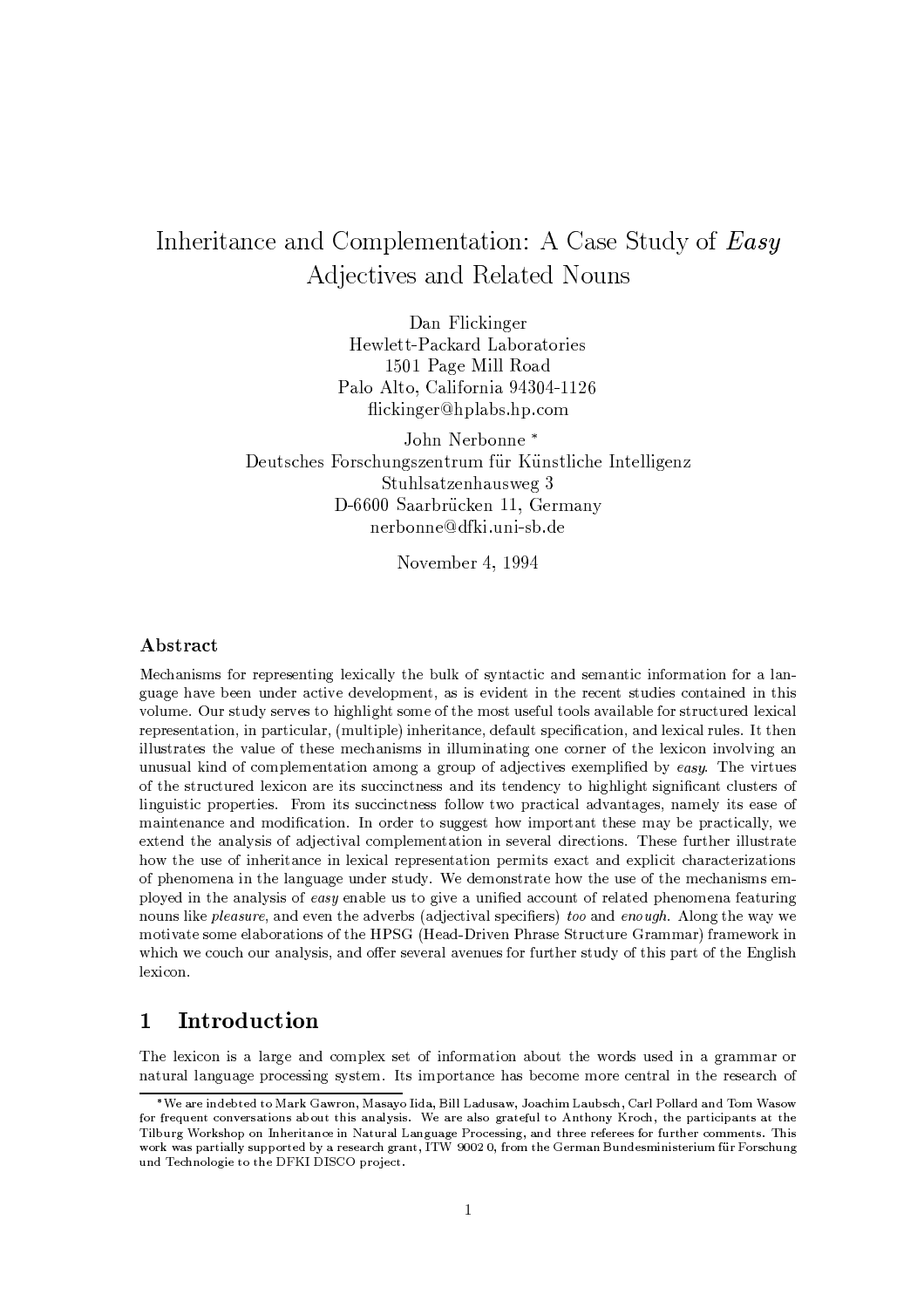the past decade, which has seen the rise of radically LEXICALIZED theories such as HEAD-DRIVEN PHRASE STRUCTURE GRAMMAR (HPSG), in which phrase structure rules play a vestigial role. Newer theories place increasingly high demands on lexical representation. A simple calculation may illustrate the quandary of lexical representation: feature systems for contemporary systems normally distinguish at least 30 features (while 40 or 50 is not rare). The number of values a feature takes ranges from 2 to the number of categories (more exactly, to the number of sequences or sets of a small size, where all the members of the sequence, etc. are categories). Under the undoubtedly optimistic assumption that feature value ranges could be reduced to booleans, we still are faced with  $2^{30} = 10^9$  feature combinations—whose individual representation is clearly to be avoided, not "solved".<sup>1</sup> The natural tack is certainly to represent just the categories actually used in the vocabulary, but this could incur a good deal of redundancy if it meant that each feature combination were represented separately on each word.

The STRUCTURED OF HIERARCHICAL lexicon solves this difficulty (cf. Flickinger, Pollard and Wasow, 1985 and Flickinger, 1987). In structured lexicons, word classes may stand in a relationship of inheritance to one another, in which case the properties of the bequeathing class accrue automatically to the inheriting class. Once we allow that a single class may be heir to more than one bequeathing class, we allow, in principle, that no word class property EVER need be examined more than once. Thus we eliminate one central source of redundancy in lexical specification. One of the goals of this paper is to motivate the use of inheritance in lexical specification. To do this, we take a narrowly circumscribed phenomenon in English grammar—that of vp-complement-taking adjectives, as in  $hard + to$  deliver—and spell out the lexical specifications which a thorough treatment demands. The sheer complexity of these specifications cries out for a redundancy-eliminating approach, and we propose a structured lexicon treatment. The grammatical analysis not only serves to motivate the general approach, it also illustrates several key issues in the design of structured lexicons, such as the use of DEFAULT INHERITANCE, the need for lexical rules, and the range of phenomena amenable to this sort of treatment.

The goals of this paper are to introduce the structured lexicon in a fairly simple form, to motivate its basic theoretical device, that of inheritance, with a real example taken from an existing system, and finally to show how the elimination of redundancy achieved with the structured lexicon aids in maintaining the lexicon. We argue for improved maintainability by examining concrete extensions and potential modifications of the grammatical description provided. We turn now to a brief characterization of this phenomenon.

The rich collection of syntactic and semantic phenomena exhibited by a familiar group of adjectives like *tough* and *easy* present a challenge to those who seek to provide explicit formal characterizations of linguistic properties. We offer here a detailed description of the properties of these adjectives, involving optional and obligatory complementation, control, long-distance dependence, optional modification, and specification. The purpose of this description here is not the linguistic analysis itself (which we find interesting, nonetheless), but rather its use in demonstrating the practical utility of inheritance as a tool for linguistic description, and also the predictive analytical power that inheritance affords in the study of the lexicon. In illustration of the latter, we extend our analysis of easy adjectives to a similar group of nouns such as pleasure, and then to the unusual adverbs too and enough, which function as specifiers in adjectival gradation.

The fundamental data are illustrated in  $(1)$ ; examples such as these have not attracted attention in computational linguistics, even if they have often appeared in studies within the generative framework. An early discussion of them is found in Miller and Chomsky (1963), with a score and more of additional studies published in the years since. Most of the salient properties of these adjectives have already been brought to light, but in piecemeal fashion and most often as part of a larger debate about the nature of unbounded dependencies, where detailed syntactic and semantic characterizations of these missing object constructions proved less important.<sup>2</sup> We return to the

 ${}^{1}$ Cf. Gazdar et al., 1985, Appendix for a small grammar which nonetheless exceeds the size speculated on here.

 ${}^{2}$ Related work in theoretical and descriptive linguistics includes Chomsky (1965), Rosenbaum (1967), Ross (1967), Postal (1971), Bresnan (1971), Chomsky (1973), Lasnik and Fiengo (1974), Jackendoff (1975), Chomsky (1977), Fodor (1978), Brame (1979), Nanni (1980), Schachter (1981), Jacobson (1982,pp.221-23), Sag (1982), Maling and Zaenen (1982, pp.253-54), Kaplan and Bresnan (1982, pp.255-63), Culicover and Wilkins (1984), Jacobson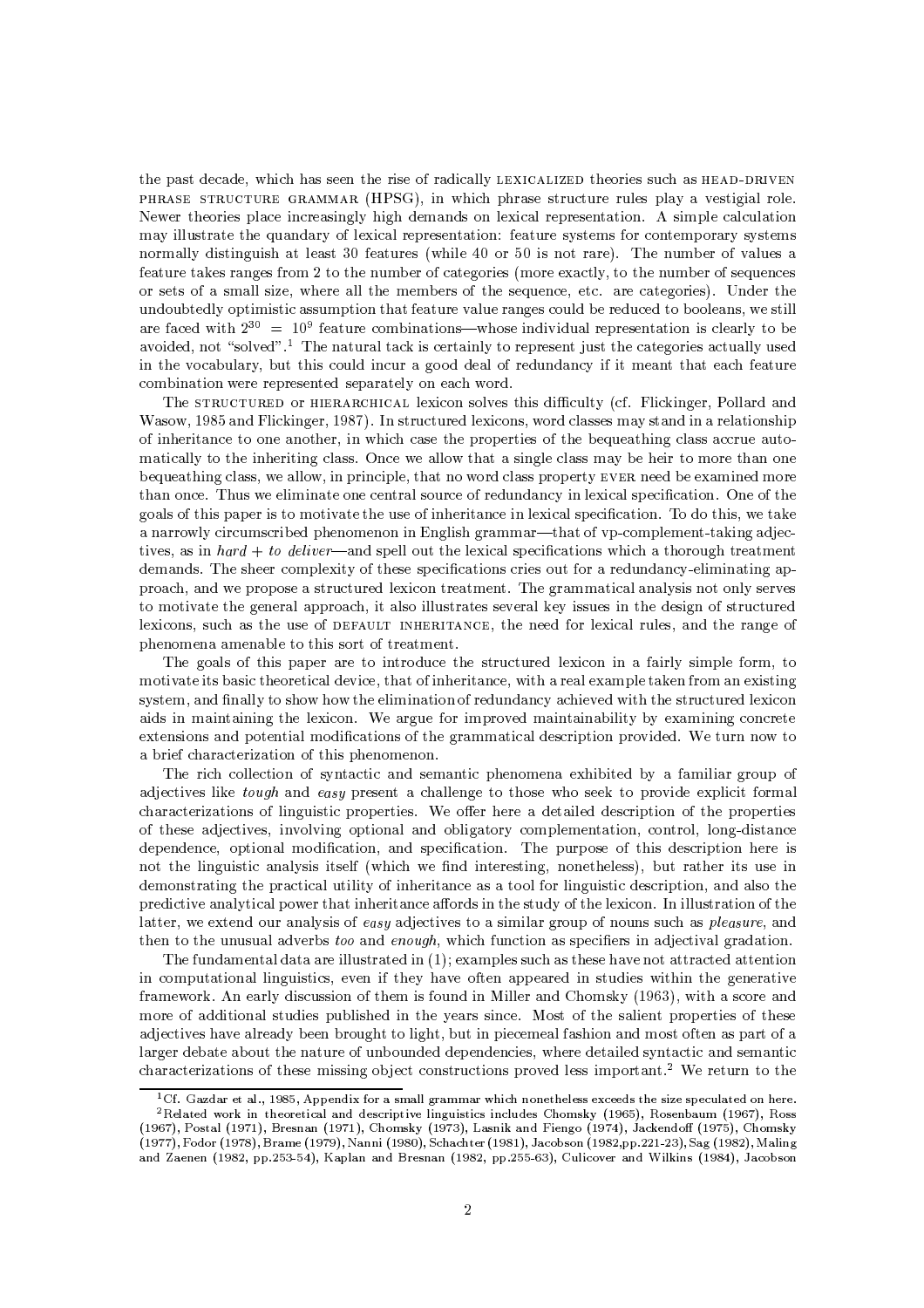characteristic properties of these adjectives in Section 3, where they are catalogued and given formal representation.

- Bill is easy to talk to.  $(1)$ a.
	- b. It is easy to talk to Bill.
	- $\mathcal{C}$ . Bill is easy for Mary to talk to.
	- It is easy for Mary to talk to Bill.  $d_{\perp}$

We chose this phenomenon as a vehicle to recommend lexical inheritance because it illustrates a wide range of grammatical phenomena, all of which make demands on lexical resources (at least in the lexicalized grammar in which the analysis is framed). In addition to the grammatical demands, the data justify the use of a lexical rule (derivational rule) to relate pairs such as (a) and (b) in (1)—so we shall argue at any rate—thus illustrating a further inheritance-like relationship in the lexicon.

The remainder of the paper is structured as follows: Section 2 summarizes the aspects of HPSG which are important to our proposal, and Section 3 develops the fundamental analysis, which Section 4 illustrates in a series of analytical "snapshots" of a single example. Section 5 suggests extensions of the fundamental analysis, especially to further lexical classes (developing the argument that structured lexicons are easily maintained and extended), and a final section summarizes and suggests directions for future work. Appendix A presents the framework for lexical description developed in Flickinger et al. (1985) and Flickinger (1987). The framework is convenient for feature-based grammars, but it allows the specification of other lexical properties as well. This Appendix presents a notation which is precise while avoiding redundancy, e.g., in characterizing the kinds of complements that these adjectives permit, and in expressing the relationships that hold between pairs like the easy of  $(1a)$  and that of  $(1b)$ . Since a fundamental claim of hierarchical lexicons is that they eliminate redundancy and thus improve modifiability, there is a second appendix, Appendix B, which demonstrates the modifiability of the structured lexicon.

#### $\overline{2}$ **Grammatical Theory**

The phenomena involved in the analysis of the easy adjective class illustrate (obligatory and optional) subcategorization, control, long-distance dependence, optional modification, and specification (the last in its interaction with adjectival gradation with too and enough). As such, it represents an excellent demonstration vehicle for the lexical demands of grammatical analysis. Our analysis is formulated within HEAD-DRIVEN PHRASE STRUCTURE GRAMMAR (HPSG), the grammatical theory developed by Carl Pollard and Ivan Sag during the mid and late 1980's. See Pollard (1984), Pollard (1985), Pollard and Sag (1987), Pollard (1988), Pollard and Sag (1988), Pollard (1989), and Pollard and Sag (1991). As the lengthy list of publications might suggest, this grammatical theory is well enough documented so that we may restrict our remarks here to the distinctive characteristics of the assumptions used here. We assume familiarity with feature-based grammars and basic familiarity with HPSG as well.

In all linguistic theories there is a division of labor between grammatical rules and the lexicon, and this concerns the amount of information contained in each. At the rule-based extreme lie non-feature-based context-free grammars, where the lexicon merely links lexical items to nonterminals; in these grammars it is indeed customary to view the lexicon as a set of unary rules. The grammatical rules thus encode effectively all linguistic information. At the lexical extreme we

<sup>(1984),</sup> Gazdar, Klein, Pullum, and Sag (1985, pp.150-52) (hence: GKPS), Jacobson (1990), Jones (1990), Baver (1990), and Hukari and Levine (1991). None of these works have attempted a thorough descriptive analysis of the range of data we address here, though we are of course indebted to these studies for much of the data and many of the generalizations we seek to express. In particular, our account is consistent with the brief GENERALIZED PHRASE STRUCTURE GRAMMAR (GPSG) analysis of these adjectives given in GKPS (1985, pp.150-2) though we embrace a larger range of data and extend the analysis to related nouns, a topic rarely discussed since its introduction by Lasnik and Fiengo (1974).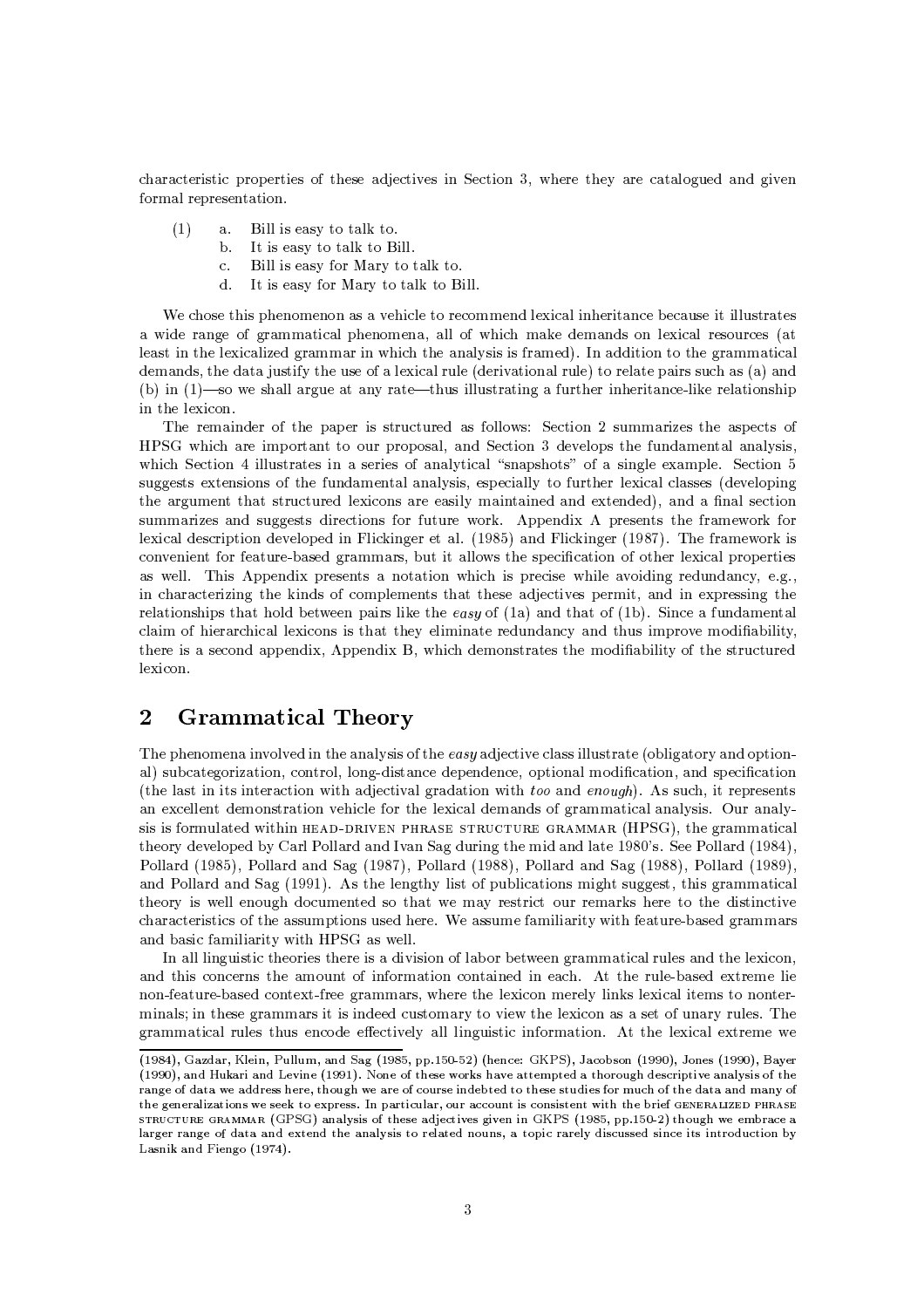find feature-based categorial grammars, which allow function-argument application as the only grammatical rule. Here the lexicon bears the burden of encoding linguistic information, and the contribution of rules is marginal. We emphasize that HPSG is found very close to the lexical extreme, because this highlights the significance of the present work—HPSG is a framework whose lexical demands are very nearly maximal.

SUBCATEGORIZATION information is lexically based in HPSG, much as it is in Categorial Grammar (Bach, 1988). Grammatical heads specify the syntactic and semantic restrictions they impose on their complements and adjuncts. For example, verbs and verb phrases bear a feature subcar whose content is a (perhaps ordered) set of feature structures representing their unsatisfied subcategorization requirements. Thus the feature structures associated with transitive verbs include the information:

$$
\left[\begin{array}{c} \text{subset: } \left(\begin{array}{c} \text{NP} \\ \text{case: } \text{acc}\end{array}\right), \left[\begin{array}{c} \text{NP} \\ \text{case: } \text{nom}\end{array}\right] \rangle \end{array}\right]
$$

(where NP abbreviates a substantial feature structure.) Applied to adjectival VP complementation, this treatment of subcategorization leads naturally to the postulation of adjectives which subcategorize for VP's, etc. (details below).

The significance of subcategorization information is that it represents a (perhaps ordered) set of grammatical categories with which a subcategorizer combines in forming larger phrases. When a subcategorizer combines with a subcategorized element, the resultant phrase no longer bears the subcategorization specification—it has been discharged. Cf. Pollard and Sag (1987, p.71) for a formulation of the HPSG SUBCATEGORIZATION PRINCIPLE.

We shall in general present subcategorization specifications in a slightly different way from that above, i.e., not as a single feature whose value is a list, but rather as a collection of COMPLEMENT features with category values. Cf. Borsley (1989) for a development of this approach, which we shall not attempt to justify here. We will therefore reorganize the information above in the following way:

$$
\left[\begin{array}{c} \text{subject:} \left[\begin{array}{c} \text{NP} \\ \text{case: nom} \end{array}\right] \\ \text{object:} \left[\begin{array}{c} \text{NP} \\ \text{NP} \\ \text{case: acc} \end{array}\right] \end{array}\right]
$$

We choose this representation here only because we find the keywording of grammatical functions, *subject*, etc., more perspicuous than an encoding in terms of list positions, but nothing in the analysis hinges on the one or the other representation.

We shall furthermore allow that subcategorized elements be either obligatorily subcategorized or optionally subcategorized. Optionally subcategorized elements need not be discharged from subcategorization specifications. (This necessitates an obvious change to the principle that subcategorization must be satisfied in independent utterances.) In case an element is not discharged, something must be said about its semantics. Here we borrow an idea from Situation Theory, and specify that unsaturated predicate-argument structures (or infons, see Devlin, 1991) may hold when there is some way of filling out the unfilled argument positions so that the result holds. This has the effect of existentially quantifying over unfilled argument positions. Linguistically, there are many other ways in which arguments may be omitted (cf. Fillmore 1985), but this seems to suffice for the adjectives under examination here.

CONTROL AND MODIFICATION, the latter being the relation between an adjunct and a head, are both lexically realized in the case of the easy adjectives. We regard there as being a control relation between for Smith and to get in complex adjectivals such as easy for Smith to get (cf. GKPS 1985: 83ff). Modification plays a role when complex adjectivals appear in construction with nominal heads, as in easy job for Smith to get. These are common assumptions in the analyses of control and modification.

LONG-DISTANCE DEPENDENCE is treated in HPSG in much the same way it was treated in GPSG (cf. GKPS, 1985), and we assume basic familiarity with this type of analysis. We recall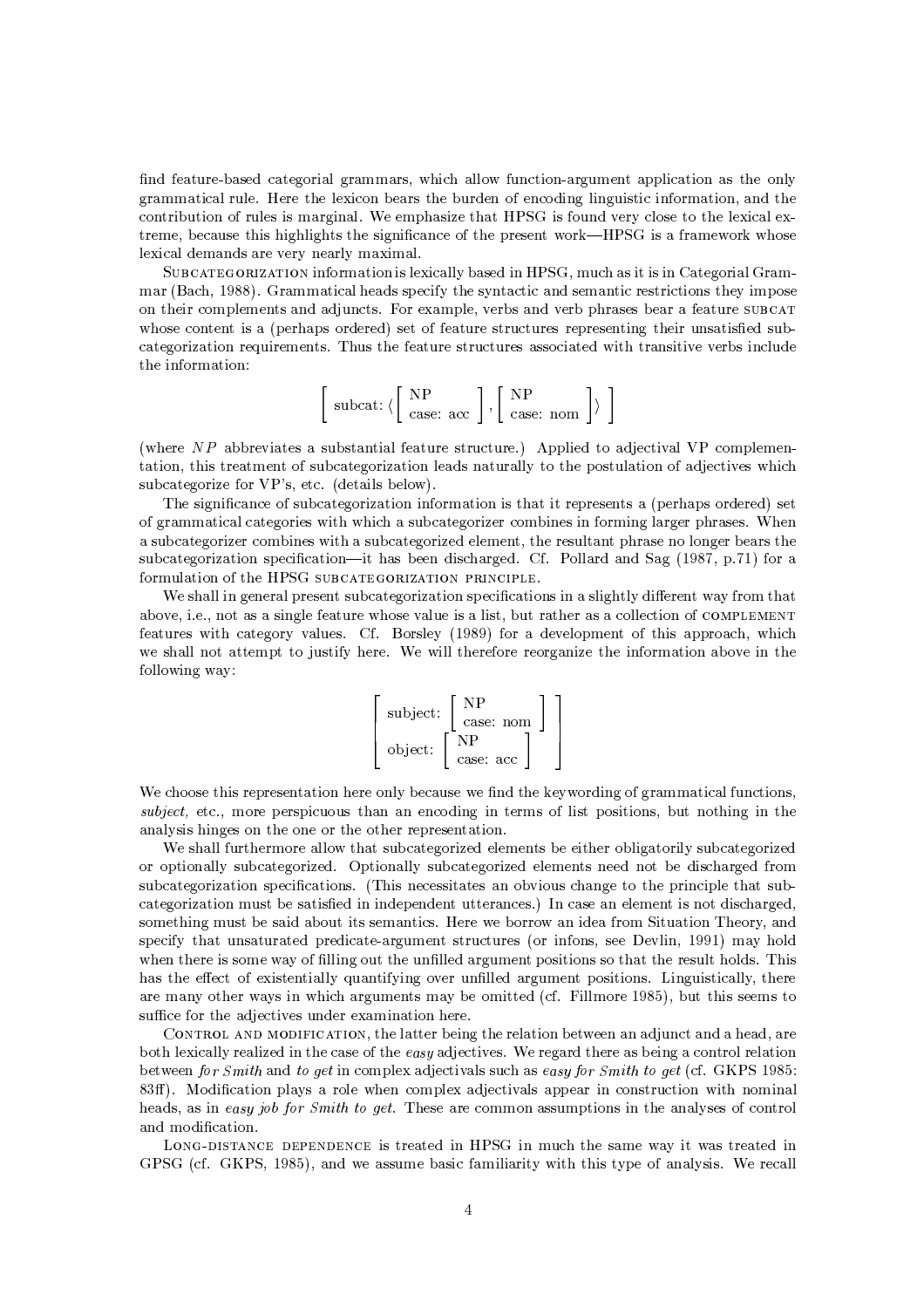that the site of a missing element in a "gappy" constituent bears a feature SLASH, whose value is a specification of the expected material. The SLASH specification is propagated by general principles (which we shall not elucidate) to the higher level constituents, until it is matched by a "filler" or a subcategorizing element. When the gappy constituent is adjoined to a filler or subcategorizing element, the result no longer bears the SLASH value.

Important for our purposes is the possibility of a lexical entry specifying that a dependent may contain a gap. (Cf. GKPS, 1985, pp. 150-53 for the first mention of this suggestion.) We shall exploit this in the analysis of several word classes below, yiz., the ones which subcategorize for a VP with an NP in SLASH. It is unusual to find a subcategorization specification for SLASH, but not unique: comparatives likewise subcategorize for gappy complements, as in seen in examples such as taller than it is  $\Delta$  wide. We shall require lexical specifications that lead to feature structures of the following form:



The tag  $\boxed{3}$  in the diagram above shows that the semantics of the SLASH value and the adjectival subject semantics have been identified. Thus, once a VP/NP has combined with this adjective, the semantic contribution of the SLASH element is assumed by the subject. Figure 1 shows an analysis tree for an example containing a long-distance dependency.

The variety of linguistic phenomena exemplified in the easy-class of adjectives guarantees that it is a demanding testing ground for theories of lexical representation.<sup>3</sup>

### **Adjectival VP Complementation** 3

We assume familiarity with the mechanisms of lexical inheritance and lexical rules in the analysis to follow, but we provide an overview of these mechanisms for lexical representation in Appendix A. The fundamental data we shall be concerned with are repeated in (2):

- $(2)$ Bill is easy to talk to.  $a<sub>1</sub>$ 
	- It is easy to talk to Bill.  $h$
	- Bill is easy for Mary to talk to.  $\overline{c}$ .
	- It is easy for Mary to talk to Bill.  $d$ .

Other adjectives that show this same distribution include the following:

<sup>&</sup>lt;sup>3</sup>It is also worth mentioning that HPSG has also been the subject of intensive implementation activity during the past several years; we know of implementations at Hewlett-Packard Laboratories, The German AI Center (DFKI), Stanford University, Carnegie Mellon University, The Ohio State University, Simon Fraser University, University of Edinburgh, ICOT, University of Stuttgart, the IBM LILOG project in Stuttgart, and ATR. We may therefore safely refer the reader to documentations of those implementations, even if these are less generally available than the theoretical literature: Proudian and Pollard (1985), Nerbonne and Proudian (1987), Franz (1990), Emele and Zajac (1990), and Carpenter, Pollard and Franz (1991).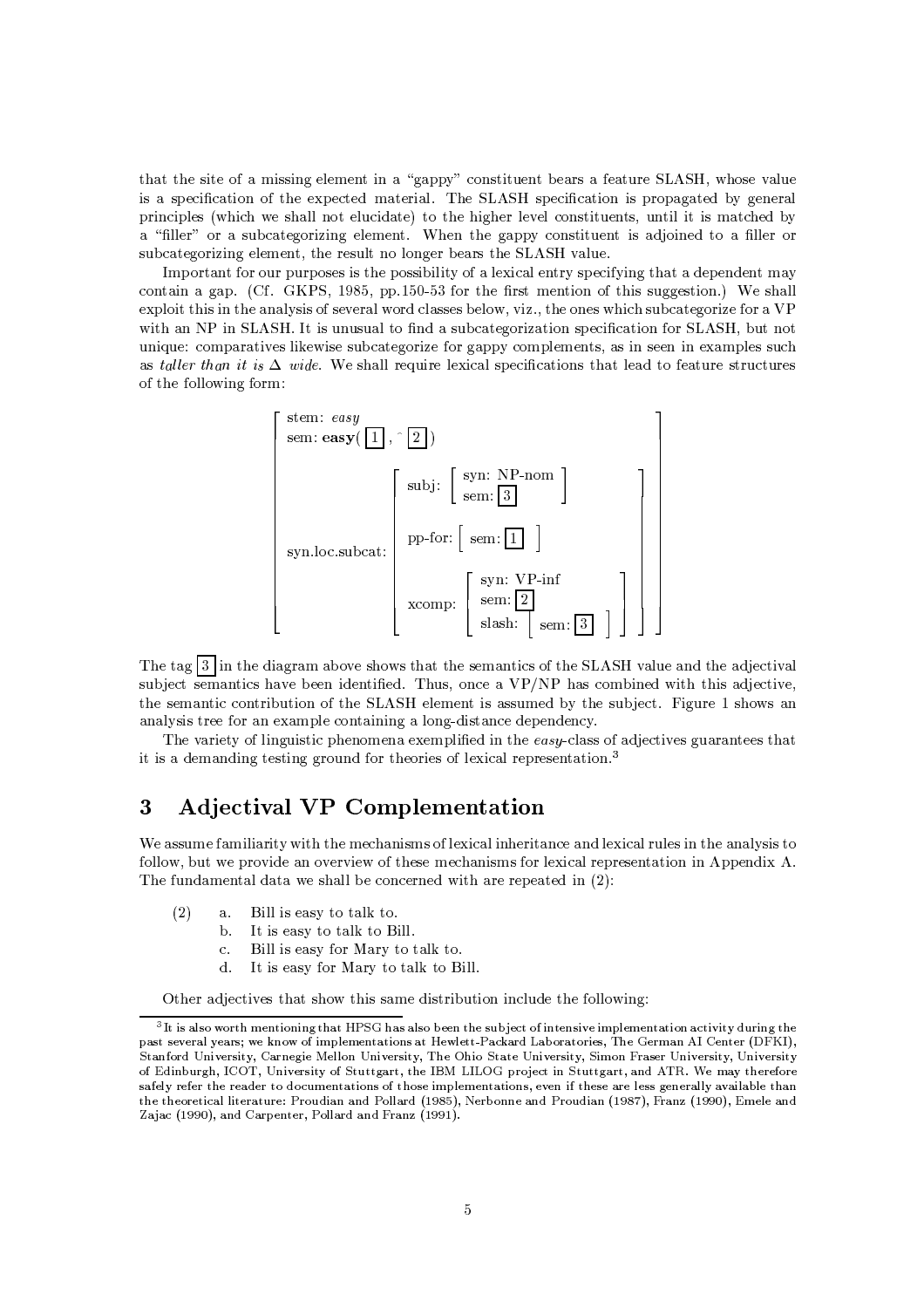

Figure 1: Complex adjectivals such as easy subcategorize for a complement VP containing a "slashed" NP, i.e., a VP missing an NP (whose expected position may be arbitrarily deep).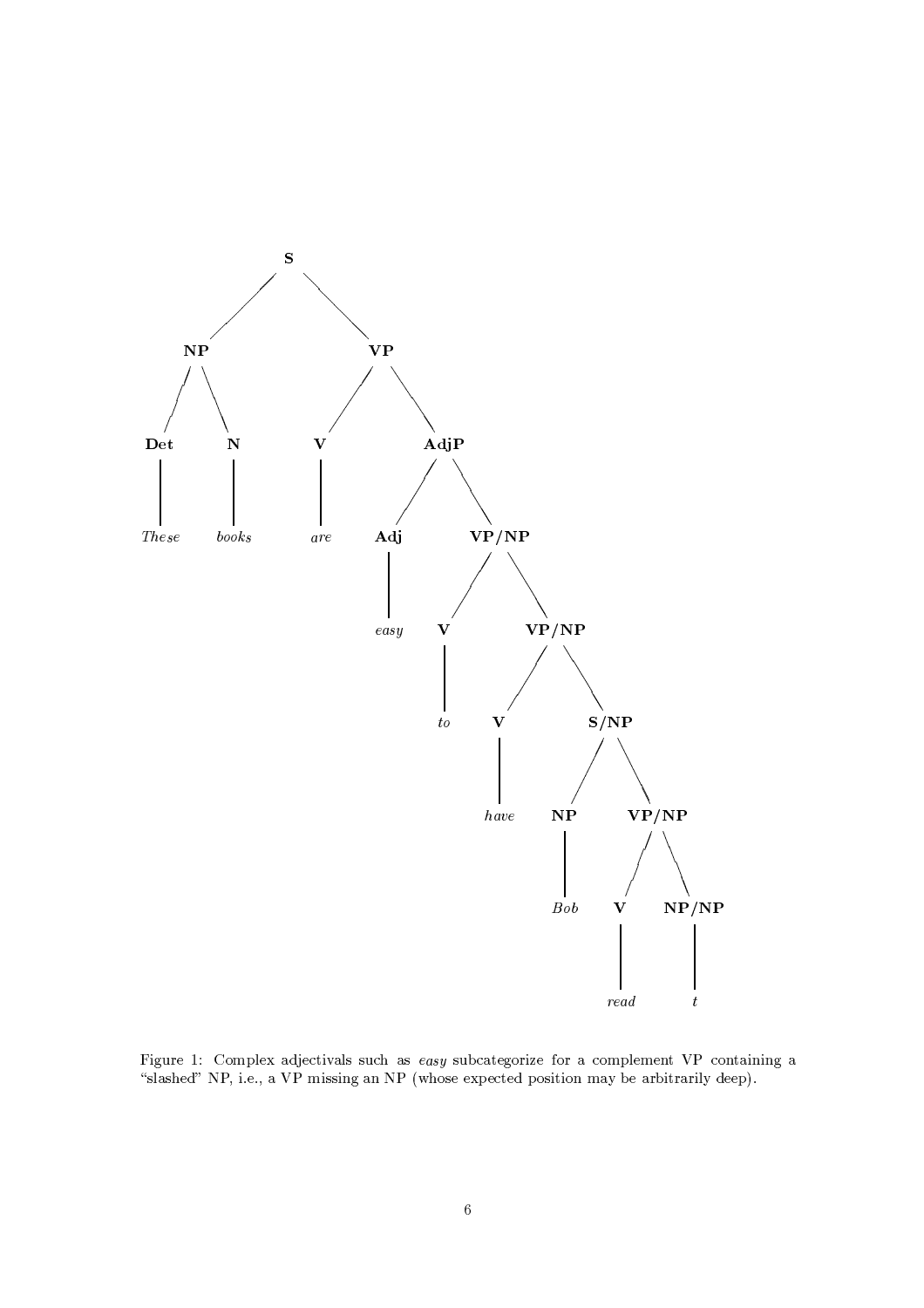| amusing     | depressing | great               | nice     |
|-------------|------------|---------------------|----------|
| annoying    | difficult  | hard                | painful  |
| boring      | exhausting | important           | tiresome |
| comfortable | fun        | impossible terrible |          |
| confusing   | good       | impressive tough    |          |
|             |            |                     |          |

Given pairs like  $(2a,b)$  and  $(2c,d)$ , two clusters of properties begin to suggest themselves as part of the definitions of the relevant lexical entries. The first of these clusters we will associate with the class of words containing lexical entries for the easy of  $(2a,c)$  and its counterparts in (3), a class we term SLASH-EASY. The other cluster of properties we associate with a second class termed IT-EASY, containing the lexical entries for the variant of easy in  $(2b,d)$  and its counterparts in (3). We begin by simply identifying the relevant properties in each of these two classes, supported by examples as necessary; then we provide motivation for factoring these properties into several word classes linked by inheritance.

Adjectives in the IT-EASY class have two obligatory complements, an NP subject and a verbal complement; in addition they have one optional complement, a PP headed by the preposition for. As seen in (4), the verbal complement can be either infinitival or gerundive, and (5) shows that this complement can be a VP even with a PP-for present, or an infinitual S, again with or without the optional PP-for complement. The subject NP must be the expletive it.

 $(4)$ It was great working for Bill. a.

 $(3)$ 

- $\mathbf b$ . It was great to work for Bill.
- $(5)$ It's easiest for the dogs to feed them at noon.  $\mathbf{a}$ .
	- $<sub>b</sub>$ .</sub> For the dogs, it's easiest to feed them at noon.
		- It's easiest for the dogs to be chained up all day.  $\overline{c}$ .
		- $\mathbf{d}$ . \*For the dogs, it's easiest to be chained up all day.
		- It's easiest for me for the dogs to be chained up all day.  $\ddot{\text{e}}$ .
		- $f$ . For me, it's easiest for the dogs to be chained up all day.

(5e,f) demonstrate that not only VP complementation, but also  $\overline{S}$  complementation is involved in easy subcategorization. Note that  $\overline{S}$  complementation never requires a controller, and that the PP phrase in such structures is mobile (5f). In addition to the conclusion that a variety of complementation schemes are used with easy, the data above also demonstrate that the exact specification of the controller (the understood subject of the infinitival VP) is nontrivial. (5a) demonstrates that the PP-FOR complement need not control the VP, and (5b) suggests that noncontrolling PP's are more mobile than controllers (5d).

We accommodate these facts semantically by allowing that easy and similar adjectives denote two-place relations between individuals and states of affairs. The relation holds between the pair, roughly, when it is easy (or convenient) for the individual when the state of affairs obtains.  $(5e,f)$ show that the individual involved in the easy relation need not be involved in the state of affairs. i.e. that there is no necessary semantic control involved in this relation.<sup>4</sup> The control facts are clear enough: when this easy is combined with an  $\overline{S}$ , there is no semantic control; and when it is combined with a VP, there is no grammatically specified controller of the VP—although there may be pragmatic inference about the understood subject.

Adjectives in the SLASH-EASY class also have two obligatory complements, an NP subject and a verbal complement, as well as an optional PP-for complement. In contrast to the first class, this class specifies that the subject is a normal (non-expletive) NP, and that the verbal complement

<sup>&</sup>lt;sup>4</sup>There is an interesting pragmatic problem lurking in the control specifications involved here. If one specifies the control relationships exactly, then one needs to postulate systematic structural ambiguity in examples such as (5c), where the sequence of PP and VP may or may not be analyzed as an  $\overline{S}$  constituent. This seems plausible, but then we would like to have a pragmatic account of why there is normally no distinction, i.e., why the control relationship is inferred, or, equivalently for all intents and purposes, why the  $\overline{S}$  reading is so strongly preferred.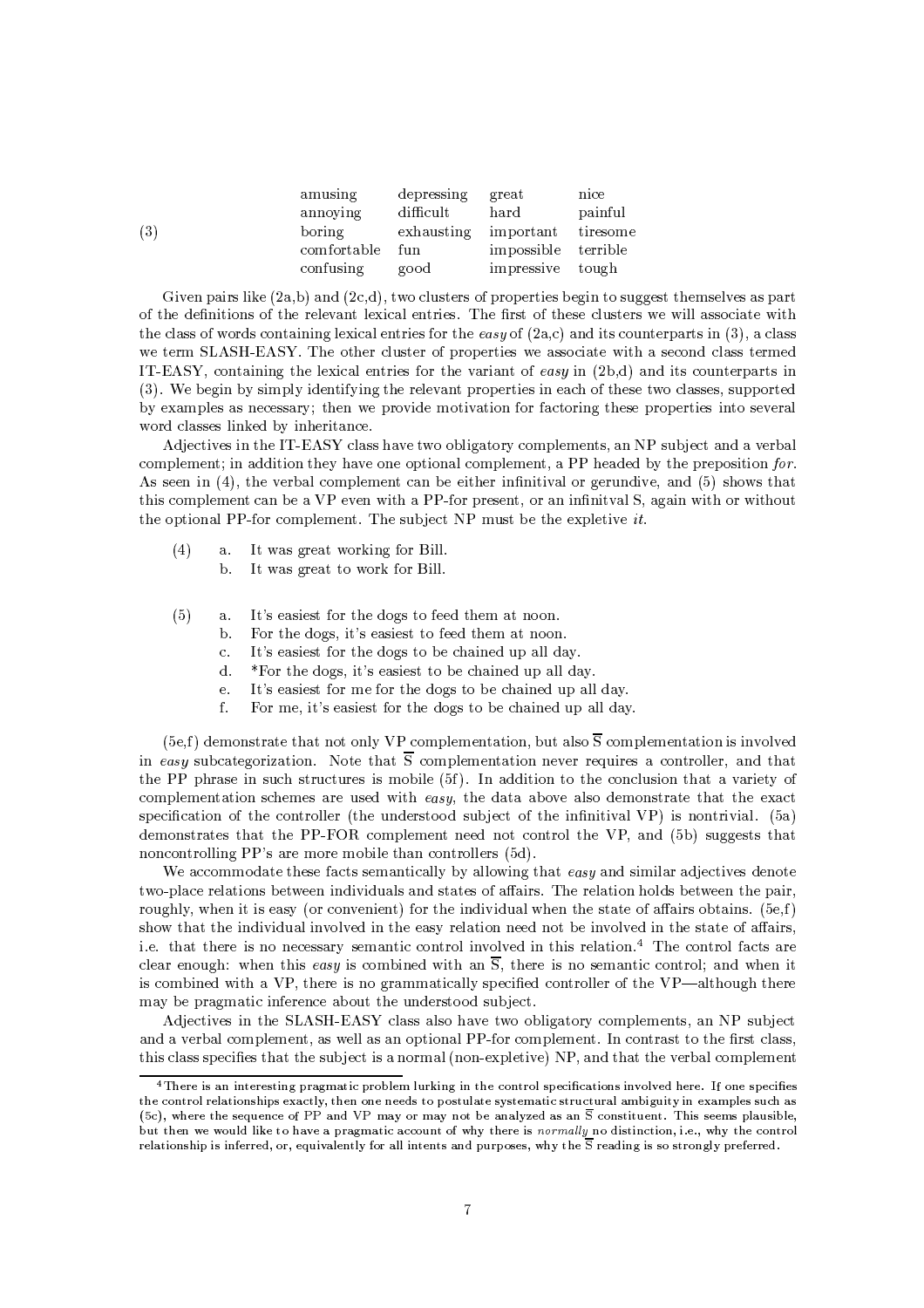must contain an NP gap. Moreover, this verbal complement must be infinitival, not gerundive, as seen in  $(6)$ , and must be a VP, not an S, as shown in  $(7).<sup>5</sup>$ 

- $(6)$ Bill was great to work for. a.
	- $<sub>b</sub>$ .</sub> \*Bill was great working for.
- $(7)$ For me, Bill was easy to talk to.  $\mathbf{a}$ .
	- $<sub>b</sub>$ </sub> \*Bill was easy for me for Mary to talk to.

In the word class hierarchy we assume, sketched in Appendix A, there is a word class CON-TROL which introduces a verbal complement, and which serves as the superclass from which both of the classes IT-EASY and SLASH-EASY inherit. However, neither of these classes is an immediate subclass of CONTROL; we draw on the data provided in  $(8)$  and  $(9)$  below to motivate two intermediate word classes that will stand between CONTROL and these two in the hierarchy.

The English lexicon contains two more groups of adjectives which have much in common with the two variants of easy introduced above, but which must be kept distinct. Lasnik and Fiengo  $(1974:535)$  identified a set of adjectives including *pretty* and *melodious*, illustrated in  $(8)$ .

- $(8)$ Disneyland is pretty to look at.  $a<sub>1</sub>$ 
	- Sonatas are melodious to listen to.  $\mathbf{h}$ 
		- \*It is pretty to look at Disneyland.  $\bar{c}$  .
		- d. \*It is melodious to listen to sonatas.
		- ?Disneyland is pretty for children to look at. e.
		- ?Sonatas are melodious for serious musicians to listen to. f.

Members of this class of adjectives share much in common with the SLASH-EASY adjectives, but have two significant differences: first, as shown by (8c,d), they do not have a corresponding entry with an expletive it subject, and second, they assign a real thematic role to their subjects. That is, (8a) entails that Disneyland is pretty, while (1a) does not entail that Bill is easy. The twoplace relation suggested above for IT-EASY and SLASH-EASY adjectives could not account for the validity of this inference, since the subject of the adjective plays no direct role in the relation whatsoever. A distinct semantic relation is called for here, one in which the subject does play a role (which effectively makes this class a kind of EQUI adjective in contrast to the raising easy). It also appears that these adjectives do not permit the optional PP-for complement licensed by easy in (1c), though judgments are less clear. In order to express these differences, we introduce a class SLASH-COMP which will include the entries for *pretty* adjectives, and which will also serve as the class from which SLASH-EASY inherits.<sup>6</sup>

Similarly, English has a set of adjectives which have much in common with the IT-EASY adjectives of (1b,d), but with no counterparts of the SLASH-EASY type.

- $(9)$ It is possible to talk to Bill only at breakfast.  $\mathbf{a}$ .
	- It is unnecessary to fire Bill. b.
	- \*Bill is possible to talk to only at breakfast.  $\bar{c}$  .
	- d. \*Bill is unnecessary to fire.

The second principal difference between adjectives like *possible* and those of the IT-EASY class is that the former do not permit an optional PP-for phrase complement; they do allow the verbal complement to be either a VP or an S (containing a PP-for subject), but (10) shows that if a

 $5$ Hukari and Levine (1991) note in passing that there is a group of closely related adjectives like worth which do take a gerundive complement instead of the usual infinitival complement, as in That article is not worth looking at. The extension of our analysis to worth is straightforward, but not given here.<br><sup>6</sup>Other adjectives of this SLASH-COMP class include *delicious*, *handsome*, *attractive*, and *lovely*.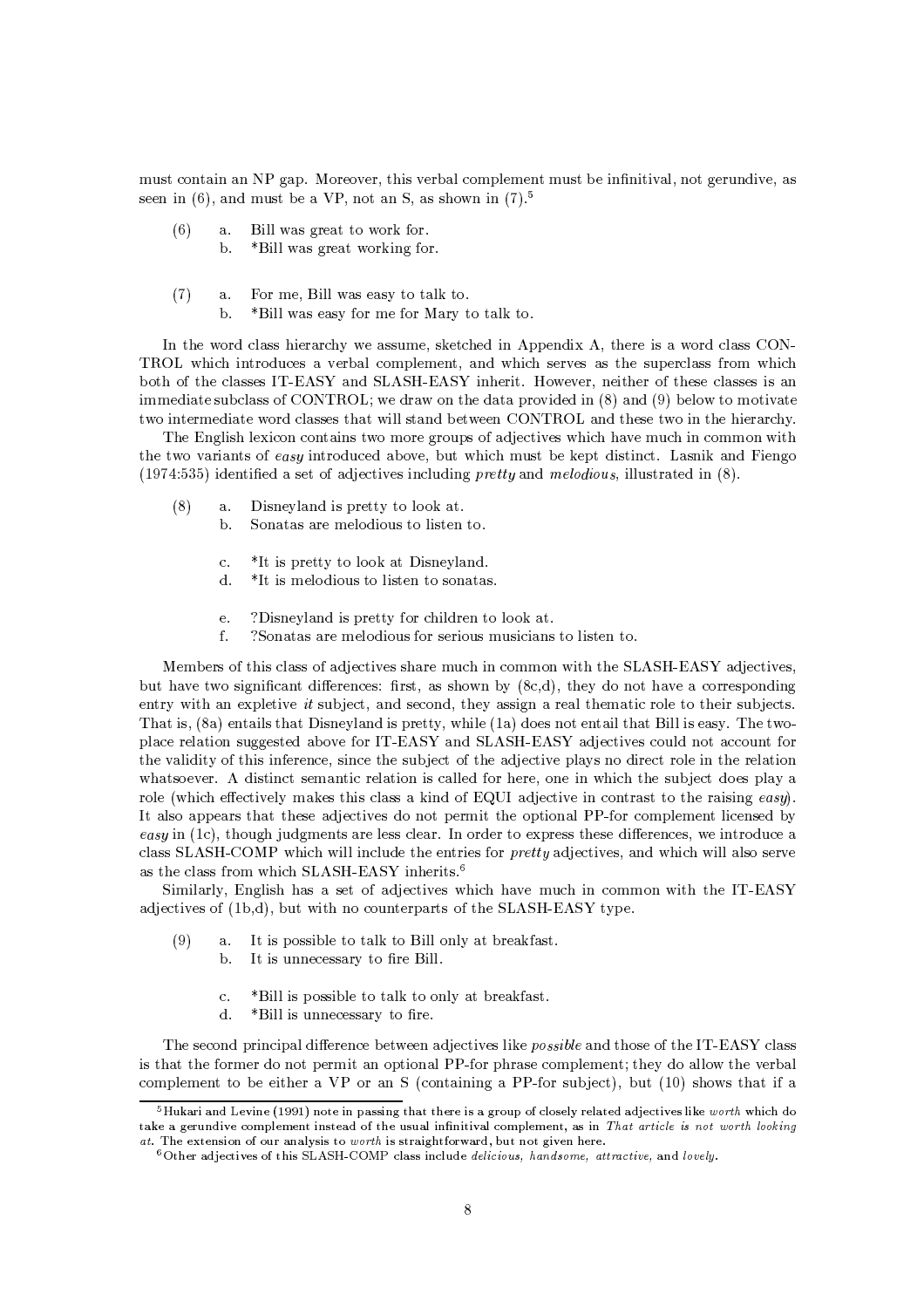PP-for is present, it must be contained within the S complement.

- $(10)$ It is unnecessary for Mary to fire Bill. (M firing B)  $\mathbf{a}$ .
	- \*For Mary, it is unnecessary to fire Bill. (M firing B) b.
		- \*It is unnecessary for Mary for you to fire Bill.  $\mathcal{C}$ .

Again, we express the distinction between the set of adjectives like possible and the IT-EASY adjectives by introducing a fourth class IT-SUBJ parallel to SLASH-COMP.7

These four class definitions, together with one supporting class, are given in  $(11-16)$ , with the Superclasses attribute showing the relevant inheritance relations.

|      | IT-SUBJ          |                                          |
|------|------------------|------------------------------------------|
|      | Superclasses     | Control                                  |
| (11) | Complements      |                                          |
|      | Subject-Features | (NForm it)                               |
|      | Subject-Role     | none                                     |
|      | XComp-features   | (VForm Infinitival) (Complete $+$ -) $ $ |

The disjunctive specification (Complete  $+$  -) overrides the default (Complete -) specified in the CONTROL class, and means that the verbal complement may be either a VP (Complete  $-$ ) or an S (Complete  $+)$ .

| Control                |
|------------------------|
|                        |
| x                      |
| (SLASH (Category Noun) |
| (NForm Normal)         |
| $(Complete +)$         |
| $(Predictive -)$       |
| (Case Accusative))     |
| (Semantics)            |
| Subject-Semantics)     |
|                        |

 $(12)$ 

The SLASH feature on the XComp specifies that the VP must contain a gap which is for a normal (non-expletive) noun phrase which is accusative case, and which is not predicative. This nonpredicative specification serves to exclude examples like \*Bill is difficult to become. assuming the complement of become is predicative, since the gap for that complement would fail to satisfy the restriction on SLASH given in (12). The SLASH specification furthermore notes that the SLASH semantic value is identical to that of Subject-Semantics. As was explained in Section 3 above, this is the form a lexical specification of semantic coindexing takes.

The controller of the controlled complement is specified through the attribute XComp-Subj-Semantics; for example, in CONTROL, this attribute has the value Subject-Semantics, since subjects are default controllers. But the complements of SLASH-COMP are not grammatically controlled (cf.  $(8e,f)$ ), a fact which requires an overwriting specification. The semantic variable x is used here because it will not represent the semantics of ANY grammatical complement, which ensures that no grammatical control is effected (see examples  $(9a,b)$ ). This is an example of a subregularity appearing within an exceptional specification.

The classes for the two variants of easy adjectives we have discussed have themselves one cluster of properties in common: they both license the optional PP-for phrase seen in preceding examples. To further reduce redundancy, we define in (13) the class FOR-EXPERIENCER, from which the

<sup>7</sup> Additional members of this IT-SUBJ class include essential, necessary, sad, silly, and illegal.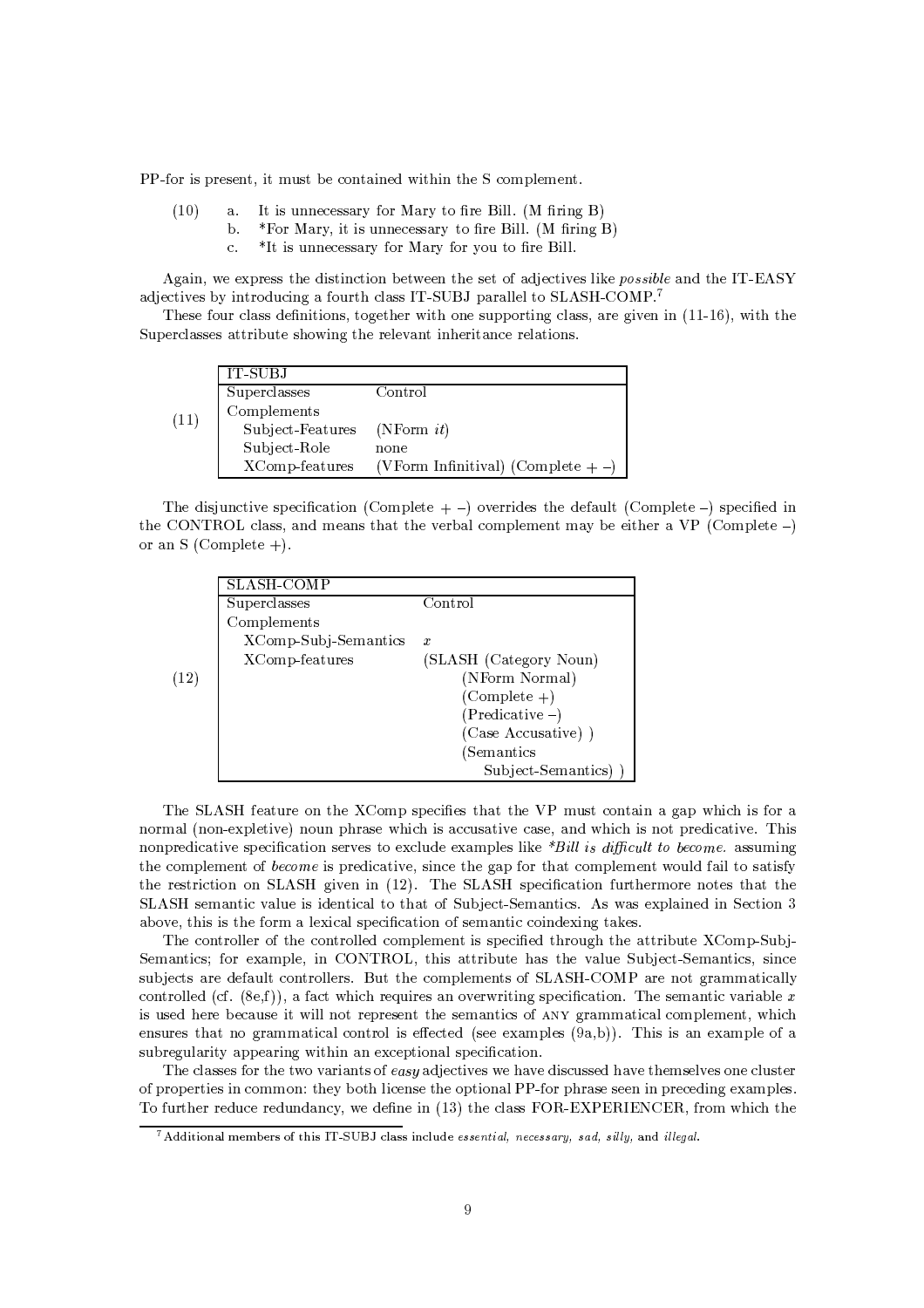two classes in  $(14-15)$  also inherit.

|      | <b>FOR-EXPERIENCER</b>                |                                    |
|------|---------------------------------------|------------------------------------|
|      | Superclasses                          |                                    |
|      | Complements                           | $PP-for$                           |
| (13) | <b>PP-for-Features</b>                | (Category Preposition) (Lexical -) |
|      |                                       | (PForm For)                        |
|      | PP-for-Oblig                          | No.                                |
|      | PP-for-Role                           | For                                |
|      |                                       |                                    |
|      | <b>IT-EASY</b>                        |                                    |
|      | Superclasses                          | It-Subj, For-Experiencer           |
| (14) | Complements                           |                                    |
|      | XComp-Features                        | (VForm Infinitival Gerund`         |
|      |                                       |                                    |
|      | SLASH-EASY                            |                                    |
| (15) | Superclasses                          | Slash-Comp, For-Experiencer        |
|      | Complements                           |                                    |
|      | Subject-Role                          | none                               |
|      | XComp-Subj-Semantics PP-For-Semantics |                                    |

As expected, the IT-EASY class eases one restriction on the verbal complement; note too that no controller is specified, in keeping with remarks on (5). On the other hand, the SLASH-EASY class blocks inheritance of the subject's thematic role assignment (the default value having been specified in the INCOMPLETE class from which CONTROL inherits), and alters the control relationship (inherited from SLASH-COMP and ultimately from CONTROL) so that the PP-For phrase rather than the subject of easy is interpreted as the subject of the VP complement. These are two further examples of the way in which default overwriting is employed; note that the latter represents a subregularity within a subregularity (cf. SLASH-COMP).

With reasonable assumptions about the definitions of other relevant classes in the hierarchy, along with an explicit definition of the class ADJECTIVE, provided here for clarity in (16-17), we can introduce the (sparse) lexical entries for the two variants of easy employed in  $(1a,b)$ , as given in  $(17,18)$ 

|      | ADJECTIVE    |                                         |  |
|------|--------------|-----------------------------------------|--|
| (16) | Superclasses | Major                                   |  |
|      | Features     | (Category Adjective) (Predicative $+$ - |  |
|      |              |                                         |  |
|      |              |                                         |  |
|      | easy1a       |                                         |  |
|      | Superclasses | Adjective, Slash-Easy                   |  |
| (17) | Semantics    | easy                                    |  |
|      | Spelling     | "easy"                                  |  |
|      | Phonology    | 'izi/                                   |  |
|      |              |                                         |  |
|      |              |                                         |  |
|      | easy 1b      |                                         |  |
|      | Superclasses | Adjective, It-Easy                      |  |
| (18) | Semantics    | easy                                    |  |
|      | Spelling     | "easy"                                  |  |
|      | Phonology    | /izi/                                   |  |

Pairs of sparse lexical entries like those in (17,18) are related by a lexical rule which we label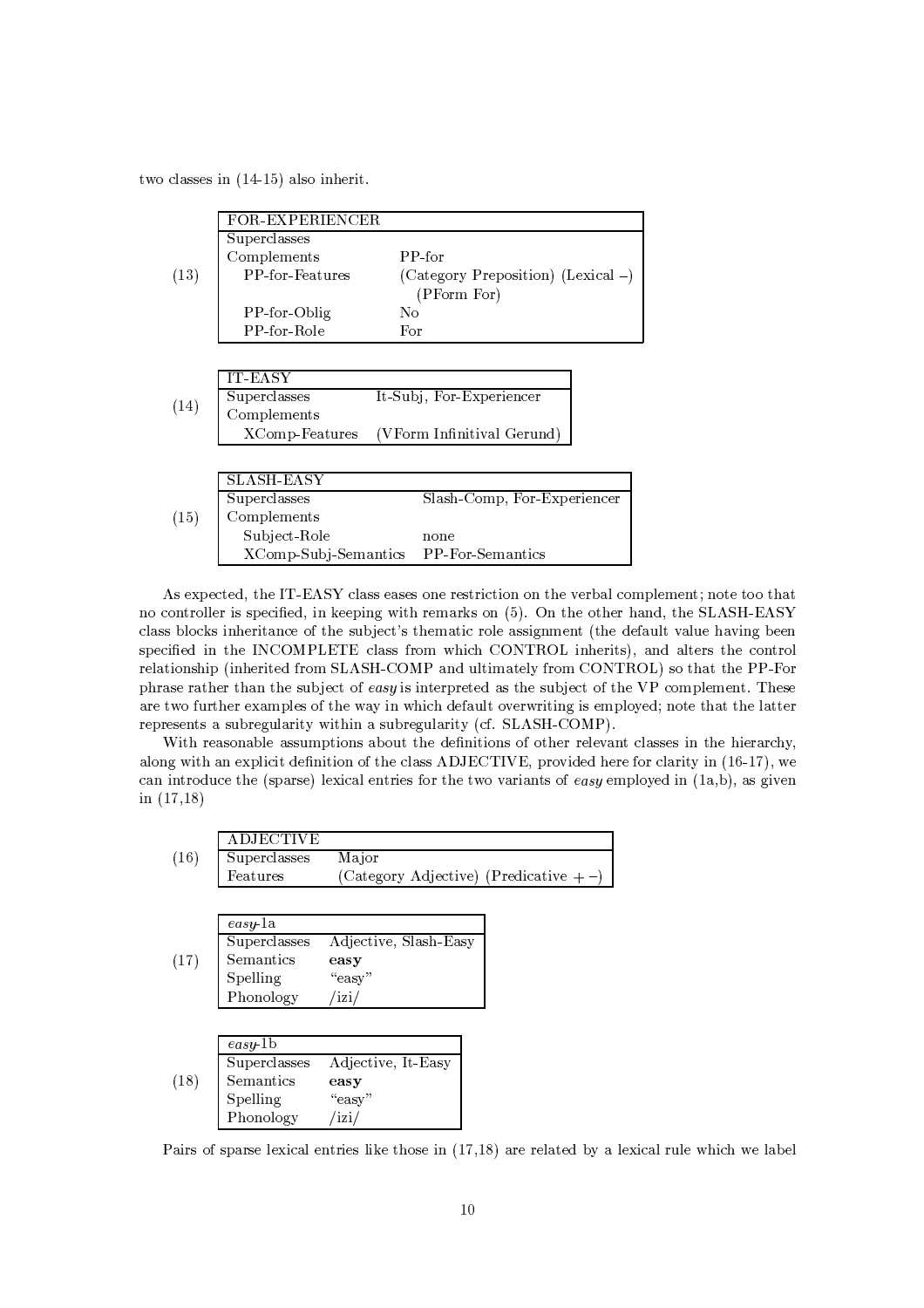

Figure 2: The structure of word classes directly involved in the definition of complex adjectival lexical entries.

LR-EASY, and which simply states that for each member of the class IT-EASY there exists a corresponding lexical entry belonging to the class SLASH-EASY, with everything but the Superclasses property identical in the two (sparse) entries.

## LR-EASY lexical rule

| LR-EASY |                                                          |
|---------|----------------------------------------------------------|
|         | $\vert$ LE2-Classes – IT-EASY = LE1-Classes – SLASH-EASY |

Once each of (17) and (18) are fleshed out to include all of their inherited properties, they will of course be quite distinct, as needed to ensure the differences in distribution that we have described. Figure 2 summarizes the inheritance relationships thus far.

#### $\overline{4}$ An Example Analysis

The purpose of this section is primarily illustrative—we would like to demonstrate the effect of the lexical specifications suggested on more familiar elements of grammatical analysis,  $viz$ , phrases, parse trees, and predicate logic representations.

The semantics of the easy-SLASH construction, which treats easy as a relation between an individual and a state of affairs is treated as a normal case of lexically inherited semantics, i.e. one in which the relation denoted has an argument place for the denotations of each of the role-playing complements, in this case the PP-FOR phrase and the XCOMP. This class of adjectives also has a SUBJECT among its complements, but it bears no role (as word class SLASH-EASY specifies). because this is a raising construction. For this reason, there is no argument place reserved in the semantics of easy-SLASH adjectives for the subject's denotation. To conserve space in the diagrams below, relations will be specified NOT using the keyword-coding shown in word class and lexical entry specifications (above), but rather in the more familiar order-coding.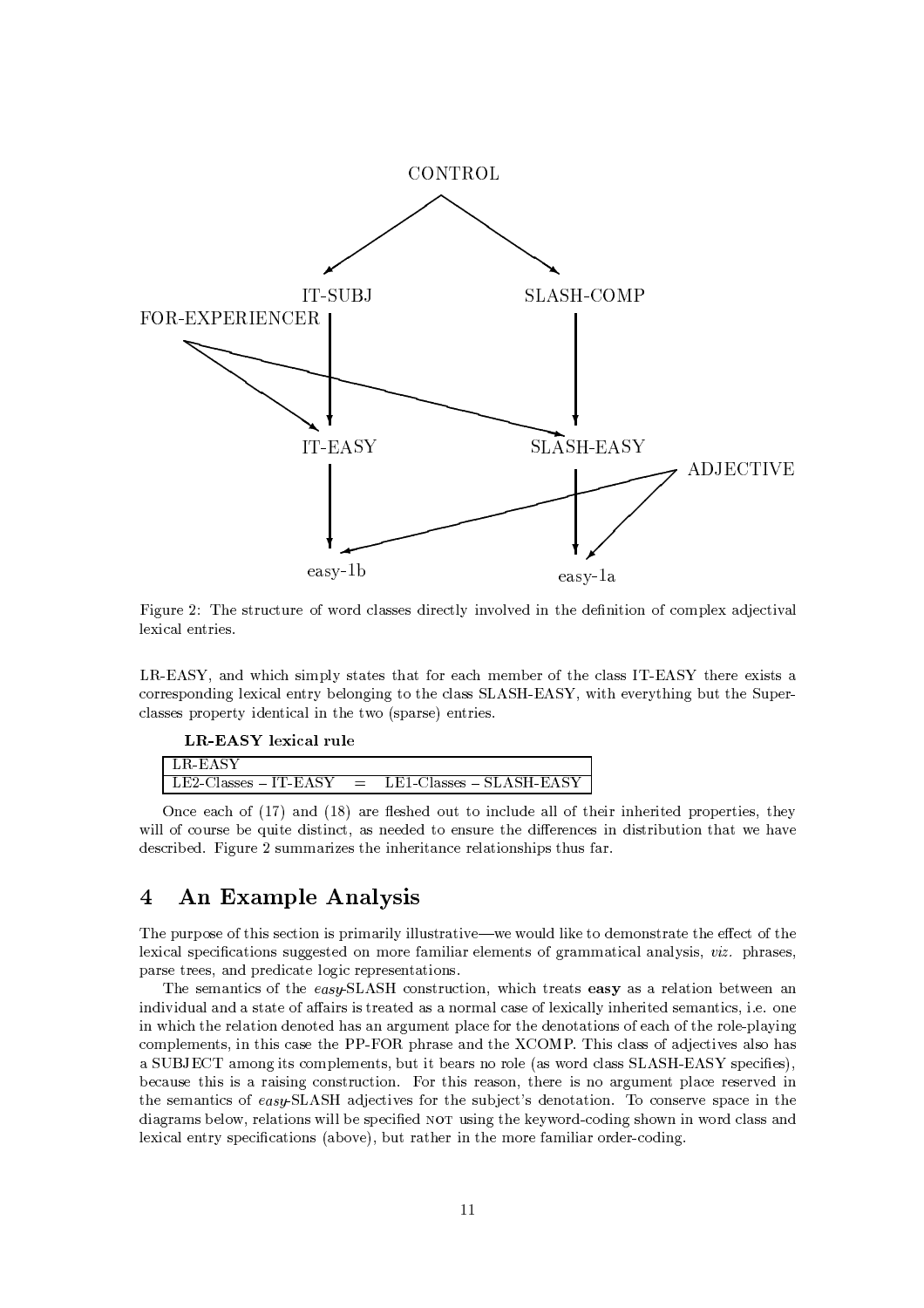In order to make not only the semantics but also the syntax somewhat clearer in its intended effect, we include here somewhat elaborate analytical sketches of the complex adjectival phrase easy to get Mary to hire in (19):

Tom is easy to get Mary to hire.  $(19)$ 

To begin, we note that the sparse lexical entry for the SLASH-EASY version of easy may be filled out to a much richer structure if inherited properties are noted explicitly:

| easy-la                |                                          |
|------------------------|------------------------------------------|
| Features               | (Category Adjective) (Predicative $+$ -) |
| Complements            | PP-for,Subject,XComp                     |
| <b>PP-for-Features</b> | (Category Preposition) (Lexical -)       |
|                        | (PForm For)                              |
| PP-for-Oblig           | No                                       |
| PP-for-Role            | For                                      |
| PP-for-Semantics       | PP-For-Semantics                         |
| XComp-Features         | (Category Verb) (Complete –)(Lexical –)  |
|                        | $(SLASH (Category Noun) (Complete +)$    |
|                        | (NForm Normal) (Predicative -)           |
|                        | (Case Accusative))                       |
|                        | (Semantics Subject-Semantics))           |
| XComp-Subj-Semantics   | PP-For-Semantics                         |
| XComp-Oblig            | Yes                                      |
| XComp-Semantics        | XComp-Semantics                          |
| XComp-Role             | State-of-Affairs                         |
| Subject-Role           | none                                     |
| Semantics              | easy                                     |
| Spelling               | "easy"                                   |
| Phonology              | 'izi                                     |

The features noted above were specified by the lexical entry together with the classes ADJEC-TIVE, SLASH-EASY, SLASH-COMP, FOR-EXPERIENCER and CONTROL. Further subject properties would be inherited from INCOMPLETE, but for brevity these are not listed. (Of course many other properties, including e.g., gradation properties and the applicability of lexical rules have likewise been suppressed in the interest of clarity in presentation.) This lexical description translates fairly directly (with some further simplifications and abbreviations) into a feature structure of the sort used by HPSG grammars: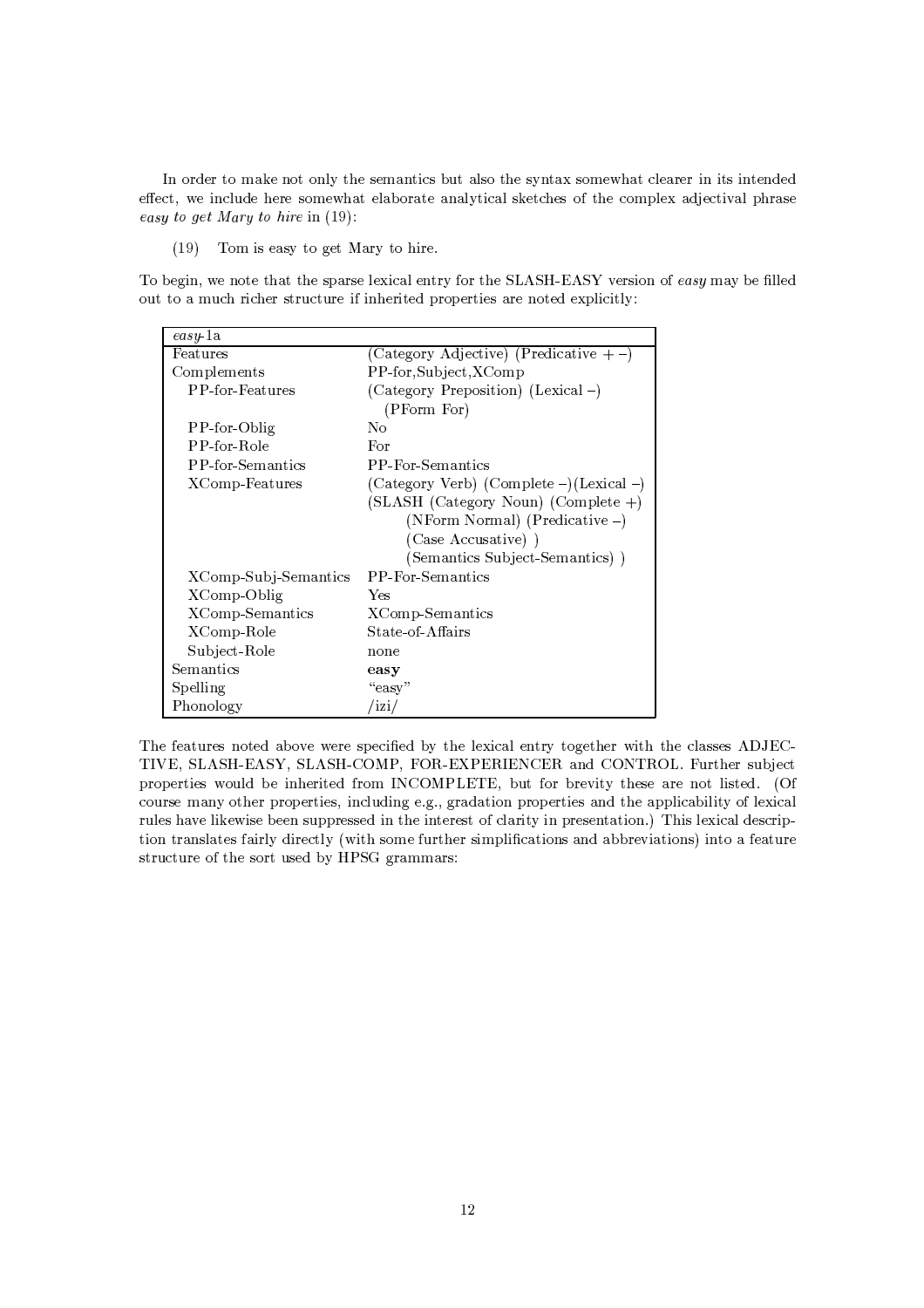

We would like to draw attention to two semantic coindexings in the structure, which are both lexically specified and which simplify subsequent (grammatical) processing. The coindexing of the xcomp's subject with the pp-for is effected in the SLASH-EASY word class, and the semantic coindexing seen above is just a consequence of that. The coindexing of the xcomp's slash's semantics value with the subject's semantics, on the other hand, derives ultimately from SLASH-COMP.

In Figure 3 we examine the combination of a token from this class of easy adjectives and a VP/NP. The very sparse specification of the mother phrase's features is, in fact, solely for purposes of legibility—all of the information specified on the mother node may be derived from general HPSG principles, so that nothing is specified, e.g., on the rule which licenses head-complement combinations. The fact that the semantics attribute is identified with the subcategorizer's semantics follows from the HPSG SEMANTICS PRINCIPLE, which states that the semantics of a phrasal node is always to be identified with the semantics of a head in a head complement combination. The fact that the slash value of the mother structure is empty follows from the BINDING INHER-ITANCE PRINCIPLE, which states that slash values are collected going up a tree—unless a head subcategorizes for an element containing a slash value, in which case the slash satisfies the subcategorization requirement. The identification of the feature structure labeled  $|7|$ , which is just the representation of the phrasal node dominating to get Mary to hire, with one of the adjective's subcategorization specifications, that labeled  $\lceil 6 \rceil$  is just a condition for the applicability of the head-complement rule, not an additional specification. Of course, the phrasal node is massively underspecified here, but the suppressed information is predictable, not merely hidden.

This is an intriguing aspect of HPSG, but we dwell on it here for self-serving purposes. If the properties of the phrasal combination of this fairly intricate syntactic structure require no further comment, that is largely because the lexicon has provided a wealth of richly structured representation. This would hardly be feasible in the absence of efficient and sophisticated lexical representation mechanisms.

To complete this illustration, we spell out the effects of unification on the structure above in Figure 4. Note in particular that because the slash semantics on the VP phrase is identified with the slash semantics on the subcategorized-for VP, which in turn is identifed with the semantics of the subject for easy, the resultant phrase will bind its subject to the deeply embedded object argument position of the verb hire. This takes place even though the subject plays no role in the easy relation itself. This is exactly what is wanted semantically of a raising construction.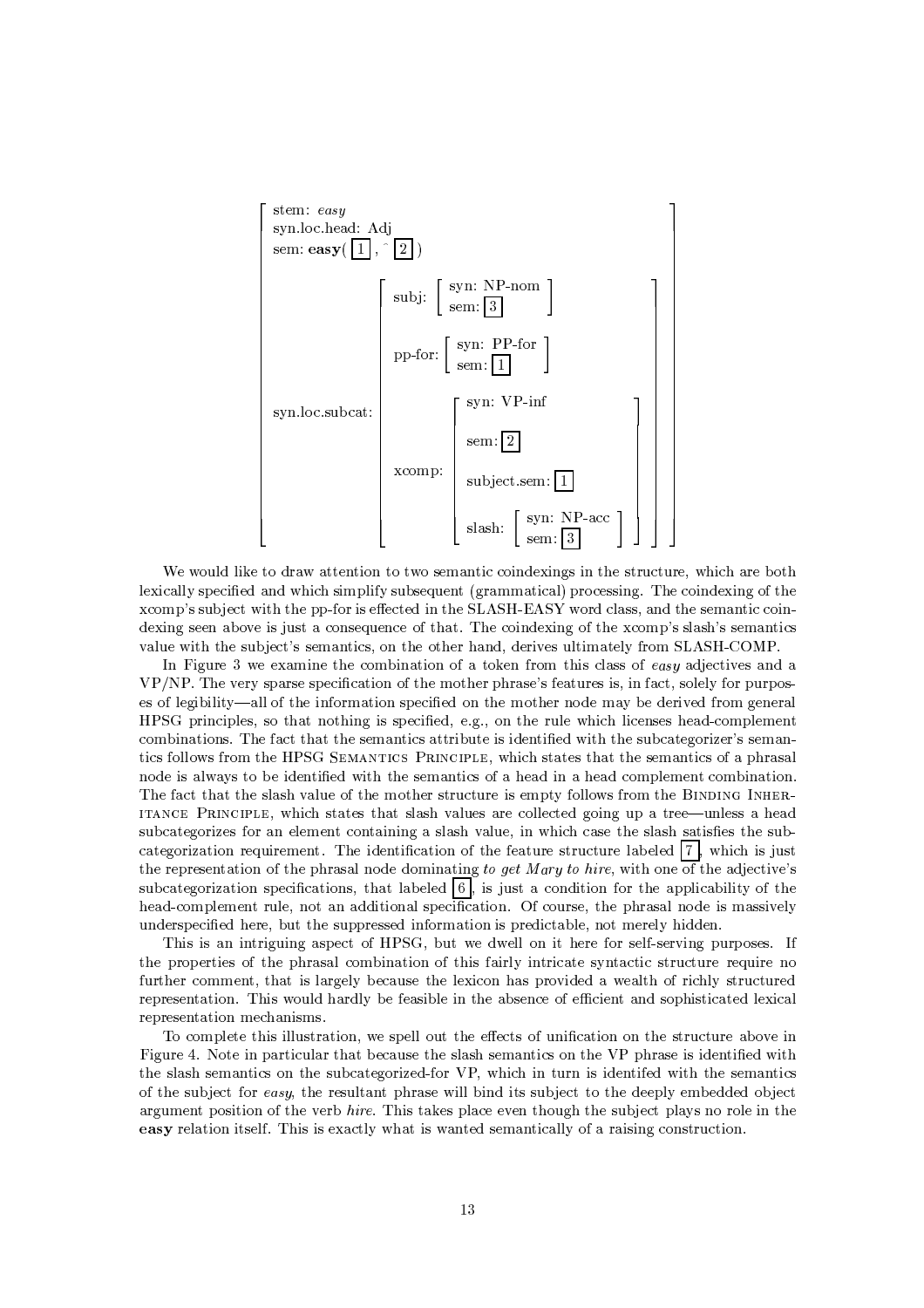

Figure 3: The combination of complex adjective and slashed VP complement.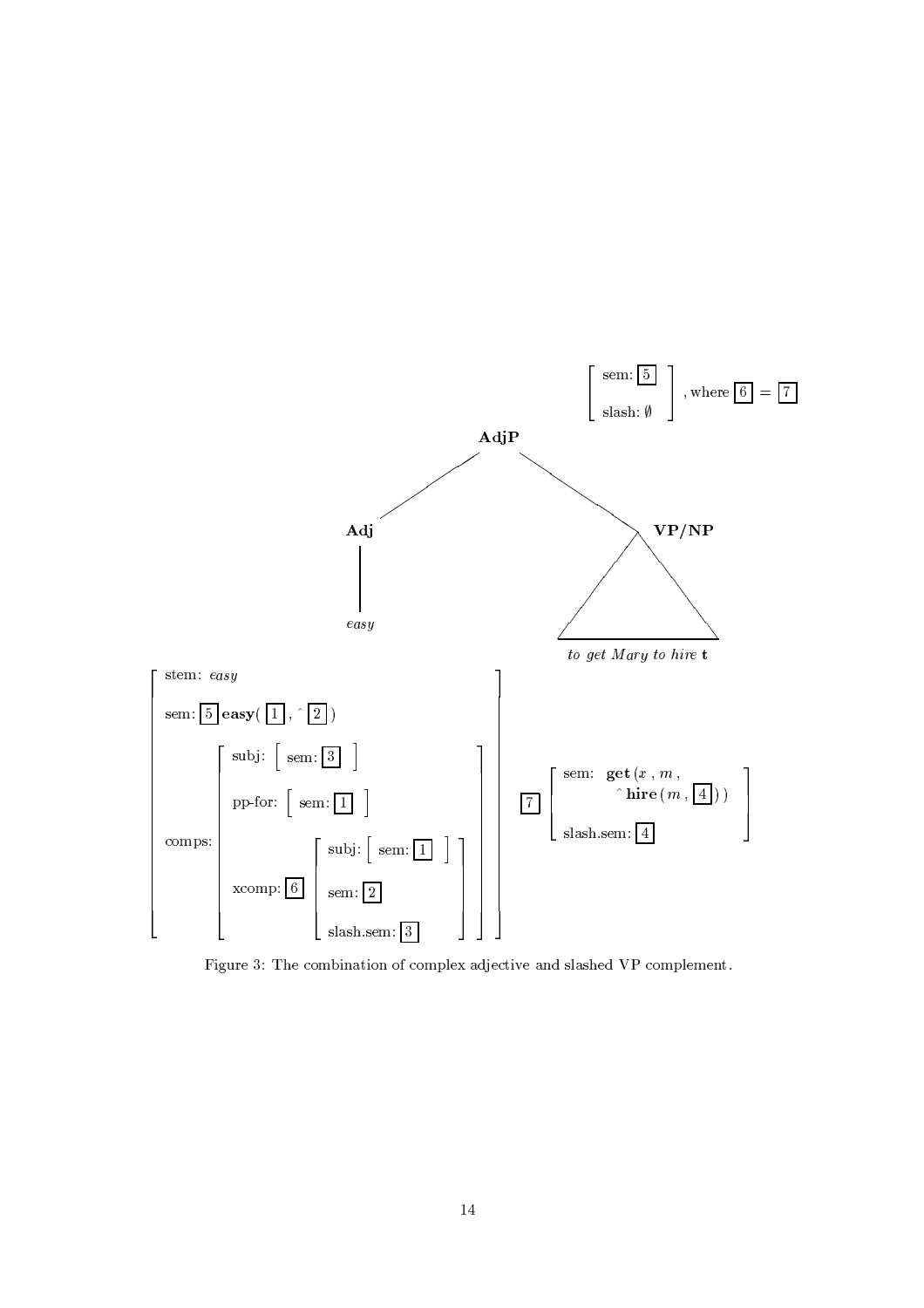

Figure 4: The result of combining complex adjective and slashed VP complement. Note that the subject of easy is still semantically coindexed with the missing VP object.

#### $\bf{5}$ **Extensions and Lexical Maintenance**

The structured lexicon aims ideally at a redundancy-free specification of all lexical properties, and indeed, it achieves this largely through the use of inheritance. While we do see scientific parsimony as an end in itself, we see two further advantages in the employment of the structured lexicon, one scientific and one practical. The scientific advantage of the structured lexicon is that it identifies significant classes in the language. In a feature system with approximately 30 atomic features (including semantics), each of which ranges over approximately 10 values, it is certainly striking that we never see need to distinguish  $10^{30}$  classes of items. In fact we distinguish approximately 300 lexical classes in HP-NL, a large system with very broad grammatical coverage (see Nerbonne and Proudian, 1987).

But the practical advantage of the structured lexicon may ultimately also be of scientific value, and that is because a structured lexicon is more easily maintained and extended than a nonstructured one. This advantage derives immediately from the characteristic that lexical properties are normally specified only once. Modifications tend then to be minimal, and extensions less frightening. The ultimate scientific benefit this may bring derives from the fact that it is then easier in systems with structured lexicons to experiment with grammatical description.

The following section is an attempt to buttress the claim that structured lexicons are easily extended. We examine therefore extensions to the analysis above of adjectives which govern VP complements—to nouns with similar subcategorizations, to the adjectival specifiers too and *enough*, and to adjectives which govern S complements rather than VP complements.

#### $5.1$ Pleasure nouns

Adjectives like easy have been the most widely studied group of lexical types that populate the classes introduced in the analysis above, but they do not have exclusive claim to those classes. Lasnik and Fiengo (1974:568) observed that the English lexicon also contains a group of nouns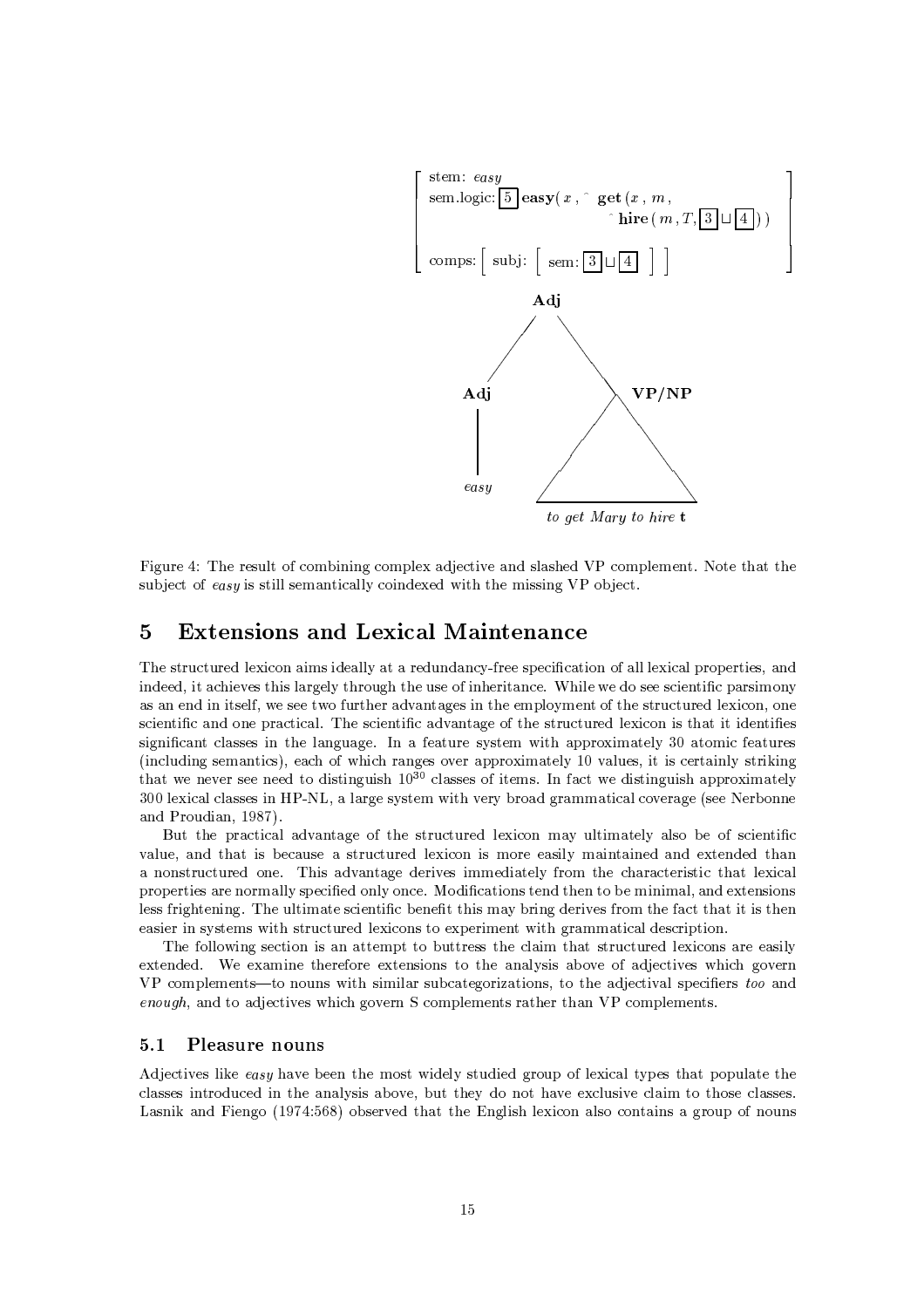with similar properties, as illustrated in  $(20-21)$ ,

- $(20)$ Nureyev is a pleasure to watch.  $\mathbf{a}$ .
	- b. This course is a breeze to pass.
		- $\mathbf{c}$ . Venice is a delight to visit.
- $(21)$ It is a pleasure to watch Nureyev.  $\mathbf{a}$ .
	- $\mathbf b$ It is a breeze to pass this course.
		- $\mathbf{c}$ . It is a delight to visit Venice.

Like the adjectives discussed above, nouns such as *pleasure* have two variants, one which appears with an ordinary NP subject and an infinitival complement containing an NP gap; and one which selects an expletive it subject and an infinitival complement with no gap. Given the word class definitions developed on the strength of the adjectival examples, an obvious analysis of the nominal examples suggests itself: pleasure, like pleasant, has one lexical entry belonging to the SLASH-EASY class, and a second entry that inherits from the IT-EASY class. The (sparse) descriptions of both entries are given in  $(22-23)$ , parallel to those for easy given in  $(17-18)$  above, the salient difference being that the noun entries inherit from the class Common-Noun where the adjective entries inherited from the Adjective class.<sup>8</sup>

|      | <i>pleasure</i> -1a |                         |
|------|---------------------|-------------------------|
|      | Superclasses        | Common-Noun, Slash-Easy |
| (22) | Spelling            | "pleasure"              |
|      | Semantics.Pred      | pleasure                |
|      | Phonology           | /plEzhr/                |
|      |                     |                         |

|      | <i>pleasure</i> -1b |                      |
|------|---------------------|----------------------|
|      | Superclasses        | Common-Noun, It-Easy |
| (23) | Spelling            | "pleasure"           |
|      | Semantics.Pred      | pleasure             |
|      | Phonology           | /plEzhr/             |

Having declared nouns like pleasure to have entries that are members of SLASH-EASY and IT-EASY, nothing more needs to be said in order to capture the syntactic relationship between these two forms of *pleasure*. The lexical rule we proposed earlier to link pairs of adjectives like the two variants of easy is defined as a regularity holding between the two classes SLASH-EASY and IT-EASY, making no mention of the class ADJECTIVE in its formulation. Hence it also serves to link the pair of noun entries in  $(22-23)$ .

Some further explanation needs to be provided about the semantics of this class of nouns, since the nouns do seem semantically anomalous even if we shall maintain that all of the apparent anomaly ultimately stems from their having a subject—and thus being available for control (by be and other raising verbs). In general a common noun is interpreted as a relation between a theme argument and the denotation of its complements, if there are any. For example, *friend* is interpreted as a relation between a theme argument and the denotation of the complement PP-OF phrase. We refer to the theme argument of the relation denoted by the common noun as its DENOTATION. An apparent peculiarity of nouns such as *pleasure* is that there appears to be no denotation of the noun in the usual sense, e.g., in  $(20a)$ . At issue is whether there is any theme argument position for the "pleasure" in the relation denoted by pleasure. I.e., does pleasure denote the same two-place relation between individuals and states of affairs that *pleasant* does, or is there a third argument position in *pleasure* which is occupied by an (abstract) "pleasure" individual?

The suspicion that no denotation is involved likely stems from our intuition that we do not

<sup>&</sup>lt;sup>8</sup>Other nouns in this class include *disappointment*, *ordeal*, *challenge*, *joy*, *inspiration* and *privilege*.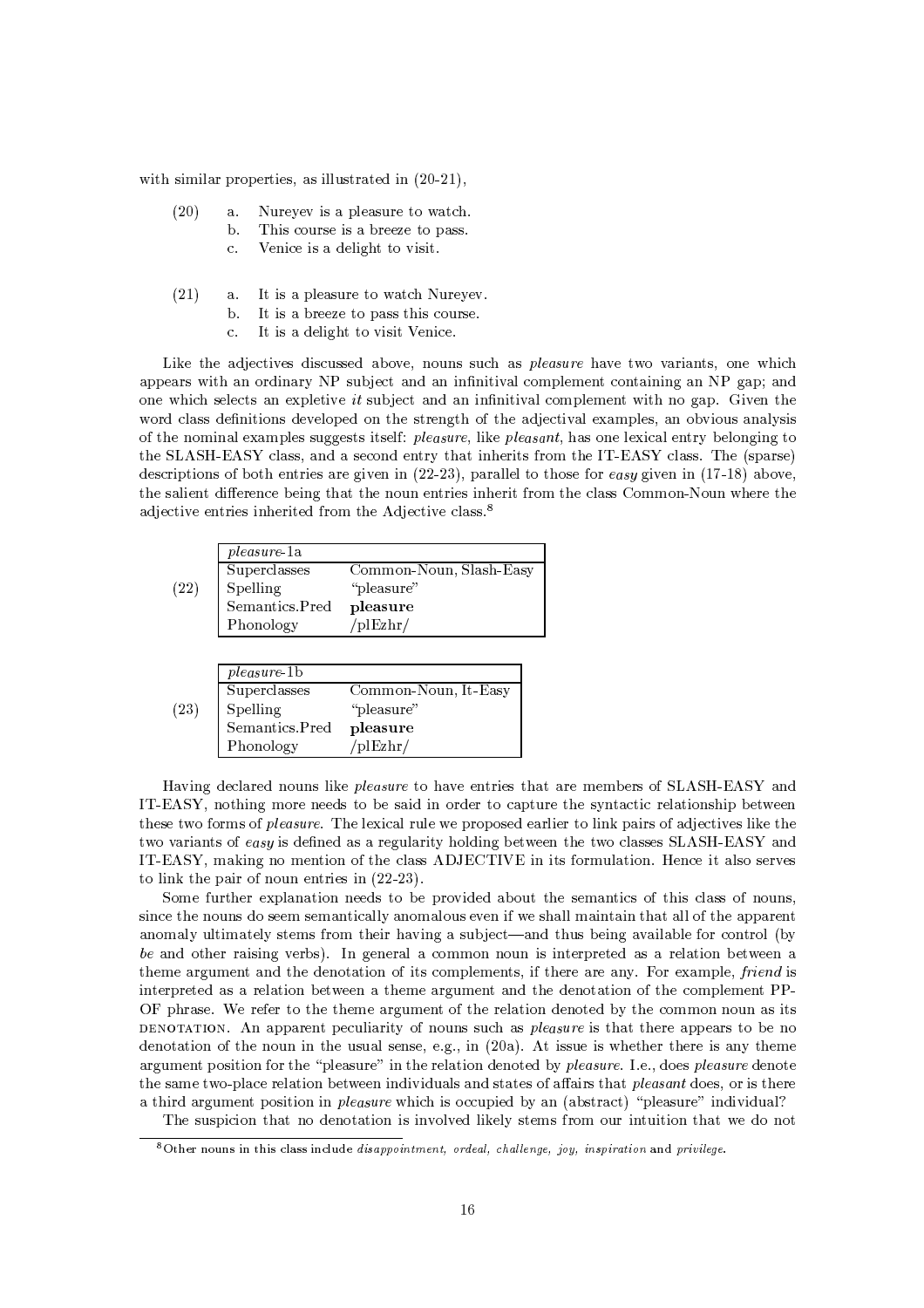seem to refer to an object which is a *pleasure* in uttering either (20a) or (21a), at least not any more than we would if we had used *pleasant* in the place of a *pleasure*. Now this suggests that the noun (phrase) is used predicatively, much as many noun phrases are after the verb be. Compare Tom is a linguist.

This does not help a great deal, however. Even though the analysis of predicative NP's is an old topic semantically (cf. the definition of be in Montague, 1973, p.261), there has been essentially no successful attempt to treat predicative nouns as if they had no denotation. Any attempt to do so seems to run afoul of the standard (if limited) determination and adjectival modification found in phrases such as no great pleasure to watch; at least such examples point out the inevitable duplication a semantic analysis would incur if predicative nominals had no denotation.

We therefore interpret *pleasure* as a three-place relation

### **pleasure**(theme:  $e$ , for:  $x$ , soa:  $s$ )

which obtains just in case  $e$  is the pleasure  $x$  has in case  $s$ . It should of course also turn out that this relation for some e holds iff **pleasant** (for : x, so a : y), but we will not be concerned with showing that here.  $e$  provides a denotation which is subject to determination (no) and (intersective) adjectival modification (great). Under this analysis, a pleasure to watch and no pleasure to watch denote quantifers, i.e., in each case a set of properties of pleasures (e's from above). Of course, a quantifier does not by itself represent a proposition, something which could be true or false—for that it must be paired with a property. In these cases, the relevant property is always the universal (existence) property; i.e. utterances of sentences such as (20a) are true just in case there is a pleasure of the relevant kind (and *mutatis mutandis* for the negative existentials). We therefore postulate that the predicate be in these sentences denotes the universal property.<sup>9</sup>

What is striking about this proposal is that it assigns the common noun *pleasure* exactly the semantics which the general scheme predicts—a relation between a theme and the denotations of other complements. For this reason, the word classes for *pleasure* nouns make no special stipulations about semantics.

We therefore derive feature structures such as the following, which are used in the syntax and semantics processing of the word pleasure. The first structure represents the member of the SLASH-EASY class, and the second the member of the IT-EASY class. (We have simplified the structures to highlight the semantically relevant parts.)



<sup>&</sup>lt;sup>9</sup>In fact, we do not stipulate a peculiar semantics for the raising verbs (such as be) which are involved here. Instead, we allow be to denote the identity relation, which holds of a single argument just in case there is some way of filling in the missing argument-i.e. in case the first exists. This follows from the general treatment of unsaturated relations in Situation Theory (cf. Section 2 under subcategorization). Note, however, the one exceptional aspect, i.e., that the subject of the verb be is not linked to any argument position in the relation denoted by the controlled complement (in this case, pleasure).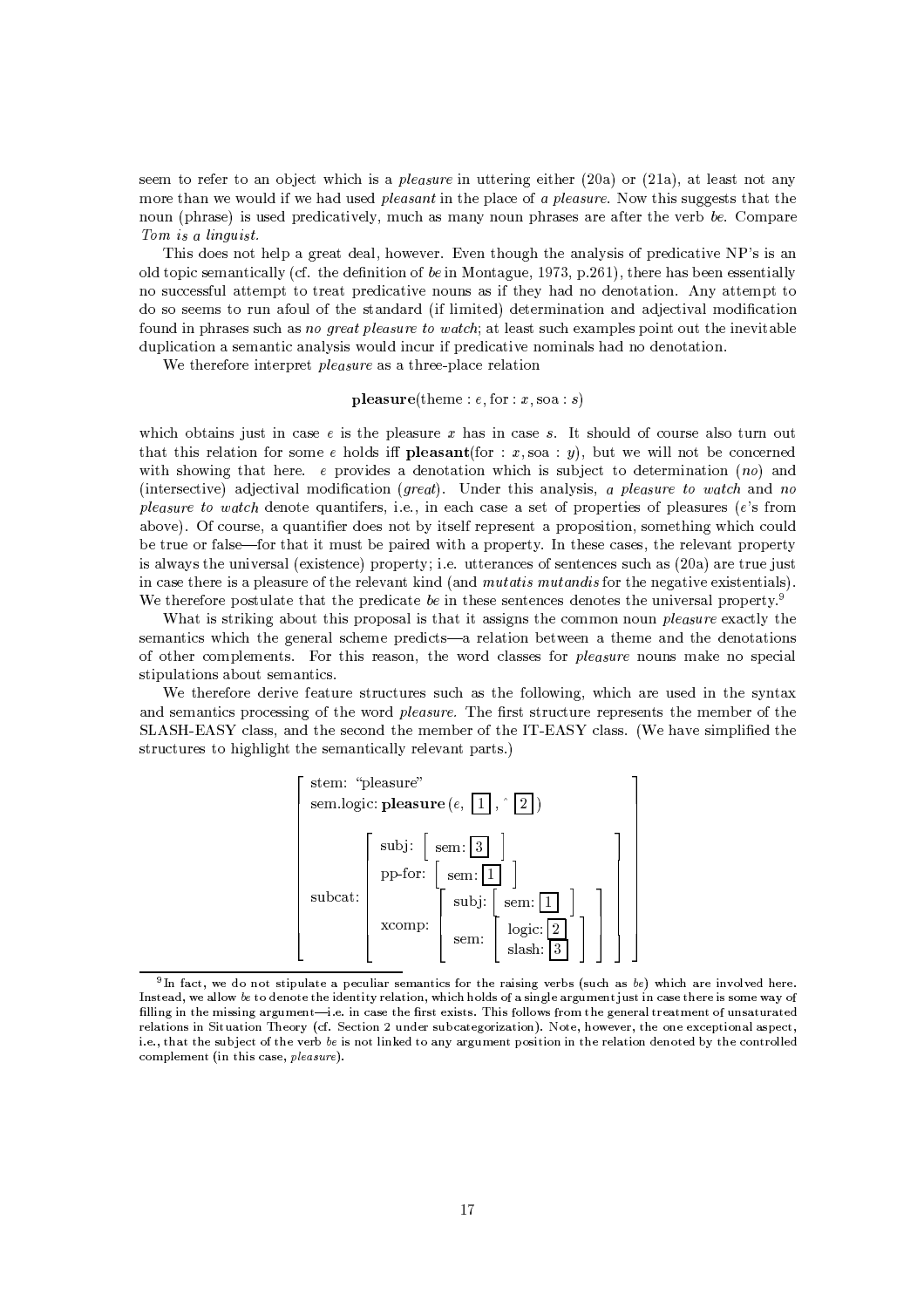

On the other hand, the noun classes ARE exceptional in that the nouns involved have subjects a property they inherent finally from INCOMPLETE, in the one case through CONTROL. IT-SUBJ and IT-EASY; and in the other from CONTROL, SLASH-COMP and SLASH-EASY. It is this property, shared by the NP's they give rise to, which explains (i) their ability to be controlled e.g., by the verb be—only unsaturated phrases are subject to control; (ii) their inability to function in normal NP's, e.g., in the subject position of any intransitive verb; and finally (iii) the fact that they can stand in construction with the main verb be without being asserted to be identical to its subject.

We turn now to further points on the syntax of the *pleasure* nouns. The two definitions of entries for "pleasure" also predict the grammaticality judgments seen in (24), analogous to the examples given above for adjectives, and based on the definitions given for the IT-EASY and SLASH-EASY word classes.<sup>10</sup>

- $(24)$  $\mathbf{a}$ . Nureyev is a pleasure for us to watch.
	- It is a pleasure for us to watch Nureyev.  $<sub>b</sub>$ </sub>
		- $\mathbf{c}$ . For us, Nureyev is a real pleasure to watch.
		- \*For us. Nurevey is a real pleasure for our parents to watch.  $\overline{d}$
		- For us, it is a real pleasure for our parents to watch Nureyev.  $\epsilon$
		- $f_{\cdot}$ It is a real pleasure for us for our parents to watch Nureyev.
		- \*Nureyev is a pleasure watching. g.
		- h. It is a pleasure watching Nureyev.

Recalling further that the adjectives we looked at above fell into not two but four distinct classes, we might expect to find nouns as well that belong to the other two classes, IT-SUBJ and SLASH-COMP. Such instances are found in English, as illustrated for IT-SUBJ nouns by the

- $(iv)$ It is impossible to work with Bill
- \*It is an impossibility to work with Bill.  $(v)$

 $10$  Nothing we have said so far captures the fact that some pairs of members of these two classes, like "pleasant" and "pleasure", are morphologically related. We do not offer here a proposal for capturing nonproductive regularities of this kind, though some extension of the lexical rule mechanism might serve, an extension that would depend heavily on the ability to specify negative exceptions to lexical rules, given examples like the following.

It is difficult to hire Bill.  $(i)$ 

 $(ii)$ \*It is a difficulty to hire Bill.

 $(iii)$ \*Bill is a difficulty to hire.

 $(v_i)$ \*Bill is an impossibility to work with.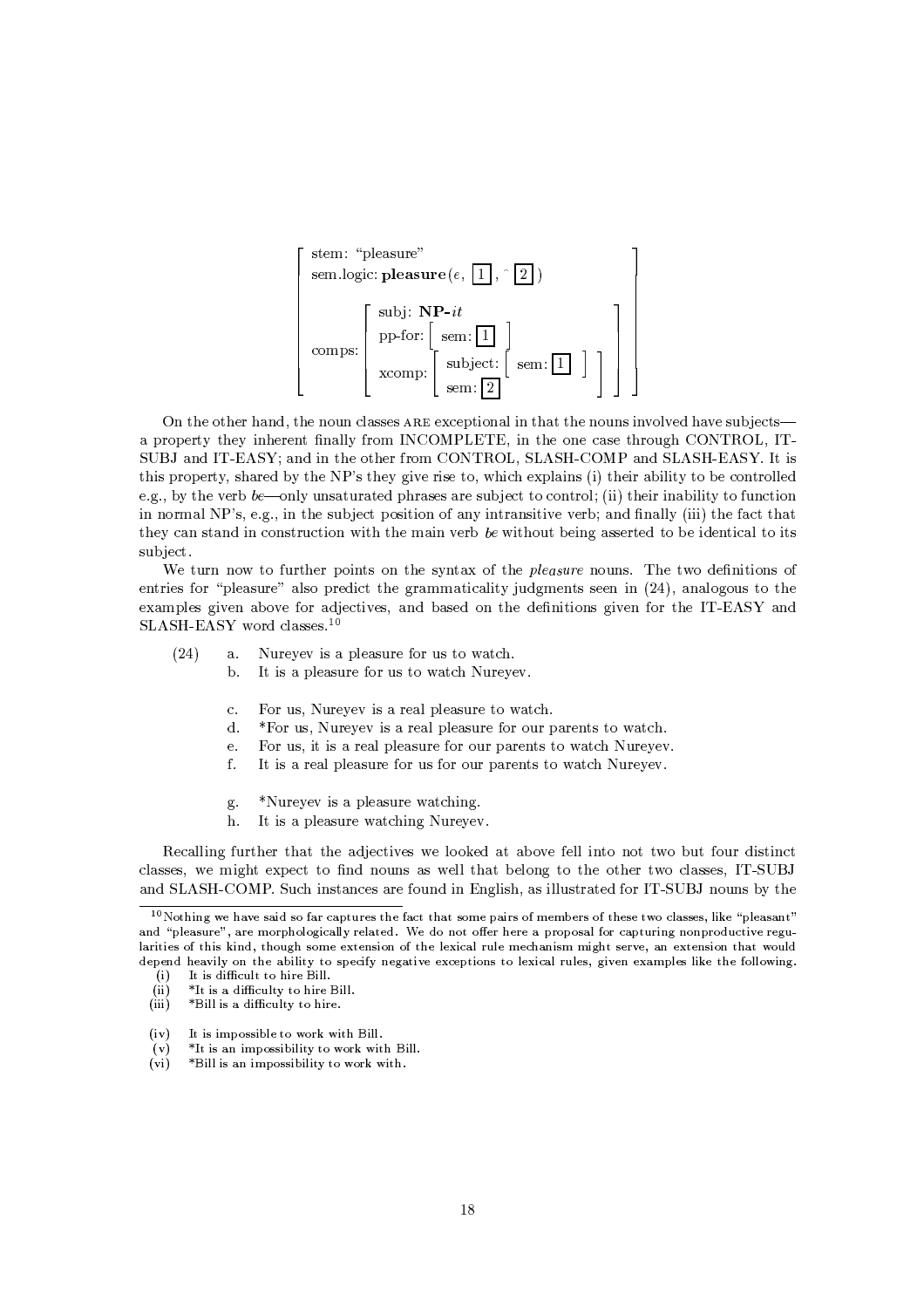examples in (25), and for SLASH-COMP nouns by those in (26), drawn from Lasnik and Fiengo.<sup>11</sup>

- It would be a mistake to fire Bill.  $(25)$  $\mathbf{a}$ .
	- It was a shock to find Bill here. b.
		- \*Bill would be a mistake to fire.  $\overline{c}$ .
		- $\overline{\mathrm{d}}$ . \*Bill was a shock to find here
- $(26)$ This room is a pigsty to behold.  $\mathbf{a}$ . Nureyev is a marvel to watch.  $<sub>b</sub>$ </sub>
	-
	- \*It is a pigsty to behold this room.  $\overline{c}$ .
	- \*It is a marvel to watch Nurevev.  $\mathbf{d}$ .

The noun *mistake* and the adjective *possible* have in common just those properties specified by the IT-SUBJ class (together with its superclasses); and like the differences between *pleasure* and easy, their differences result from *mistake* being a member of the COMMON-NOUN class while possible inherits from the ADJECTIVE class. Since the lexical rule relating the two variants of pleasure (and the two variants of easy) is defined to link members of the two classes SLASH-EASY and IT-EASY, the rule correctly does not predict the existence of similar alternate entries for nouns like *mistake* and *pigsty*.

## Interaction with Lexical Rules

Given that the domain of lexical rules is always one or more word classes, and that the LR-Intraposition rule is defined on the IT-SUBJ class, we predict the grammaticality of the following examples with *pleasure* nouns, since they also have entries belonging to the IT-SUBJ class, and should be expected to conform to the LR-Intraposition rule. Here again, the combined devices of inheritance and lexical rule produce the desired results for nouns without requiring that anything be added to the analysis motivated from data on adjectives and verbs.

- (For me) to stay another day would be a real pleasure.  $(27)$  $\mathbf{a}$ .
	- It would be a real pleasure (for me) to stay another day.  $<sub>b</sub>$ </sub>
	- To visit Venice now might be a disappointment for you.  $\mathcal{C}$ .
	- It might be a disappointment for you to visit Venice now. d.

#### $5.2$ Too and enough

To drive home our central point about the expressive and predictive power of inheritance in lexical representation, we turn to a third, small class of lexical entries that show complementation properties like those we have already seen. Jackendoff (1972, p. 227) noticed that the two words *too* and *enough* also appear in constructions with an infinitival complement that contains an NP

<sup>&</sup>lt;sup>11</sup> Additional IT-SUBJ nouns include battle, disgrace, error, honor, relief, shock and surprise. Other SLASH-COMP nouns include beauty and terror.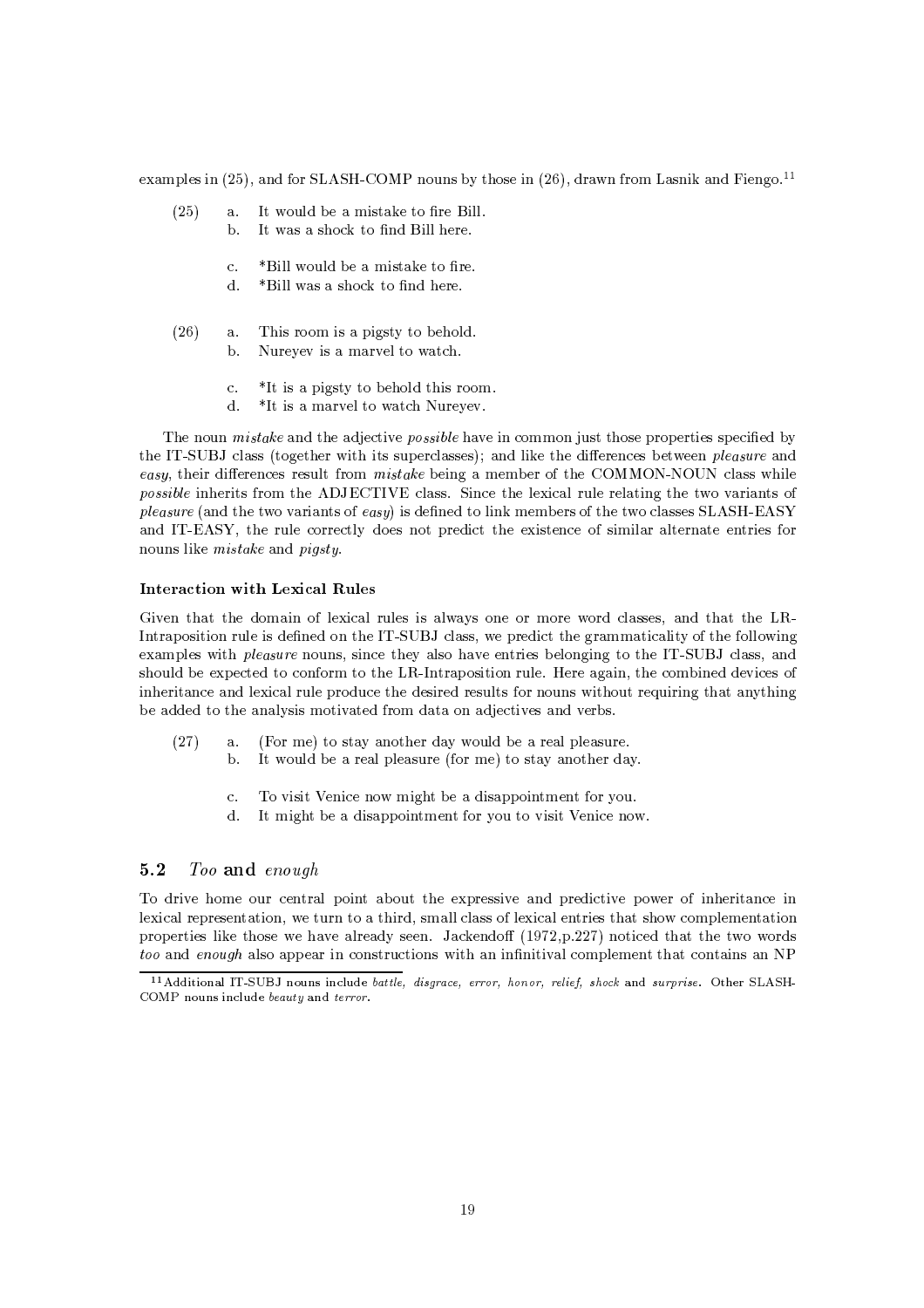gap, as illustrated in (28) with examples drawn from Lasnik and Fiengo  $(1974.536)^{12}$ 

- $(28)$ The mattress is thin.  $\mathbf{a}$ .
	- b. \*The mattress is thin to sleep on.
	- $\mathbf{c}$ . The mattress is too thin to sleep on.
	- $\overline{\mathrm{d}}$ . The football is soft.
	- \*The football is soft to kick. f.
	- The football is soft enough to kick.  $\sigma$ .

In particular, the examples in (29) suggest that these adverbs select for complements that are the same as adjectives like *pretty*, entries which are not related via lexical rule to variants that license an expletive it subject.

 $(29)$ \*It is too thin to sleep on this mattress.  $a<sub>1</sub>$ Informally, it seems that when too  $<sub>b</sub>$ </sub> \*It is soft enough to kick this football.

or enough combines with an ordinary adjective, the resulting phrase (too thin and soft enough) exhibit complementation properties very much like those of *pretty* adjectives. By defining the lexical entries for these two adverbial specifiers as members of the SLASH-COMP class, we begin to provide an account for examples  $(28c,g)$  as well as those in  $(29)$ . The entry for too is given in (30), inheriting both from the ADVERB class and from the SLASH-COMP class; the entry for enough is similar, leaving out of the present discussion an account of the linear order difference between the two adverbs with respect to the adjective they modify.

|      | "too"        |                    |
|------|--------------|--------------------|
| (30) | Superclasses | Adverb, Slash-Comp |
|      | Spelling     | "too"              |
|      | Phonology    | $t$ u/             |

With the inclusion of this class of adverbs, our lexical subhierarchy involving complementation of slashed VPs has grown to a point where it surely demonstrates the virtues of the structured lexicon approach. Figure 5 illustrates the more complete structure. It is a curious fact that the number of lexical classes does not grow enormously even while fairly detailed analyses involving very different grammatical areas are undertaken. In several years of development at Hewlett-Packard Laboratories, involving detailed analyses of dozens of constructions, the number of word classes never exceeded 400. This must be due finally, not to the lexical analysis tool, but rather to the tendency of language to reuse significant classes.

This analysis of these two unusual adverbs has left begging an important issue about how the complementation specifications provided by too are propagated up to the phrase too thin.<sup>13</sup> We have said little here about how lexically supplied subcategorization information is employed in parsing, referring the reader to full accounts given in Pollard and Sag (1987) and related references. Yet it is clear that something more must be said about this construction, given that in HPSG it is the syntactic head of a phrase that imposes constraints on its complements; and we assume that thin, not too, is the head of the phrase too thin to sleep on. To motivate the necessary elaboration of our analysis for these two adverbs, we turn to one more set of data involving gappy infinitival complements, one that has received little study to date.

 $12$ Baltin (1987) presents a more recent analysis of these "degree complements."

 $13$  One might be tempted to try a lexical rule approach which would treat too thin as a derived lexical item which selects for a VP complement. But slightly more complicated examples quickly render this approach untenable. Cf. This country is too thinly populated to worry about (where we take the scope of the specifier too to be thinly populated). Here, the lexicalized form that selects for a VP complement would have to be too thinly populated, a result we regard as unacceptable.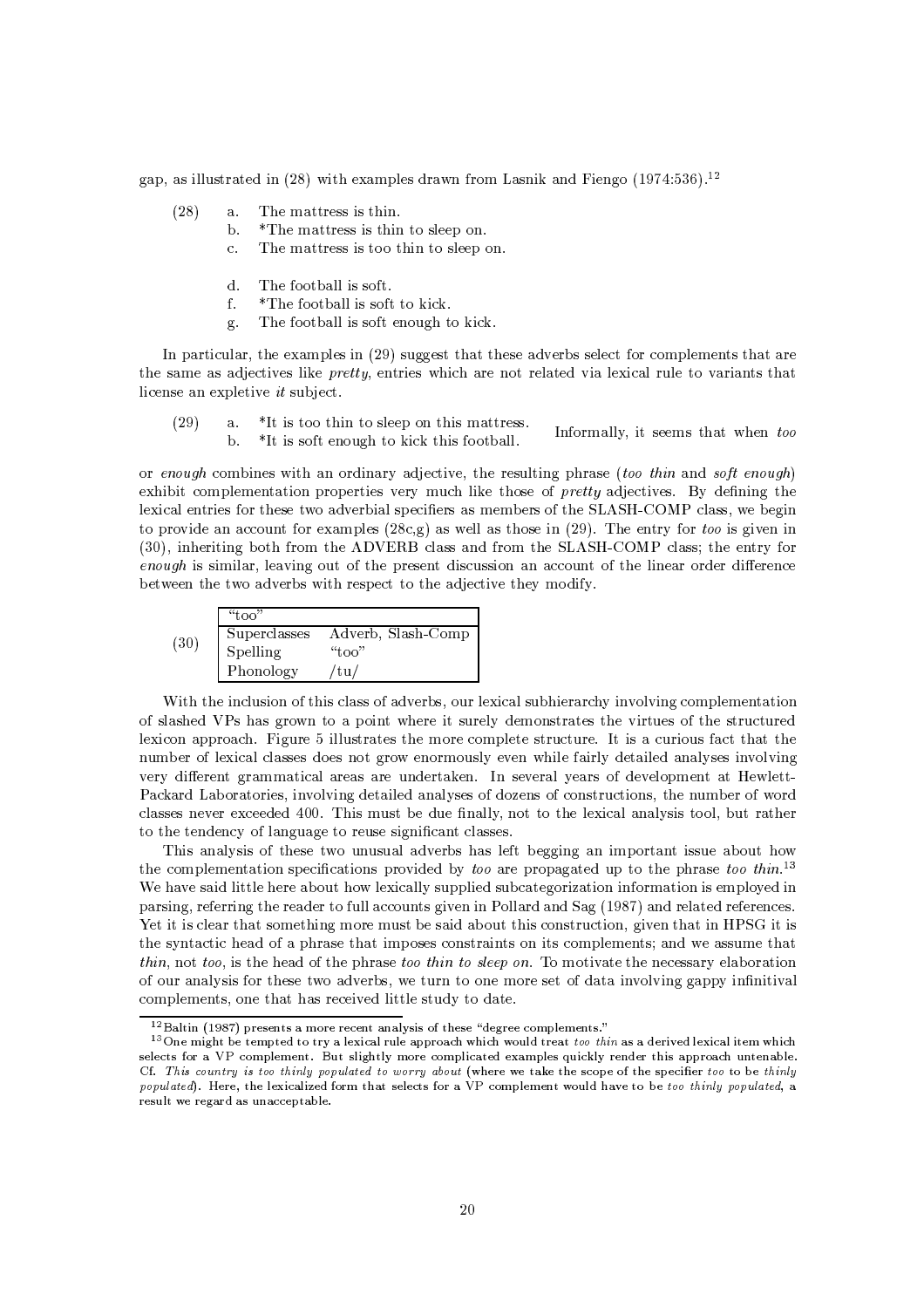

Figure 5: The lexical subhierarchy involving elements which govern "slashed" verb phrases. Note that the original hierarchy needed very little modification, merely addition. We speculate that this is due to the fact that significant classes are being identified in detailed grammatical description. There is also a version of too which inherits from ADVERB and IT-EASY which is not shown (since it was not discussed). The asymmetry is only apparent.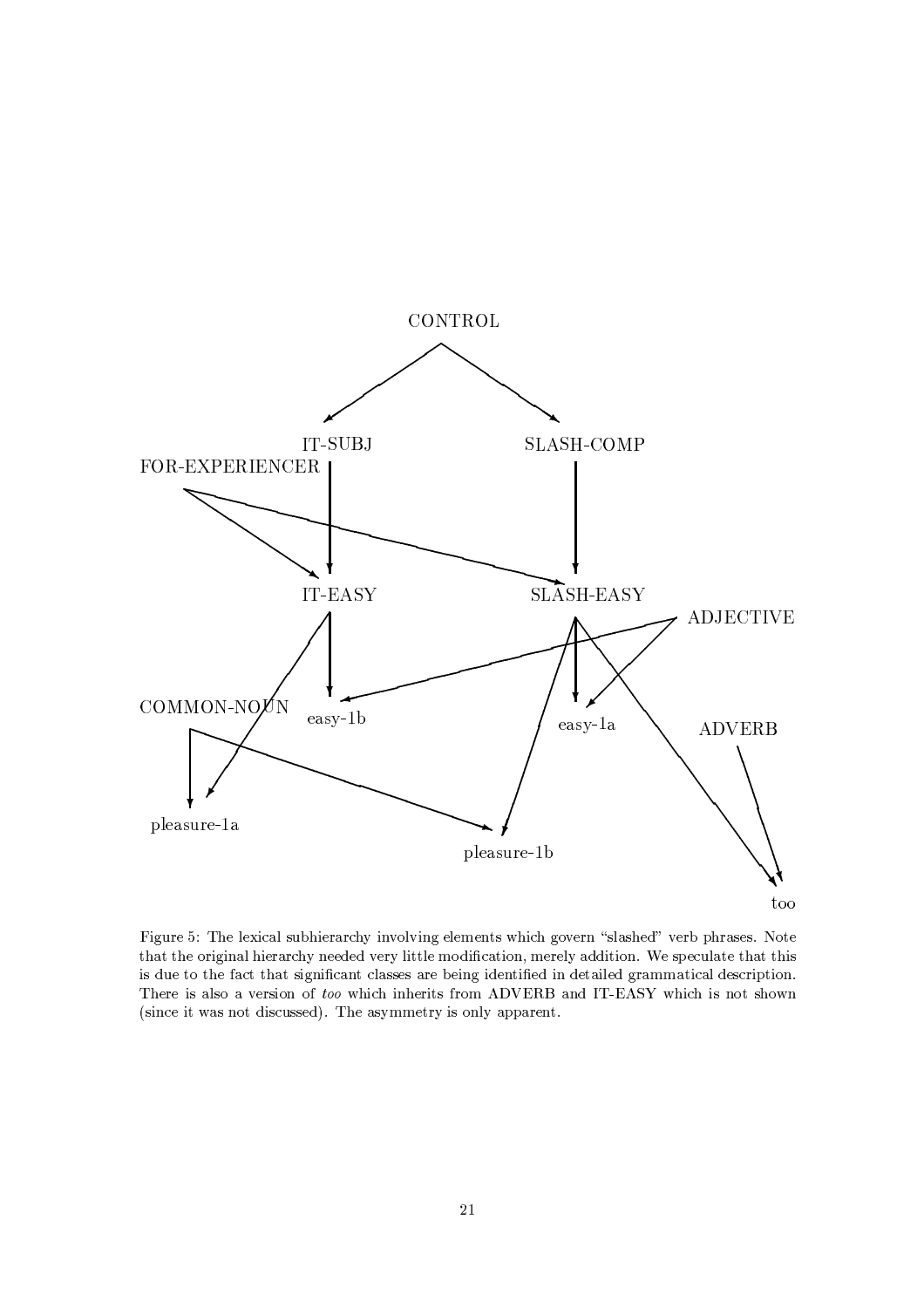### **Excursus on Subcategorization Transfer**

As the examples in  $(31)$  show, adjectives like easy appear not only in predicative constructions like those illustrated above, but also as nominal modifiers.

John is an easy man to talk to.  $(31)$ 

While the example in (31) is good, employing the easy which belongs to the EASY-SLASH class, the examples in  $(32-33)$  are ungrammatical. The analysis we have provided thus far does not yet explain the grammaticality of  $(31)$  and the ungrammaticality of  $(32,33)$ .

- $(32)$ \*John is an easy to talk to man.  $\mathbf{a}$ .  $\mathbf{h}$ \*John is an easy man.
- $(33)$  $\mathbf{a}$ \*John is an easy man to talk to Bill.
	- \*John is a man easy to talk to Bill.  $\mathbf{h}$

We will focus on explaining the grammaticality of (31), assuming that the right syntactic structure for the sentence is the binary-branching structure given in  $(34)$ , where easy forms a constituent with man, and where to talk to is sister to the phrase easy man. We adopt the binary structure largely because it will simplify the exposition here; it might be equally defensible to hold that easy, man, and to talk to are all sisters of a single phrase.<sup>14</sup>

What is awkward about this structure is that the head noun man does not by itself subcategorize for the VP/NP.<sup>15</sup> Rather, it seems that when easy combines with man, the resulting phrase has a subcategorization list which contains not only the optional and obligatory complements that man started out with, but also the obligatory VP/NP complement and the optional For-PP controller required by easy. No mechanism presented so far provides for an adjunct combining with its head to affect the subcategorization of that head or of the resulting phrase. Yet if the phrase structure proposed in (33) is correct, some kind of merging of subcat information between adjunct and head must be provided for.<sup>16</sup>

The examples in (34-35) illustrate that the flow of information from an adjunct's list of subcats to the head's must be quite restricted; it would not do to simply merge the Complements list of

- John is a man to admire. a.  $(i)$ 
	- $\mathbf b$ . Mary is a woman to emulate.
		- This is a word to keep on the tip of your tongue.  $\mathbf{c}$ .

- ?Mary is a person to underestimate.  $\mathbf{a}$  $(ii)$
- $\mathbf b$ . ?Sharks are animals to tame.
- Mary is an easy person to underestimate. а.  $(iii)$ 
	- Sharks are difficult animals to tame.  $\mathbf{b}$ .

<sup>16</sup>It is probably worth noting that extraposition seems unlikely to be generalizable to all cases involving transferable subcats, at least if extraposition is to be bounded uniformly:

- (i). An easy man to talk to arrived yesterday
- $(ii).$ \*An easy man arrived yesterday to talk to.

<sup>&</sup>lt;sup>14</sup> And it is worth noting that the alternative constituent structure would not modify the head relationship, and therefore would NOT substantially alter the analytic problem-that of explaining how a complement easy to talk to can be licensed by a nonhead.

 $15$  At least not with the intended reading. There is a suspiciously similar construction, illustrated in (i), which might be expected to shed some light on the proper analysis of (31), but which has a restricted enough interpretation to suggest that it should be treated separately, probably inheriting a specification from the more general construction exhibited in (31).

These examples seem to mean something like John is a good man to admire or Mary is a good woman to emulate, where the semantic contribution of good has been incorporated into the  $N - VP/NP$  construction in (i). To test this, consider the examples in (ii), where the good reading should lead to an anomalous interpretation, and does (cf. the corresponding examples in (iii).

Given the constrained interpretations of examples like those in (i-ii), it does not seem defensible to treat easy man to talk to as simply the modifier easy combining with man to talk to. Any such attempt would be strained in accounting for (ii); in addition, such an analysis would leave unexplained the ungrammaticality of \*John is an easy man.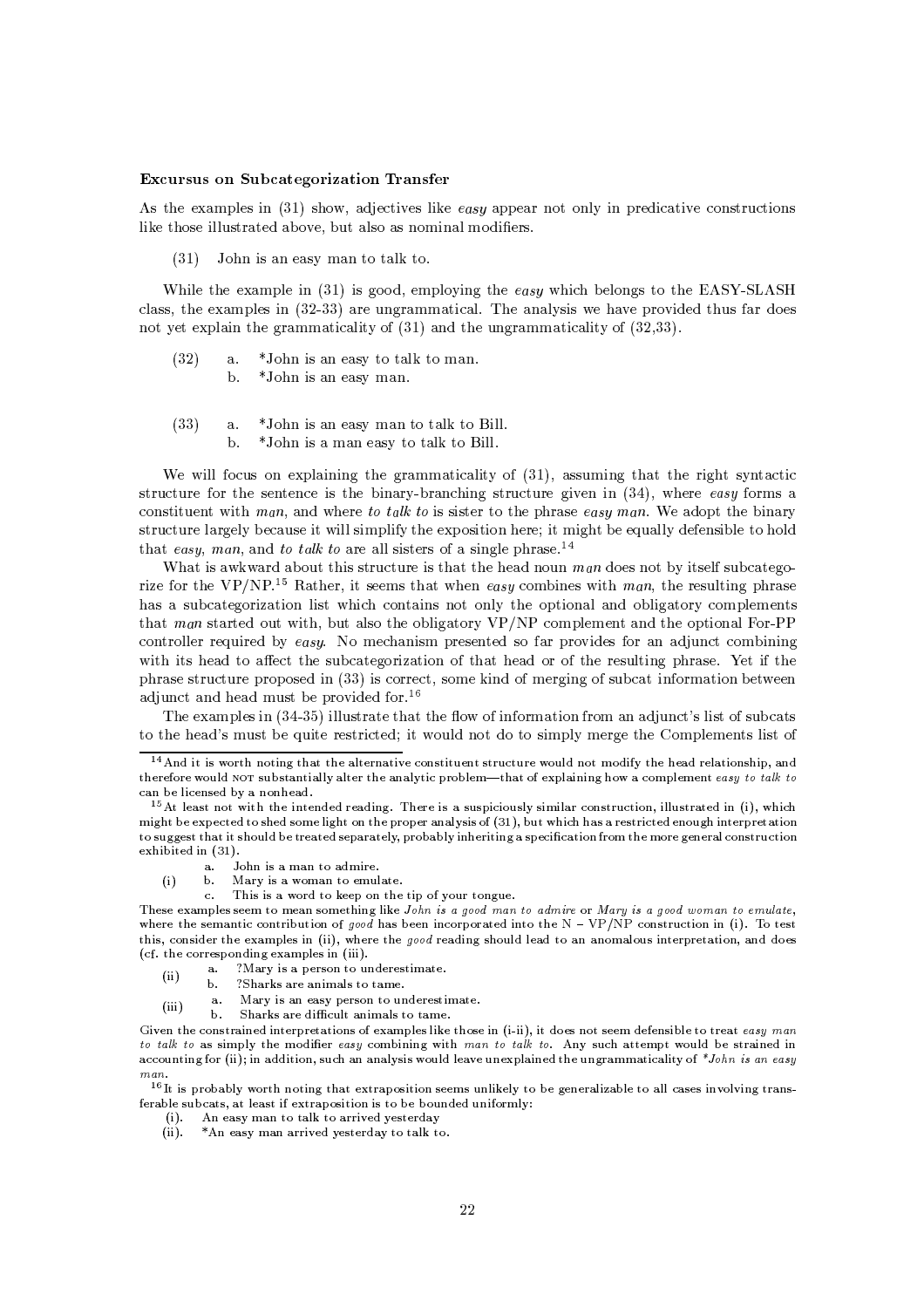

Figure 6: Complex adjectivals "wrapped" around a modified noun. Note that the N head of the  $\bar{\mathbf{N}}$  constituent in construction with the complex adjectival has not licensed it. Subcategorization TRANSFER has taken place.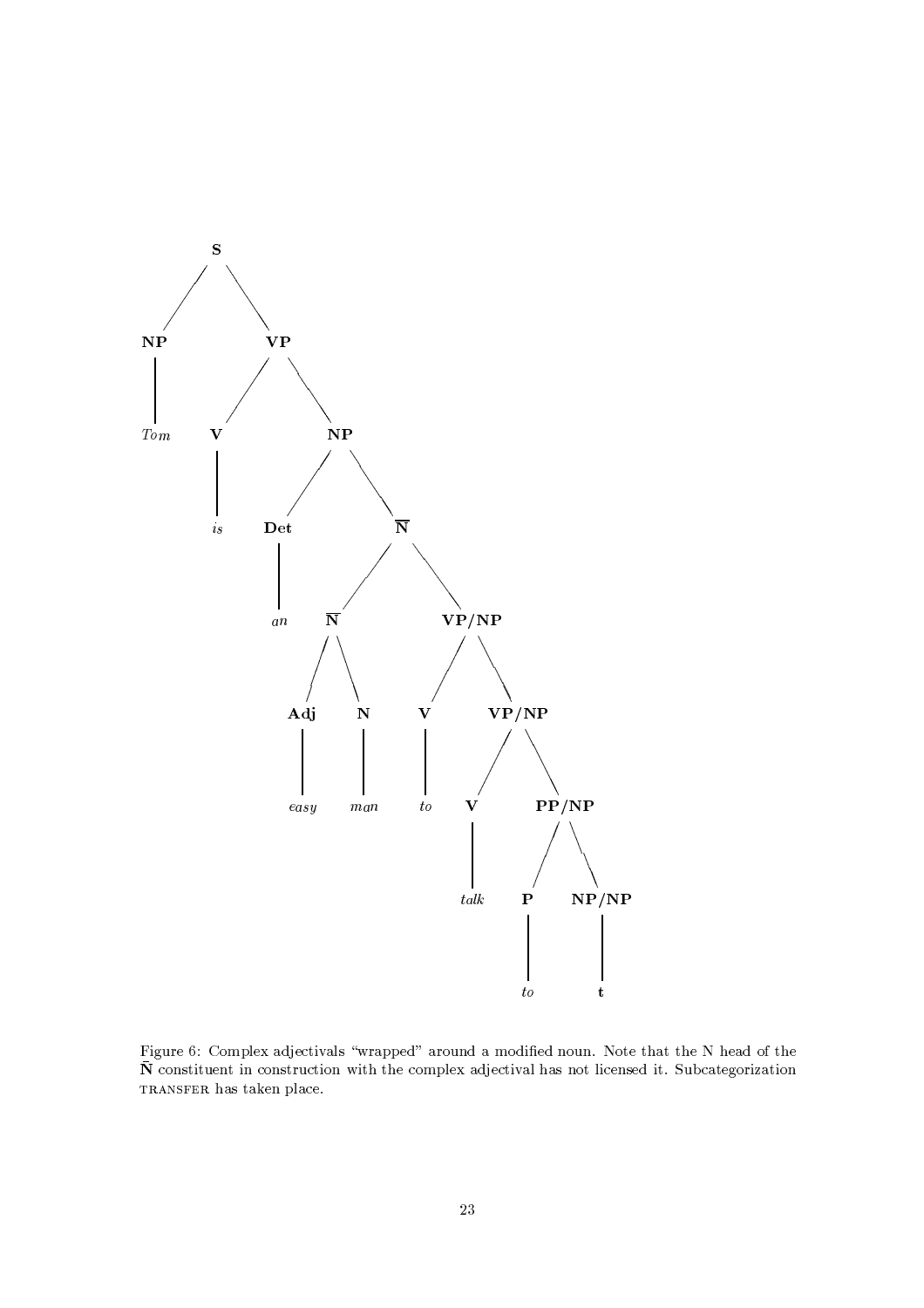any adjunct with that of the head in every case.

- $(34)$ \*an eager man to please  $\mathbf{a}$ .
	- \*a fearful man of snakes b.
		- \*a frightened man by snakes  $\mathcal{C}$ .
		- \*an angry man at John  $\mathbf{d}$ .
- $(35)$  $\mathbf{a}$ . a man eager to please
	- b. a man fearful of snakes
	- a man frightened by snakes  $\mathbf{c}$ .
	- a man angry at John  $\mathbf{d}$ .

The above examples might suggest that what distinguishes easy from these other adjectives is that the VP/NP complement of easy is obligatory, while the PP complements of the above adjectives are optional. While there are not many adjectives against which to test this hypothesis. the one clear case of an adjective that takes an obligatory complement counts against the idea:

- $(36)$ a man fond of snakes  $a.$ 
	- \*a fond man  $\mathbf{b}$ .
		- \*a fond man of snakes  $\sim$

The analysis we propose localizes in lexical entries the ability of a subcat to be transferred from adjunct to head. Just as subcats can be marked for the obligatory/optional distinction in a class definition or in a lexical entry, so can they be marked for a distinction we term transferable. While as a default subcats will be Non-Transferable, those subcats which are identified by a class or lexical entry as Transferable will be subject to the following informally stated principle:

### Transferable Subcat Principle

When a transferable subcat on a daughter in a local subtree is not associated with some sister in that subtree, the subcat becomes part of the corresponding subcat list of the head daughter in that subtree.

In the constructions studied here, this principle applies in cases where the lexical entry or phrase with a transferable subcat serves as an adjunct (easy) or a specifier (too), so that the word or phrase's subcat list is not used directly. The intent of the principle in such cases is to make the transferable subcat a part of the head, so the subcategorization principle will ensure that the information is propagated to the mother node. This is intended as a modification of the subcategorization principle—note that it has the effect of licensing a kind of "discontinuous" constituent".<sup>17</sup>

Having introduced this additional property of subcats, that they can be specified as transferable, we note that the default value for this property must be negative, since in general subcats from adjuncts and specifiers do not pass to heads, as seen in (33) and (34) above. This default value will be overridden for the VP/NP and the For-PP subcats in the SLASH-COMP class, to reflect the grammaticality of both examples in (37).

- $(37)$ That was a melodious sonata to listen to.  $\mathbf{a}$ 
	- $<sub>b</sub>$ </sub> John is an easy man to please.

Members of the SLASH-COMP class, including the relevant lexical entry for easy, will inherit this non-default *transferable* property for both the XComp and the For-PP, so when easy combines as an adjunct with the head noun man, these two subcats will become part of the subcategorization

<sup>&</sup>lt;sup>17</sup>The ability to transfer a subcategorization requirement from a modifier to a mother (or to a head) is perhaps a bit similar in effect to FUNCTION COMPOSITION in categorial grammar (Bach, 1988). But in HPSG the possibility is lexically constrained.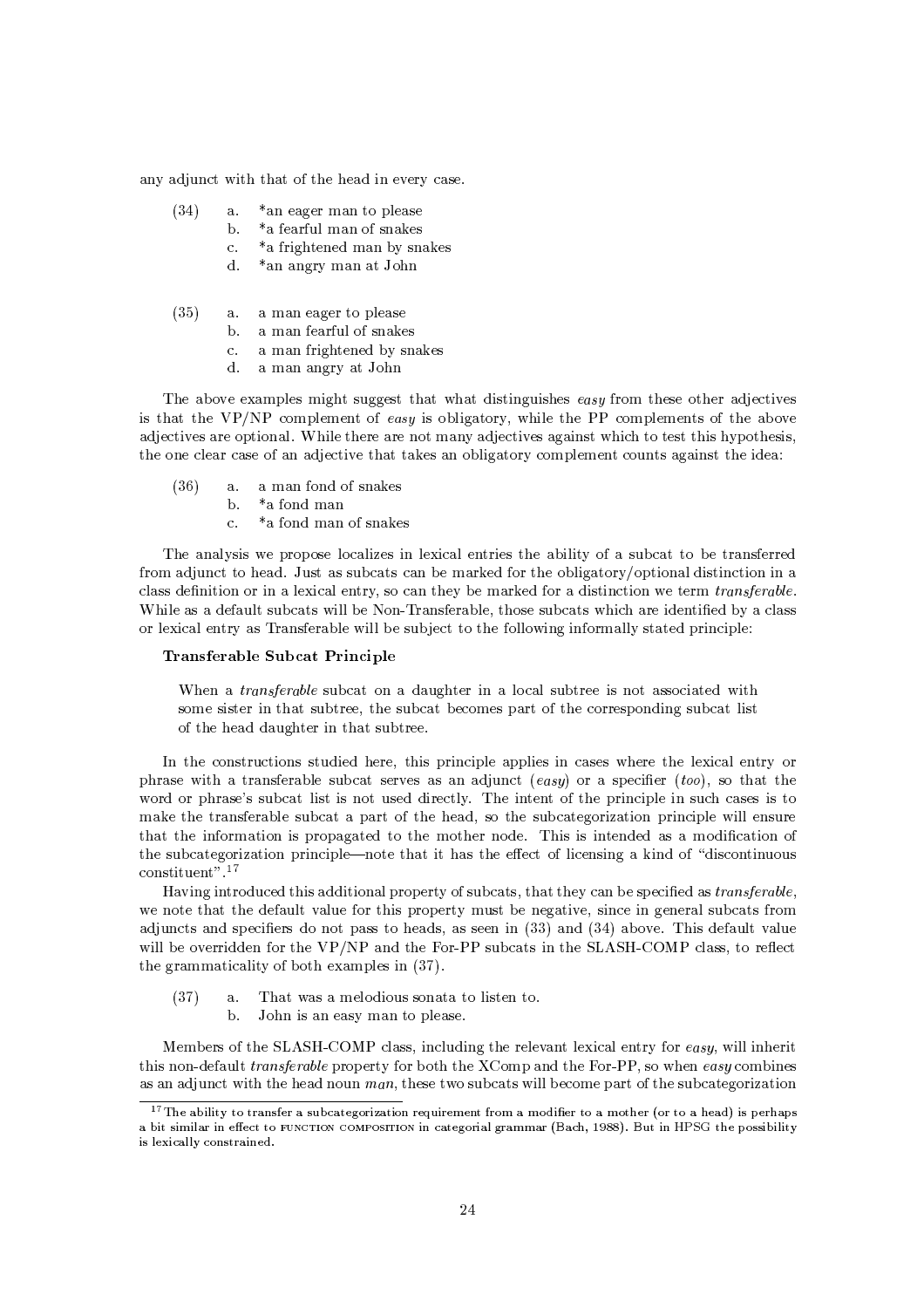of man, by the principle above, and will then become part of the subcategorization of the node easy man, accounting for the grammaticality of  $(31)$  above.

(32a) will be ruled out because of an independent constraint that restricts pre-head adjuncts to those which are (Head-Final +). (32b) is excluded because easy has an obligatory  $VP/NP$ complement, which must be included as an obligatory complement of the phrase easy man, due to the convention adopted above about merging of subcat information between a head and its sister. Finally,  $(33a)$  is excluded because the *easy* which requires an unslashed VP complement will not pass on its XComp subcat to the noun it modifies, since that XComp is, like most subcats. nontransferrable. license the incorporation. So easy man to please Bill will be excluded for the same reason that eager man to please is excluded: nothing licenses the post-nominal infinitival **VP** 

(33b) is probably best excluded on semantic grounds, since the subject of easy to please Bill is an expletive pronoun, the wrong sort to unify with the head noun being modified. On the assumption that a noun must serve semantically as the subject of adjectival adjuncts, those adjuncts must specify some thematic role for the noun to play. Thus any adjective which requires an expletive subject should give rise to a semantically ill-formed expression when it appears as an adjunct to a noun. What prevents the IT-EASY easy from serving as an adjunct to problem is the fact that this easy requires an expletive it subject.

Given this transferable complement mechanism, we may straightforwardly complete the analysis of the earlier too/enough examples: the lexical entries for these two adverbs simply specify that their gappy infinitival complement is transferable.<sup>18</sup>

#### **Conclusions and Future Directions** 6

The study of inheritance and, more generally, the study of structured lexical representations is an exciting and promising field. We would like to use this section to summarize how we view this work, and to suggest directions in which we feel it should move.

#### $6.1$ Conclusions

We have presented a treatment of complementation which uses nonmontonic lexical inheritance. The lexical specifications are quite compact and therefore both readily extendible and easily modified. We pointed out cases where nonmonotonic, default specification seems most natural, and the entire treatment turns on the possibility of there being genuine multiple inheritance of a "complements" attribute.

We adopt a skeptical approach to inheritance conflict. If there are inheritance conflicts in the system presented here, nothing is inherited. Mechanisms which warn users about such conflicts are useful, but we are wary of attempts to decide conflicts "intelligently." They seem likely to us to lead to cases where minor changes may have remote consequences, which would detract from maintainability.

We do not feel that we have overstated the case for structured lexicons by choosing a particularly messy or poorly understood area. To insist on this point somewhat, let us note that we omitted significant aspects of the grammar of the "raising nouns," e.g., their complements, specifiers, and adjuncts.<sup>19</sup> Grammar abounds in poorly understood areas, including comparatives, superlatives, adverbials, internal NP syntax and the "specialized grammars" found in dates, places, and technical vocabulary. All of these areas can benefit from the application of a tool for complex lexical description.

 $18$  This leaves much to be said about the lexical properties of too and enough, but more detailed analysis at this point would take us too far afield; it is clear enough that, whatever their other properties, these two adverbs share complementation properties with the adjectives and nouns studied here.

<sup>&</sup>lt;sup>19</sup> For example, for "pleasure" nouns, some adjectives are okay, but not all (a real/\*competent pleasure to work with; relative clauses are impossible Sally is a pleasure \*fthat is reall to work with; and some nominal complements are fine. Sally was a pleasure of the rarest kind to work with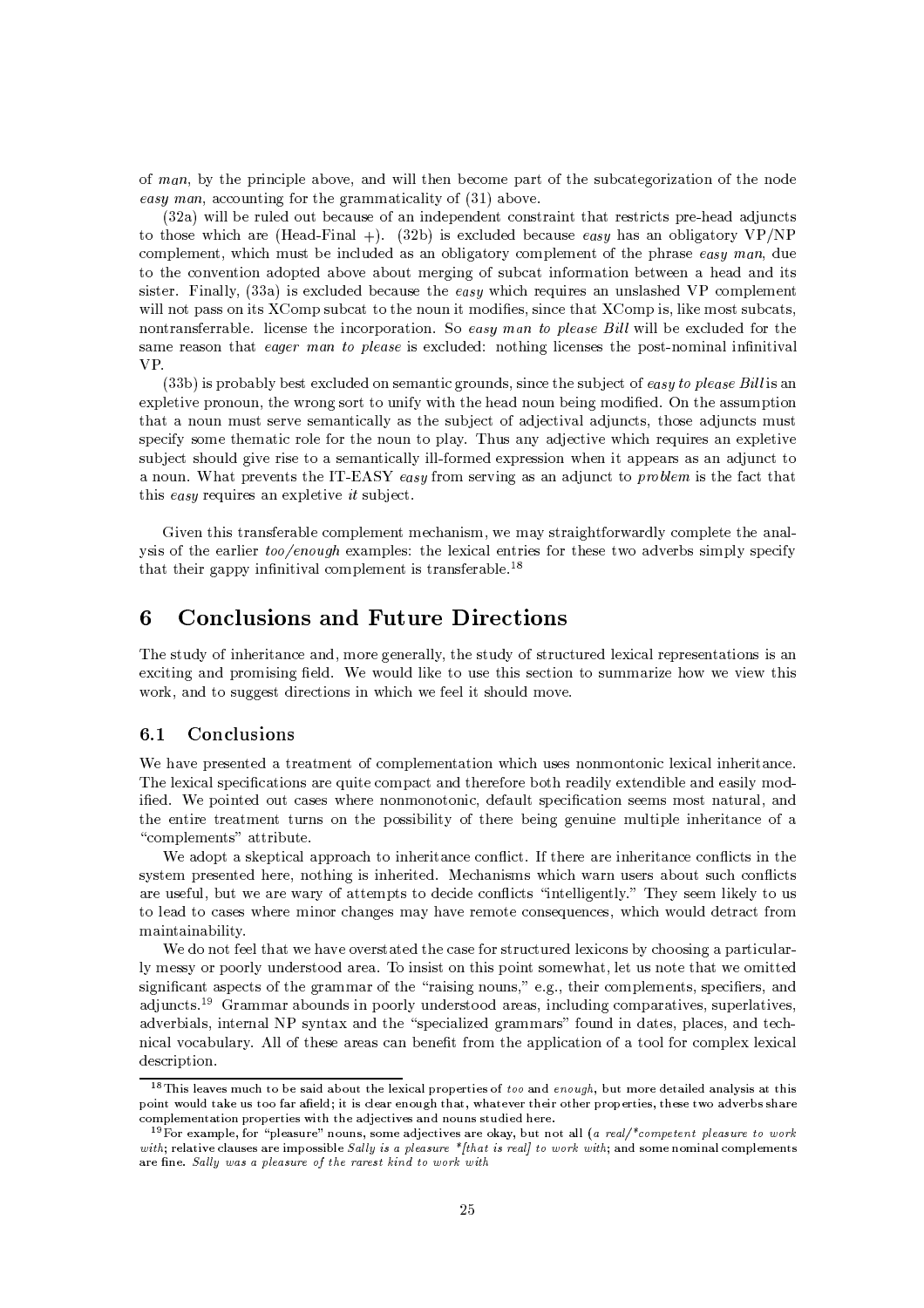#### $6.2$ **Hypotheses or Tools?**

The conclusions above may be read as a plea for the employment of an important tool in computational linguistics, and, indeed, we see the primary significance of the use of structured lexicons not in new expressive power which they bring to natural language processing or description (there is perhaps none), but rather in the increased ease and reliability with which they allow old hypotheses to be formulated and put to use.

Brachman (1983, p.35) summarizes the dominant view of inheritance in knowledge representation:

Even though much has been made in the past of the significance of inheritance in semantic nets, no one has been able to show that it makes any difference in the expressive power of the system that advertises it...It is strictly implementational.

Given this authority on the technical side, it may be surprising to hear more applicationoriented users of inheritance mechanisms hedging at all on whether there is any scientific significance to the proposal here. But there is at least a potential candidate: lexical rules may distinguish inherited from specified information.

In expressing the relationships between members of two sets of lexical entries, we make crucial use of the distinction between idiosyncratically specified information (which appears in a sparse (non-redundant) lexical entry) and inherited information. We have adopted here the restrictive hypothesis, proposed in Flickinger (1987:108ff), that lexical rules hold for minimally specified lexical entries, without having access to inherited, predictable information. Adopting this hypothesis imposes a constraint on the form and function of lexical rules which is strong, perhaps too strong, but one which allows a simpler formulation of rules by keeping to a minimum the amount of information to be managed. Only two kinds of information are relevant for a lexical rule: the word classes that each of the two related entries belong to, and any idiosyncratic properties specified by either lexical entry. We note that if lexical rules were insensitive to the distinction between idiosyncratic and predictable properties of lexical entries, the statement of even a simple rule like LR-PAST, given earlier, would be much more difficult. If the lexical rule for past tense verbs had to cope with fully-specified entries that blurred this distinction, it would be difficult to express in the rule just which properties of the one entry had to match in the other, related entry.

For example, the verb like idiosyncratically requires a verbal complement which is either infinitival or gerundive, while the verb enjoy does not allow the infinitival form, allowing only the gerundive form for its complement. Since all of the inflected forms of like allow the same choice of two permissible forms for the verbal complement, while all of the inflected forms of enjoy insist on the gerundive complement, the lexical rules like LR-PAST or the similar one for present-thirdsingular forms must preserve these idiosyncracies. Yet a fully-specified entry for the base form enjoy stipulates not just the form of the complement, which would have to be identical in the present third-singular entry enjoys; the fully-specified base entry for enjoy also specifies that its subject be unmarked for number, an indifference which crucially must not be shared by the entry for enjoys. Short of tagging each attribute value in a fully-specified entry as local or inherited, it is not clear how the lexical rule for present-third-singular forms could be constrained to ensure identity of the verbal complement's VFORM value while ignoring differences in the subject's AGREEMENT value for these two entries for *enjoy*. In sharp contrast, this difference in idiosyncratic vs. inherited information can be exploited by lexical rules without stipulation when they are constrained to apply only to minimally-specified entries.

It may not be superfluous to add that, even if the argument above about distinguishing inherited and specified information is ultimately fallacious, so that the use of inheritance were seen purely as a tool, and not at all as a scientific hypothesis, it may nonetheless prove to be of great significance, just as many tools have advanced areas of science that nothing to do with their development. The development of lenses revolutionized astromony, even though glass grinding embodied no astronomical hypotheses.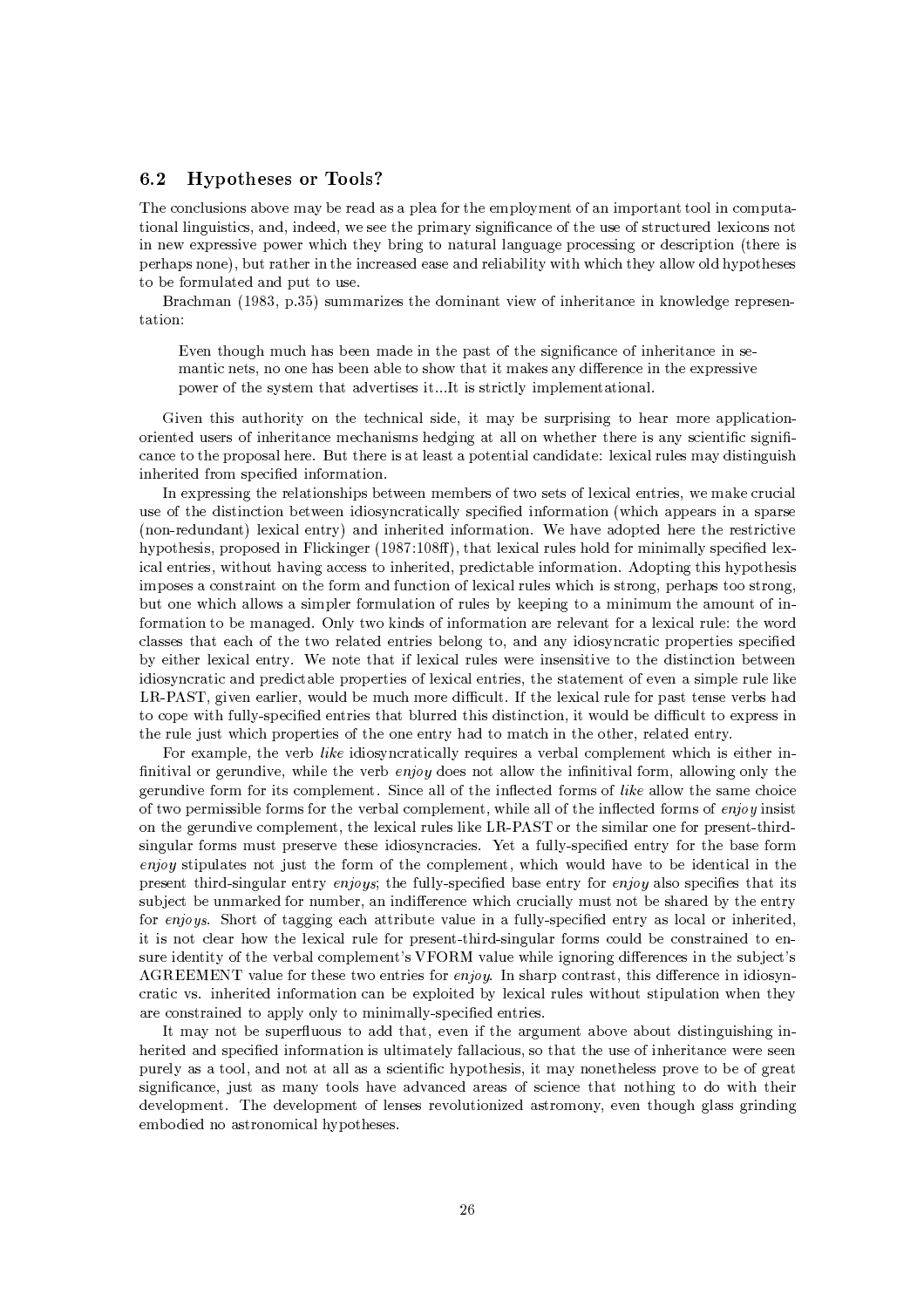#### $6.3$ Emergent issues in structured lexicons

Perhaps more interesting are the many directions in which this research may be developed. We suggest some of these in the questions below.

What are lexical classes and lexical entries? The careful reader noted in Section 5 above that our lexical specifications are TRANSLATED into feature structures. Theoretically, we could dispense with the translation for nearly all of the information involved, and have the lexicon describe feature structures directly. But this does not correspond to our implementation, nor are we clear on how e.g., information on lexical rules and their application ought to be rendered in features. Perhaps lexical entries must be structured so that one component of a lexical entries is a feature structure, while others are not.  $^{20}$ 

Can inheritance be exploited in the specification of inflectional variation? This appears to be a promising area of application, since in general, one can view inflected elements as further specifications of abstract lexemes (cf. Evans and Gazdar, 1989 for an intriguing proposal).

Can derivational lexical rules be treated more satisfactorily? For example, it is clear that at least some lexical rules relate not merely a pair of word classes, but rather entire lexical substructures (involving several classes) to one another. Can the techniques of inheritance be applied here, so that exceptional elements may be easily accommodated?

# References

- [1] Bach, Emmon. 1988. Categorial grammars as theories of language. In Richard T. Oehrle, Emmon Bach, and Deirdre Wheeler (eds.) Categorial Grammars and Natural Language Structures. Dordrecht: Reidel. 17-34.
- [2] Baltin, Mark. 1987. Degree Complements. In Geoffrey J. Huck and Almerindo E. Ojeda (eds.) Syntax and Semantics 20: Discontinuous Constituency. New York: Academic Press, 11-26.
- [3] Bayer, Samuel 1990. Tough Movement as Function Composition. In Aaron Halpern (ed.) Proceedings of the 9th West Coast Conference on Formal Linguistics. Stanford: CSLI, 29-42.
- [4] Borsley, Robert. 1983. A Welsh agreement process and the status of VP and S. In Gerald Gazdar, Ewan Klein, and Geoffrey Pullum (eds.) Order, Concord, and Constituency. Dordrecht: Foris Publications, 57-74.
- [5] Borsley, Robert. 1989. Subjects, complements and specifiers in HPSG. to appear.
- [6] Brachman, Ronald J. and James G. Schmolze. 1985. An overview of the KL-ONE knowledge representation system. Cognitive Science, 9:171-216.
- [7] Brachman, Ronald J. 1983. What IS-A is and isn't: An analysis of taxonomic links in semantic networks. IEEE Computer, 30-36.
- [8] Brame, Michael. 1979. Essays Toward Realistic Syntax. Seattle: Noit Amrofer.
- [9] Bresnan, Joan. 1971. Sentence stress and syntactic transformations. Language, 47:257-281.
- [10] Bresnan, Joan (ed.) 1982. The Mental Representation of Grammatical Relations. Cambridge: MIT Press.
- [11] Carpenter, Bob, Carl J. Pollard, and Alex Franz. 1991. The specification and implementation of constraint-based unification grammar. Proceedings of the 31st Annual Meeting of the Association for Computational Linguistics.

<sup>&</sup>lt;sup>20</sup> Krieger and Nerbonne (1991) attempt to characterize ALL lexical information (including inflectional and derivational relationships) in typed feature structures-with no further information.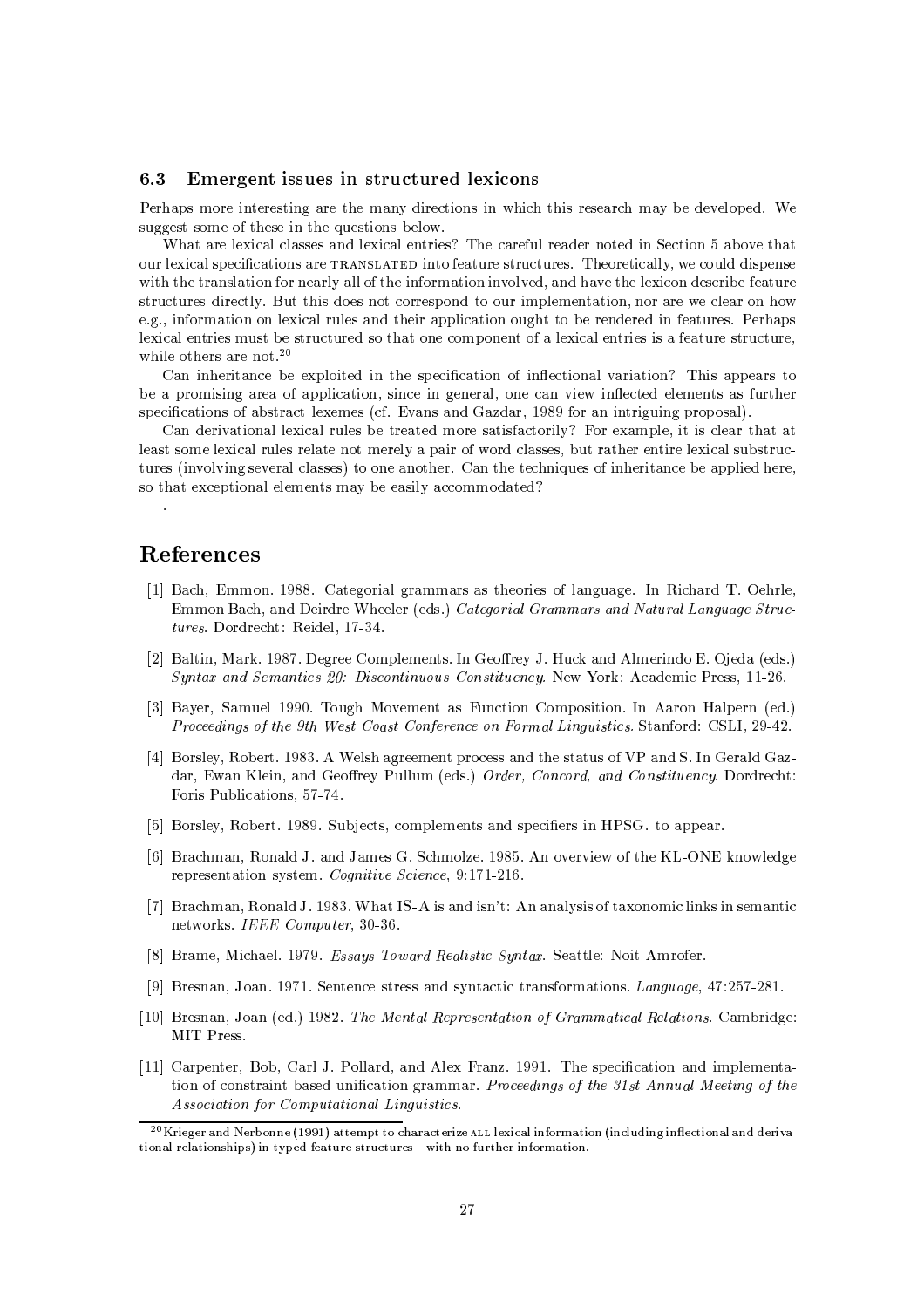- [12] Chomsky, Noam. 1965. Aspects of the Theory of Syntax. Cambridge: MIT Press.
- [13] Chomsky, Noam. 1973. Conditions on Transformations. In Stephen Anderson and Paul Kiparsky (eds.) A Festschrift for Morris Halle. New York: Holt, Rhinehart and Winston, 232-286.
- [14] Chomsky, Noam. 1977. On wh Movement. In Peter Culicover, Tom Wasow, and Adrian Akmajian (ed.) Formal Syntax. New York: Academic Press, 71-132.
- [15] Culicover, Peter and Wendy Wilkens. 1984. Locality in Linguistic Theory. New York: Academic Press.
- [16] Devlin, Keith. 1991. Logic and Information. Oxford: Oxford University Press.
- [17] Emele, Martin and Remi Zajac. 1990. Typed unification grammars. In Proceedings of the 13th International Conference on Computational Linguistics, Helsinki.
- [18] Evans, Roger and Gerald Gazdar. 1989. Inference in DATR. In Proceedings of the 4th Conference of the European Chapter of the Association for Computational Linguistics, 66-71.
- [19] Evans, Roger and Gerald Gazdar. 1990. The Semantics of DATR. In Proceedings of 7th Conference of the Society for the Study of Artificial Intelligence and Simulation of Behaviour. London: Pittman/Morgan Kaufmann, 79-87.
- [20] Fillmore, Charles. 1985. Pragmatically controlled zero anaphora. In Proceedings of the 7th Meeting of the Berkeley Linguistic Society.
- [21] Flickinger, Daniel. 1987. Lexical Rules in the Hierarchical Lexicon. Stanford doctoral dissertation.
- [22] Flickinger, Daniel, Carl Pollard, and Tom Wasow. 1985. Structure-sharing in lexical representation. In Proceedings of the 23rd Annual Meeting of the Association for Computational  $Linguistics, 262-267.$
- [23] Fodor, Janet D. 1978 Parsing strategies and constraints on transformations. Linguistic In*guiry*, 9:427-473.
- [24] Franz, Alex. 1990. A parser for HPSG. Technical Report LCL-90-3, CMU Laboratory for Computational Linguistics.
- [25] Gazdar, Gerald et al. 1985. Generalized Phrase Structure Grammar. Harvard University Press.
- [26] Goldstein, Ira and B.Roberts. 1977. The FRL Manual, MIT-AI Memo 409, MIT, Cambridge.
- [27] Gunji, Takao. 1987. Japanese Phrase Structure Grammar. Dordrecht: Reidel.
- [28] Hukari, Tom and Robert Levine. 1991. On the Disunity of Unbounded Dependency Constructions. Natural Language and Linguistic Theory 9:97-144.
- [29] Jackendoff, Ray. 1972. Semantic Interpretation in Generative Grammar. Cambridge: MIT Press.
- [30] Jackendoff, Ray. 1975. Tough and the trace theory of movement rules. Linguistic Inquiry,  $6:437-446.$
- [31] Jacobson, Pauline. 1982. Evidence for gaps. In Pauline Jacobson and Geoffrey K. Pullum (eds.) The Nature of Syntactic Representation. Dordrecht: Reidel, 187-228.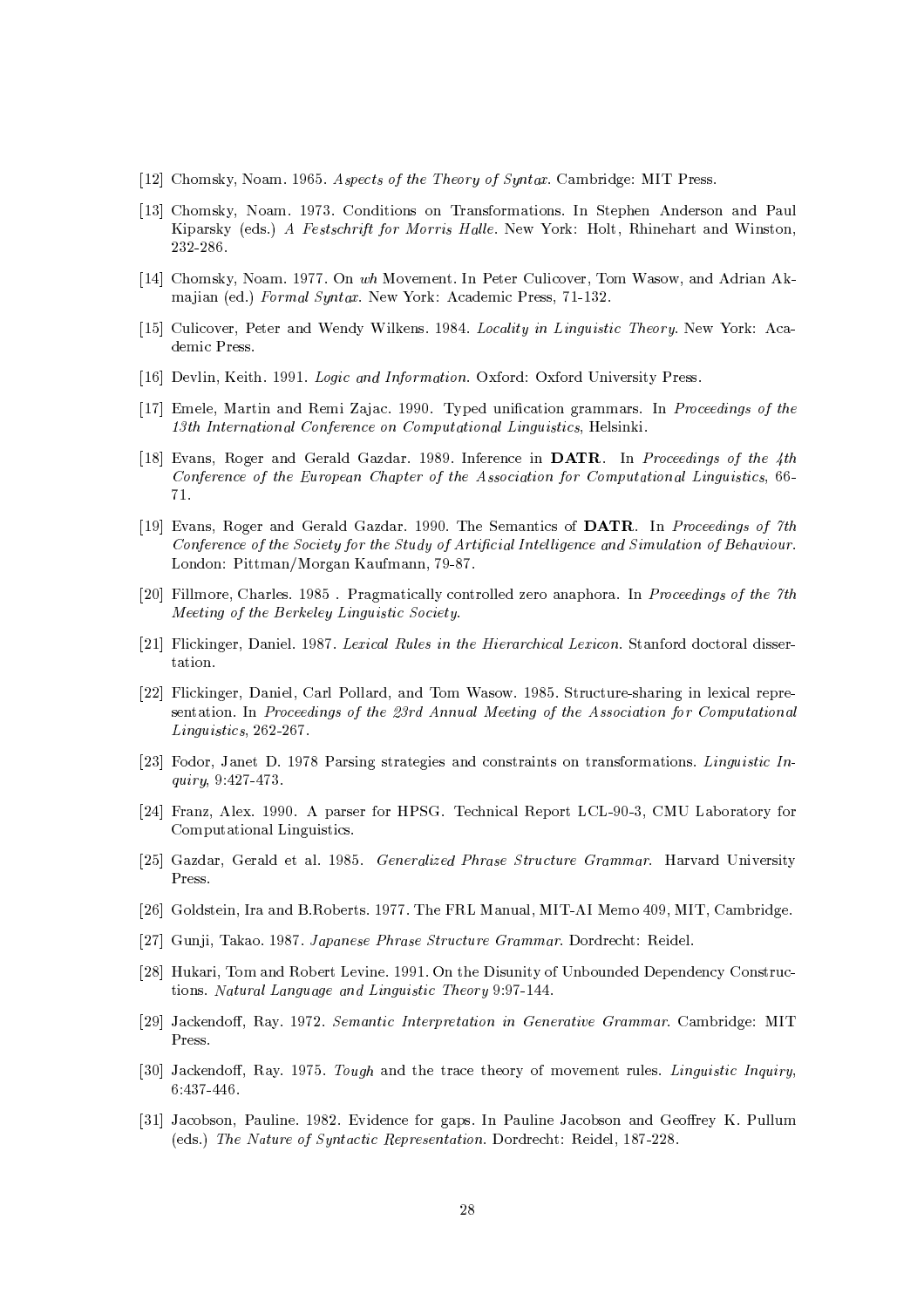- [32] Jacobson, Pauline. 1984. Connectivity in Phrase Structure Grammar. Natural Language and Linguistic Theory,  $1:535-581$ .
- [33] Jacobson, Pauline. 1987. Phrase Structure, Grammatical Relations, and Discontinuous Constituents. Geoffrey J. Huck and Almerindo E. Ojeda (eds.) Syntax and Semantics 20: Discontinuous Constituency. New York: Academic Press, 27-70.
- [34] Jacobson, Pauline. 1990. Raising as Function Composition. Linguistics and Philosophy,  $13(4):423-476.$
- [35] Johnson, Mark. 1988. Attribute Value Logic and the Theory of Grammar. Stanford: CSLI.
- [36] Jones, Charles. 1990. Decapitation (of some so-called "Null-Operator Constructions"). In Aaron Halpern (ed.) Proceedings of the 9th West Coast Conference on Formal Linguistics. Stanford: CSLI, 317-30.
- [37] Kaplan, Ronald and Joan Bresnan. 1982. Lexical-Functional Grammar: A formal system for grammatical representation. In Joan Bresnan (ed.) The Mental Representation of Grammatical Relations. Cambridge: MIT Press, 173-281.
- [38] Krieger, Hans-Ulrich, and John Nerbonne. 1991. Feature-Based Inheritance Networks for Computational Lexicons. DFKI Research Report, DFKI, Saarbrücken. To appear in: Ted Briscoe and Anne Copestake (eds.) Proceedings of the ACQUILEX Workshop on Lexical Inheritance. Cambridge. UK.
- [39] Lasnik, Howard and Robert Fiengo. 1974. Complement object deletion, Linguistic Inquiry,  $5:535-571.$
- [40] Maling, Joan and Annie Zaenen. 1982. A phrase structure account of Scandinavian extraction phenomena. In Pauline Jacobson and Geoffrey K. Pullum (eds.) The Nature of Syntactic Representation. Dordrecht: Reidel, 229-282.
- [41] Miller, George and Noam Chomsky. 1963. Finitary Models of Language Users. In R.D.Luce, R.Bush and E.Galanter (eds.) Handbook of Mathematical Psychology Vol.II. New York: Wiley, 419-492.
- [42] Montague, Richard. 1973. The proper treatment of quantification in ordinary English, in Jaakko Hintikka, Julius Moravcsik, and Patrick Suppes (eds.) Approaches to Natural Language. Dordrecht: Reidel.
- [43] Nanni, Deborah L. 1980. On the surface syntax of constructions with easy-type adjectives. Language, 56:568-81.
- [44] Nerbonne, John and Derek Proudian. 1987. The HP-NL system. Technical report, Hewlett-Packard Labs.
- [45] Pollard, Carl. 1984. Head Grammars, Generalized Phrase Structure Grammars, and Natural Language. Stanford doctoral dissertation.
- [46] Pollard, Carl. 1985. Phrase structure grammar without metarules. In Proceedings of the 4th Annual Meeting of the West Coast Confernece on Formal Linguistics.
- [47] Pollard, Carl. 1988. Categorial grammar and phrase structure grammar: An excursion on the syntax-semantics frontier. In Richard T. Oehrle, Emmon Bach, and Deidre Wheeler (eds.) Categorial Grammars and Natural Language Structures. Dordrecht: Reidel, 391-416.
- [48] Pollard, Carl. 1989. The syntax-semantics interface in a unification-based phrase structure grammar. In Stephan Busemann, Christa Hauenschild, and Carla Umbach (eds.) Views of the Syntax-Semantics Interface: Proceedings of the Workshop "GPSG and Semantics", Technische Universität Berlin, 22-24. Feb 1989, 167-184. KIT FAST, Technische Universität Berlin.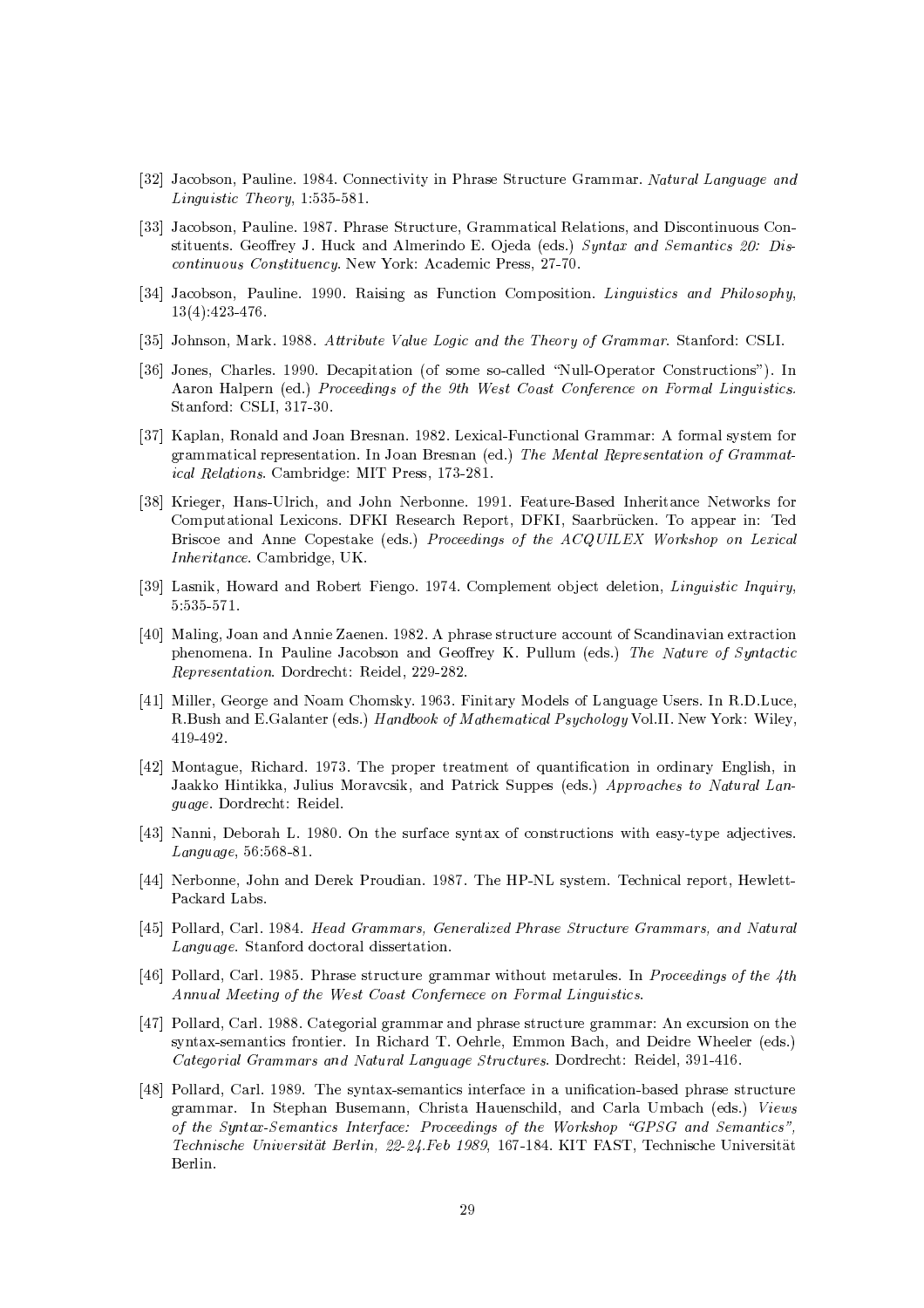- [49] Pollard, Carl and Ivan Sag. 1987. An Information-Based Theory of Syntax and Semantics, Vol.I. Stanford: CSLI.
- [50] Pollard, Carl and Ivan Sag. 1988. An information-based theory of agreement. In Diana Brentari, Gary Larson, and Lynn McCleod, editors, Proceedings from the Parasession on Agreement, Chicago: Chicago Linguistics Society, 236-257.
- [51] Pollard, Carl and Ivan Sag. 1991. An information-based theory of syntax and semantics, Vol.II. unpublished manuscript in preparation.
- [52] Postal, Paul. 1971. Cross-over Phenomena. New York: Holt, Rinehart, and Winston.
- [53] Proudian, Derek and Carl Pollard. 1985. Parsing head-driven phrase structure grammar. In Proceedings of the 25th Annual Meeting of the Association for Computational Linguistics.
- [54] Purdy, William C. 1988. A Lexical Extension of Montague Semantics, Report CIS-88-1, School of Computer and Information Science, Syracuse University.
- [55] Roberts, Diana. 1991. Linking Rules in an HPSG Lexicon, unpublished Master's Thesis, Cornell University.
- [56] Rosenbaum, Peter S. 1967. The Grammar of English Complement Constructions. Cambridge: MIT Press.
- [57] Ross, John R. 1967. Constraints on Variables in Syntax. MIT doctoral dissertation.
- [58] Sag, Ivan A. 1982. A semantic theory of 'NP movement' dependencies. In Pauline Jacobson and Geoffrey K. Pullum (eds.) The Nature of Syntactic Representation. Dordrecht: Reidel, 427-466.
- [59] Schachter, Paul. 1981. Lovely to look at. *Linguistic Analysis*, 8:431-48.
- [60] Shieber, Stuart, 1986. An Introduction to Unification-Based Approaches to Grammar. Stanford: CSLI.

# Appendix A: Lexical Fundamentals

In the analysis of adjectives governing VP complements that we provide here, we adopt the approach to lexical representation developed in Flickinger (1987). We provide here a brief sketch of the framework, limiting our discussion to those aspects which are relevant to the analysis in the main body of the paper.

## Lexical Framework

Much of the information in a fully specified entry within the lexicon is not unique to that particular entry. Viewing this information as a set of discrete properties which make up the lexical entry, related lexical items will have in common some of the properties of that entry. Lexical items can be grouped into classes defined by those properties that are common to all members of the class. By giving a precise characterization of these word classes, one can eliminate a good deal of the redundancy found in a lexicon that consisted of fully specified entries. Put differently, one can make use of these word classes to capture generalizations about the elements of the lexicon, and to make predictions about the behavior and distribution of a lexical item on the basis of the classes it belongs to.

To avoid redundancy entirely, each property relevant to representing the elements of a lexicon should only be mentioned once in some single class, with all elements of the lexicon that have this property being members of that class. If so, a given lexical item may have to belong to many classes in order to obtain all of its properties. These word classes form a hierarchy over which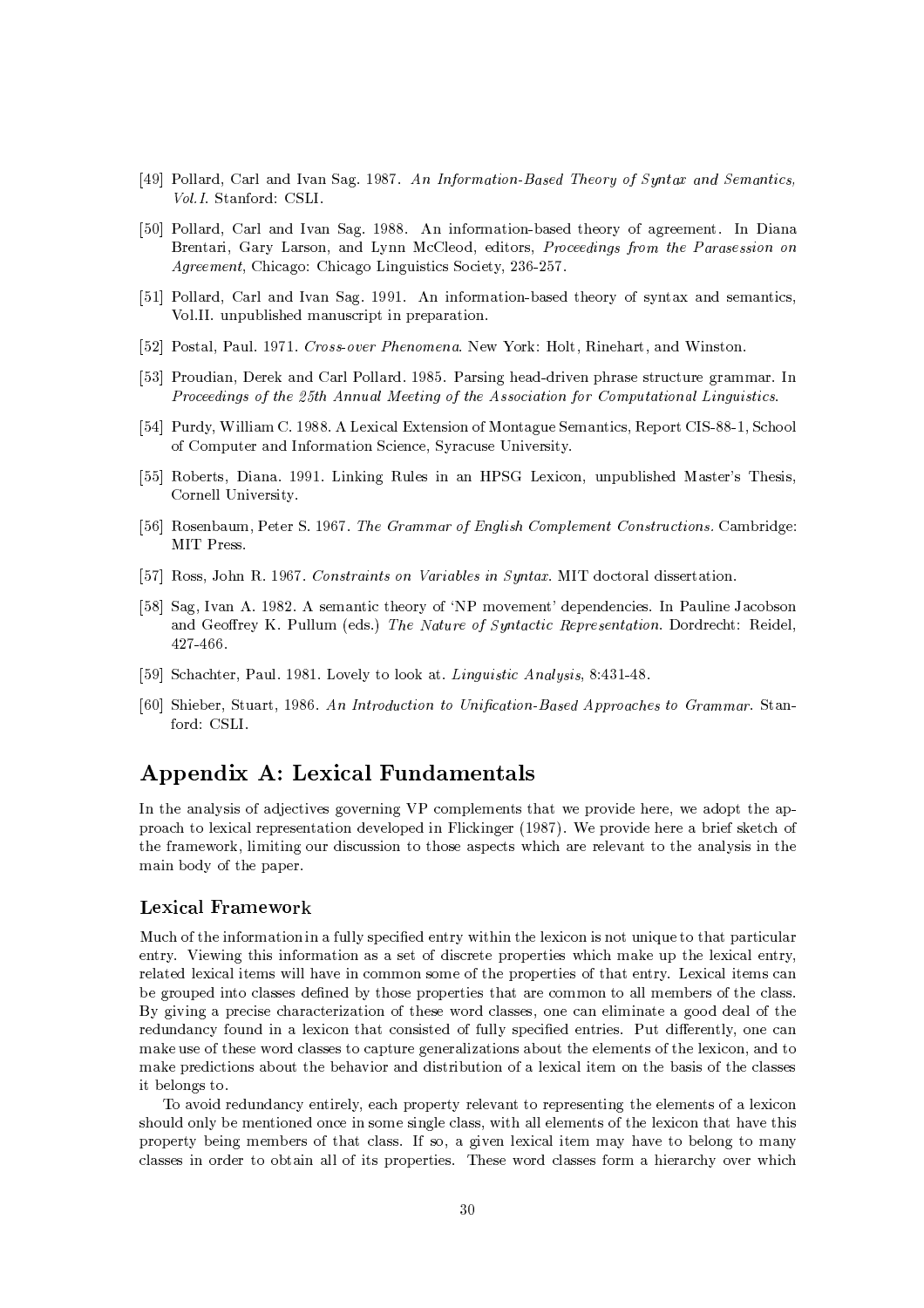

Figure 7: A sample of lexical classes near the top of the lexical hierarchy.

rules are defined that govern the inheritance of information from class to class, and ultimately to individual lexical entries. One of the nicest aspects of this idea is that it is readily visualized (cf. Figure 7).

In order to present the class definitions that formally express the properties of the adjectives governing VP complements as collections of attributes with assigned values, we shall make use of the hierarchy of word classes above, where classes inherit their properties from other more general classes, or indeed from several such classes. This hierarchy of classes is intended as the repository of both the syntactic and semantic properties that comprise the fully fleshed-out lexical entries of a language; we will of course only present a very few of the classes that would populate a complete hierarchy, sufficient we hope to prove the promise of such a representation. Part of this hierarchy is devoted to specifying the number and types of complements that predicates allow or require, and among this group of word classes is one defining the properties shared by lexical entries that take a subject and a complement which is semantically controlled (possibly by the subject); we label this class simply CONTROL. Above, we illustrate the barest outlines of the top of the word class hierarchy for English, to suggest where the CONTROL class fits in. We provide the content of CONTROL later.

It is important to note that word classes do not merely form a simple hierarchy, but rather that they form a set of interconnected hierarchies; as Chomsky (1965) argued in his discussion of lexical representation in Aspects (pp. 79-83), the need to cross-classify a given lexical item according to several distinct properties renders impossible the use of a simple branching hierarchy to represent the lexicon.

We take as a dequate motivation for the existence of a word class the demonstration that some particular syntactic or morphological property (or cluster of properties) is shared by a number of lexical items. The forcing function in the identification of word classes is our assumption that the best representation for lexical information is one in which each new piece of information, each distinct property exhibited by one or more elements of the lexicon, is introduced exactly once in the lexicon. A property shared by more than one lexical item should be introduced in a word class common to those items, or those lexical items should be related by lexical rule. In the simplest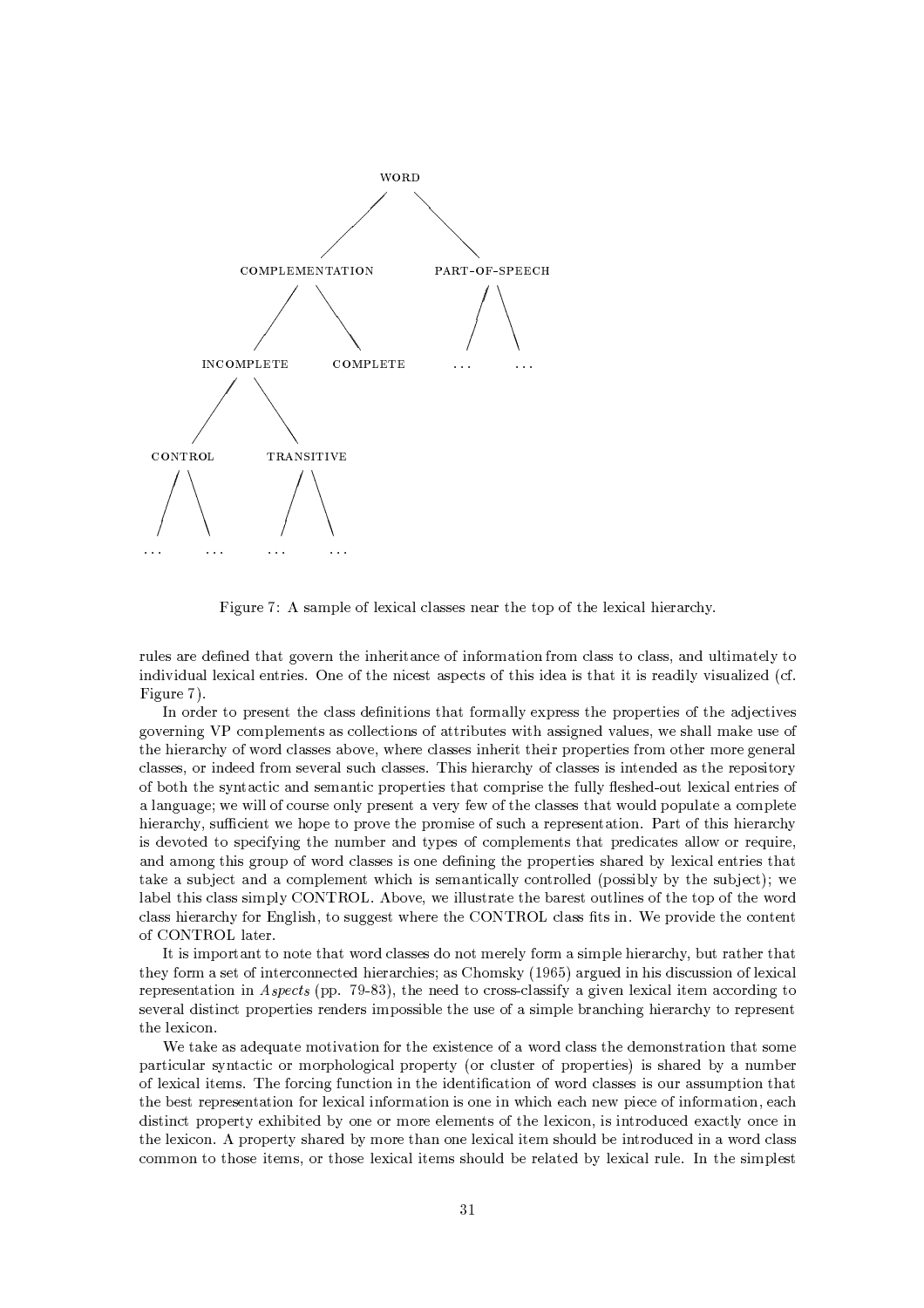case where a word class or lexical entry belongs to just one superclass, the inheritance rule for how values of an attribute are assigned in the word class hierarchy is quite straightforward. The two alternatives to be considered depend on whether a given attribute permits only one value, or multiple values.

### **Inheritance of Values**

The value assigned to a particular word class (or member) W for a given attribute is determined as follows:

a. For a single-valued attribute, the assigned value is either introduced directly in  $W$ , or is the one introduced in the most specific class to which W belongs. If there is no value introduced anywhere in the linked classes between W and the root WORD-CLASS, inclusively, no value is assigned to W for that attribute.

b. For a multiple-valued attribute, the assigned values are the members of the set consisting of all distinct values introduced for that attribute in W and in any of the classes linking W with the root WORD-CLASS, inclusively.<sup>21</sup>

In cases where a class or member belongs to more than one superclass, the picture might be more complicated, since each of two immediate superclasses might specify a different value for the same single-valued attribute. One way to address the potential conflict would be to define another rule of inheritance to take account of multiple parents, a rule which for each attribute assigns priority to some one of the parent classes (see the paper on the ISSCO lexicon in this collection). We instead assume that the hierarchy is specified in such a way that each single-valued attribute of some given class or member was assigned a value by at most one of the immediate superclasses (or its parents), so conflicting values do not occur.

In adopting this discipline for inheritance of lexical information, we follow Flickinger (1987) rather than accepting the more rigorously defined but more restrictive rules of inheritance defined for DATR by Evans and Gazdar (1989, 1990). As will be seen in the discussion to follow, we believe that the ability to inherit a lexical property from more than one potential source can be important in capturing relevant linguistic generalizations. There would be no point to our use of multiple-valued attributes if we did not allow genuine multiple inheritance. We employ the multiple-valued attribute "complements" in order to collect subcategorization information about several subcategorized-for elements simultaneously. In its most natural form, the single property "complements" inherits from several ancestors simultaneously.<sup>22</sup>

We also follow Flickinger, this time accompanied by Evans and Gazdar, in assuming that lexical attributes may be assigned default values as part of a word class definition, with those defaults possibly being overridden in the definition of a subclass or lexical entry inheriting from that word class. In this we part ways with Pollard and Sag (1987)'s strong assumption of monotonicity in the inheritance of lexical properties, again for reasons that we identify in the discussion to follow.<sup>23</sup>

While word classes and the associated mechanism of nonmonotonic inheritance provide powerful tools for representing one kind of shared information, that which links a category to its sub-categories, a distinct formal device is required to link two morphologically related classes of different categories. We employ the familiar notion of a lexical rule to represent this second kind of systematic (but not exceptionless) relationship. Given a word belonging to the first set, a lexical rule predicts the existence of a corresponding word belonging to the second set, with the differences and similarities between the two words captured both in the formulation of the rule, and in the definitions of the classes each word is a member of.

 $^{21}$  We employ multiple-valued attributes only within the lexicon in order to gather subcategorization speicifications. A translation step converts these to sets (or-with more information-lists) for use in the feature system.

 $^{22}$ The DATR position carefully disallows multiple inheritance of a single property from two or more classes, even while allowing inheritance from various classes into different properties (in a single word class). We find genuine multiple inheritance seems useful, even if it may be dispensable; cf. the treatment of the lexical attribute "complements" below.

<sup>&</sup>lt;sup>23</sup> But see Pollard and Sag, 1987, p.194 note.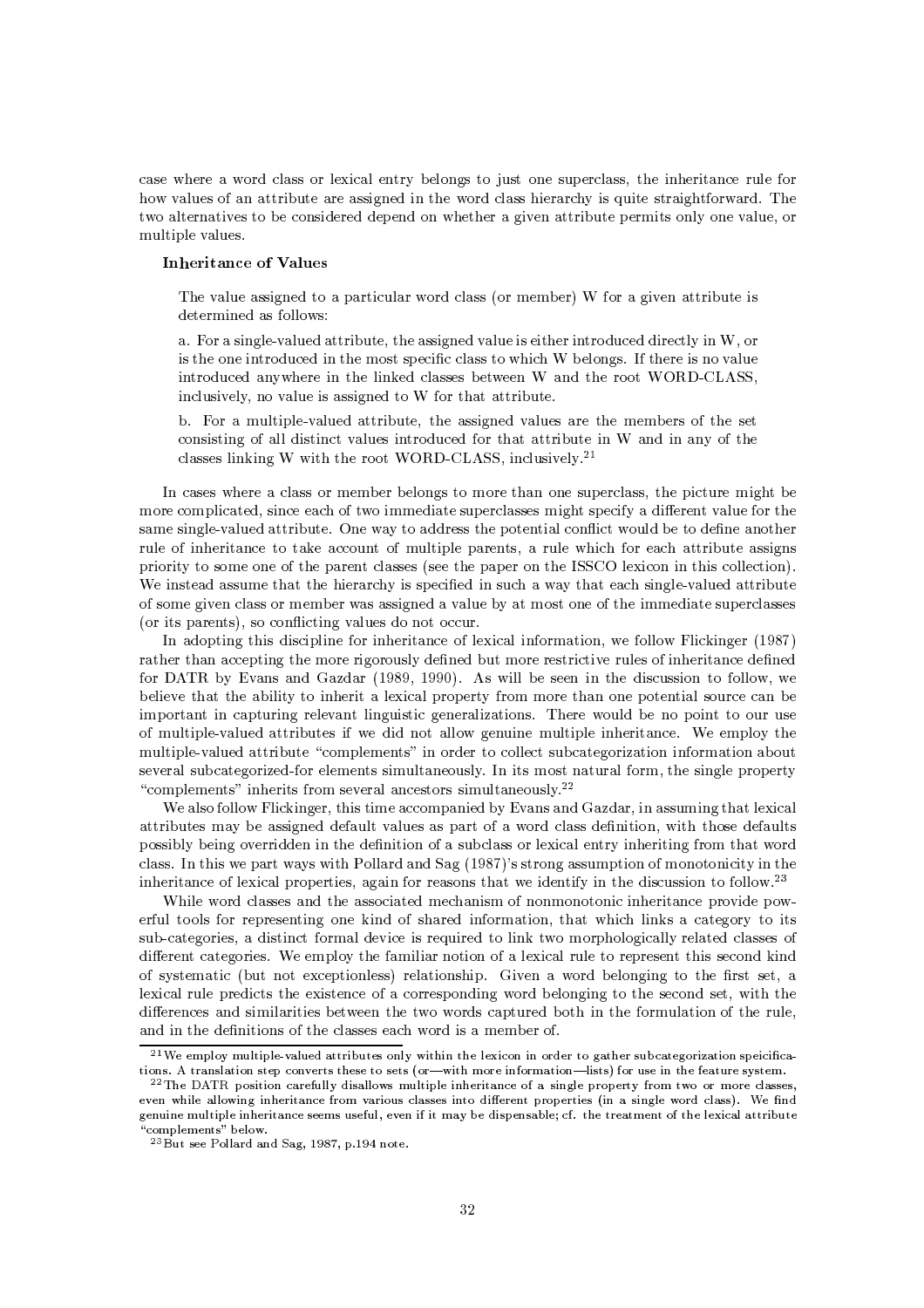We illustrate our notation for lexical rules with an example of a relatively simple one, the inflectional rule relating the base forms of verbs with their past tense forms. We can express the relationship between, say, walk and walked as given in the LR-PAST rule below, leaving out specifics of phonology and only hinting at semantics.

LR-PAST lexical rule

| LE-PAST)                  |     |                             |
|---------------------------|-----|-----------------------------|
| $\mid$ LE2-Classes – PAST |     | $=$ LE1-Classes - BASE      |
| LE2-Spelling              |     | $=$ (AFFIX-ED LE1-Spelling) |
| LE2-Phonology             |     |                             |
| LE2-Semantics             | $=$ | (PAST LE1-Semantics)        |

This lexical rule, like any other, expresses a relation holding between two sets of lexical entries, the first set represented by a canonical lexical entry LE1, and the second set by LE2. The rule's applicability is governed by the relevant classes that LE1 and LE2 each belong to, with these classes named in the statement within the rule that relates the one entry's list of parent classes with the other entry's class list. Having specified the range of applicability, each rule then states the particular dependencies holding between properties of LE1 and corresponding properties of  $LE2.24$ 

We might view inheritance within a hierarchy of word classes as a tool that eliminates redundancy along one dimension within the lexicon, while lexical rules provide the same service along another dimension. A given lexical item, by virtue of being a member of one or more word classes, shares inherited properties with other lexical items that belong to those same classes, but does not necessarily share a common morphological or semantic base (or indeed any of its idiosyncratic properties) with any of those other items. That same lexical item, by participating in one or more lexical rules, has properties in common with a second set of lexical items, where the shared properties crucially include some or all of the idiosyncratic information which distinguishes that lexical item from others in its class. The members of this second set, related by lexical rules, all do share a single common semantic and morphological base (except for suppletions).

Of course, if a lexical rule relates two entries that both belong to a given word class (as happens with the verbal inflection rules), those two entries will share some inherited properties as well as the idiosyncracies. However, the lexical rule only establishes joint membership in that given class and the relationship of the idiosyncratic information in the two entries; all other properties shared by the two are established by inheritance within the word class hierarchy.

Both of these formal devices, inheritance and lexical rules, serve to express that which is common among (often overlapping) sets of fully-specified lexical entries, including properties that are morphological, syntactic, and semantic. In their capacity as redundancy mechanisms, the two devices permit a parsimonious representation of the existing lexicon.

# **Lexical Content**

For convenience of exposition, we view the syntactic properties of lexical items as being of two kinds: one a set of features, separated into those with atomic values and those with category values, and the other a set of subcategorization specifications, divided into complements (obligatory and optional), and adjuncts. Even though HPSG represents both types of information (features and subcategorization specifications) uniformly as attribute-value pairs (as noted above), we shall represent them lexically as distinct. We have two motivations for this: first, in representing the information differently from its normal form in HPSG we demonstrate the independence of the lexical ideas presented here. We employ HPSG in the grammatical analysis presented here because it is a useful grammatical framework, and because it makes strenuous lexical demands; but the lexicon framework does not presuppose HPSG (for example, PATR-II systems can make

 $^{24}$ We include this rule primarily in order to introduce the notation we shall later employ. We would, however, be quite sympathetic to an alternative treatment of the relation between PAST tense forms and untensed lexemes which employed lexical inheritance rather than inflectional rules to account for the relationship. We deny that this sort of treatment can be extended from inflectional to derivational rules, however.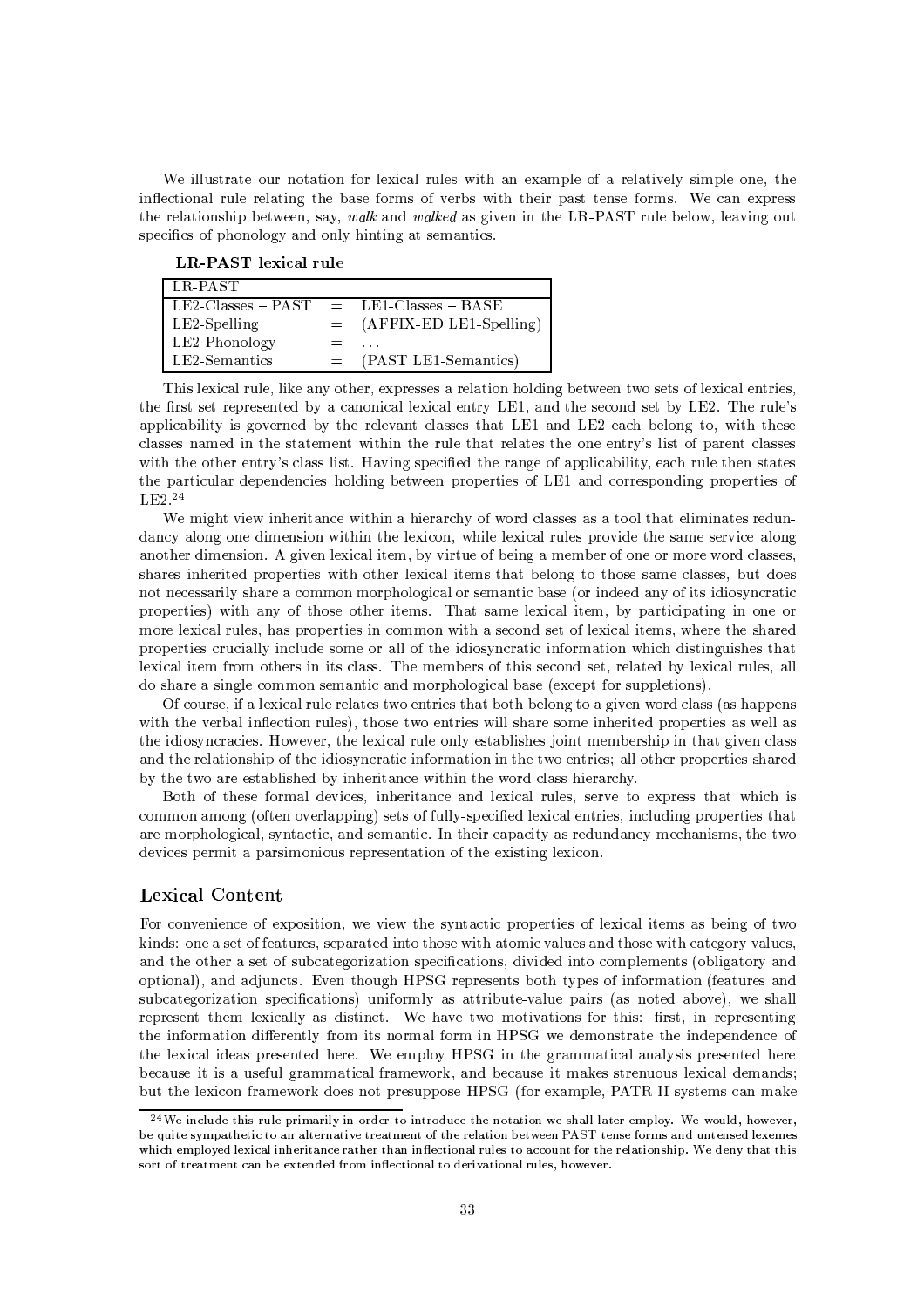use of structured lexicons, and nearly do, in the form of templates. Cf. Shieber, 1986, pp.54-55.). Second, a uniform feature notation needed for subcategorization and nonsubcategorization information threatens to obscure points addressed below, so the two kinds of information are separated in the representations of lexical entries used here.

The atomic-valued features that we employ in specifying lexical entries (and in specifying categories) are drawn from a (small) finite set where each feature has a limited set of possible atomic values,  $2^5$  e.g., the binary feature INVERTED, indicating whether or not a verb can appear as the head of an inverted sentence. The feature VFORM, on the other hand, draws its values from a set containing among others BASE, PAST, and PAST-PARTICIPLE, to represent the morphological form of a verb. Category-valued features take as their value a feature-structure, a specification for some syntactic category. Since any non-empty set of feature-value pairs is (by definition) enough to specify a category, any such set constitutes a possible value for one of these category-valued features.

Each complement or adjunct entry, referred to here as a *subcat*, consists of a category specification and its semantic properties. Since reference to subcategorization properties of subcats is excluded in specifying complements or adjuncts within a lexical entry (cf. Pollard and Sag, 1987: 143-4 for a similar—but not identical—"locality" restriction), we make use of a feature COM-PLETE, quite similar to the SUBJ feature proposed by Borsley (1983), and employed in GKPS (1985:61f) to distinguish INCOMPLETE from COMPLETE categories. Incomplete constituents lack one or more of their obligatory complements, including at least their final complement (usually the subject), and are marked [COMPLETE -], while complete categories are marked [COMPLETE  $+$  to represent the property that no obligatory arguments are missing. (Complete categories correspond roughly to maximal projections in an X-bar framework.) To distinguish lexical categories from phrasal ones, we use the binary feature LEXICAL. With these two features COMPLETE and LEXICAL, we can follow Pollard (1984) in dispensing with the widely used (and abused) X-bar machinery, while maintaining the full range of necessary distinctions among lexical and phrasal categories.

|           | CONTROL                |                                 |
|-----------|------------------------|---------------------------------|
|           | Superclasses           | Incomplete                      |
|           | Complements            | <b>XComp</b>                    |
|           | XComp-Features         | (Category Verb) (Complete $-$ ) |
| $^{(38)}$ |                        | $(Lexical -)$                   |
|           | XComp-Subj-Semantics   | Subject-Semantics               |
|           | XComp-Oblig            | Yes                             |
|           | <b>XComp-Semantics</b> | <b>XComp-Semantics</b>          |
|           | XComp-Role             | State-of-Affairs                |

The content of the word-class CONTROL, promised above, is presented here:

As the hierarchy of word classes sketched above indicates, this class inherits from the INCOM-PLETE class (which specifies an obligatory subject complement), and introduces a second obligatory complement which is a verb phrase (not complete, which would be its maximal projection, a sentence; and not lexical, which would be just a verb without any complements). It will play the role State-of-Affairs (abbreviated 'soa') in relations denoted by words inheriting from CONTROL, and it will be semantically interpreted by the variable XComp-Semantics. The specification of the semantics will occasionally be omitted below, since the convention should be clear. It is this CON-TROL class which will serve as the superclass from which both of the adjectival VP complement classes (cf. IT-EASY and SLASH-EASY below) inherit.

Before concluding the sketch of the lexicon, we turn to the lexical representation of semantics, which likewise plays a role in the final analysis.

<sup>&</sup>lt;sup>25</sup> For linguistic defense of many of the actual features used here, see GKPS (1985)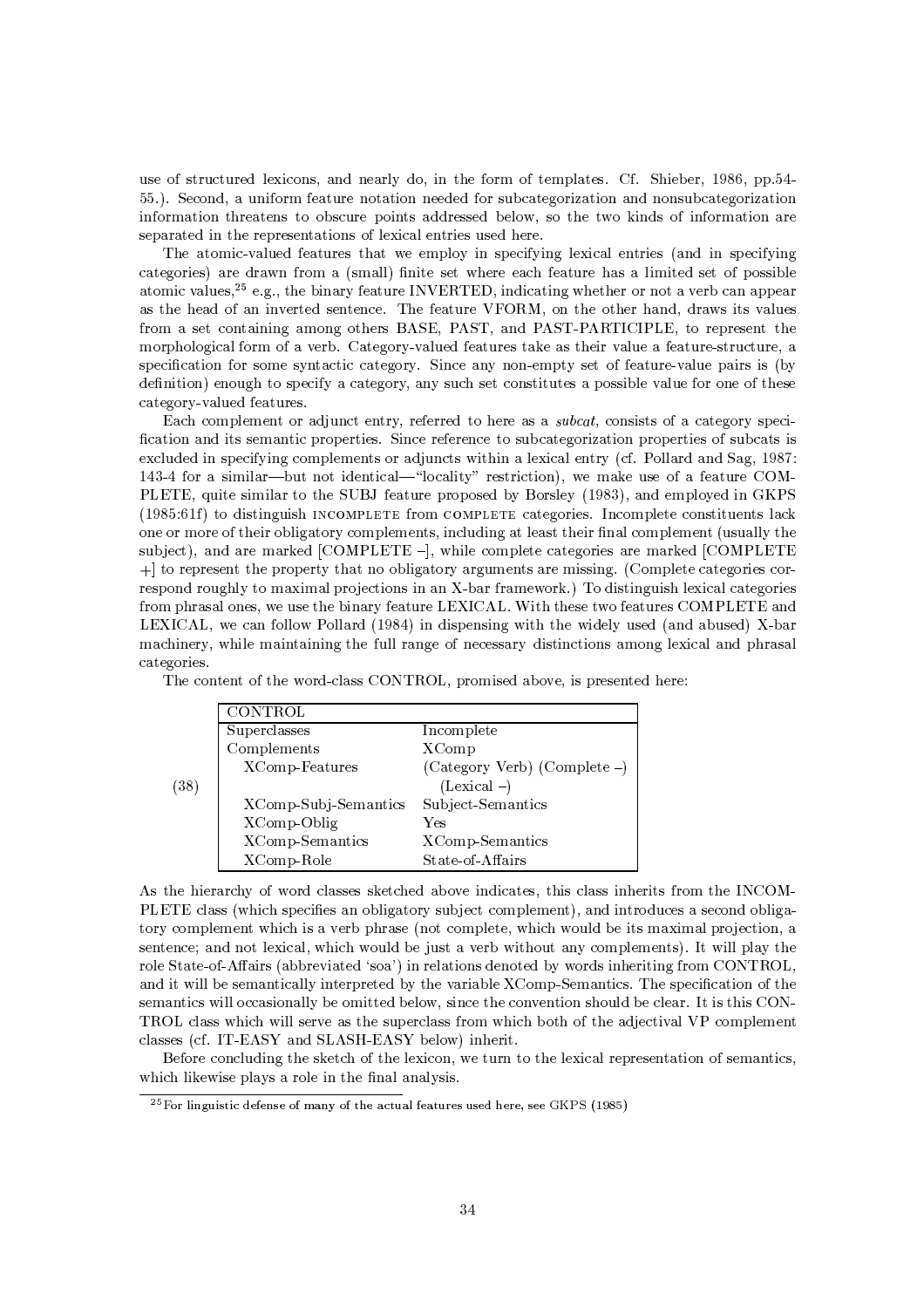# **Lexical Semantics**

The use of hierarchies of classes of information, advocated here as a means of representation for grammatical information, is also common in the representation of semantic HYPONYMY relations, e.g., the relation between boy and child (cf. Brachman and Schmolze, 1985). Thus boy is a hyponym (subconcept) of both *child* and *male*, which are in turn hyponyms of more abstract words and concepts. This may be modeled in the same multihierarchical fashion we employ for grammatical information. Such semantic hierarchies may be of utility in constructing more efficient NL inference engines (Purdy, 1988).

We exploit a very different use of semantic inheritance in the present treatment, however, beginning with the observation familiar from categorial grammar (Bach, 1988) that semantics and subcategorization are interdependent: subcategorizers denote relations among the denotations of their complements. Montague (1973) effectively exploited this by interpreting multiplace verbs and verb phrases as functions into the denotations of lesser-place verbs. We exploit the interdependence by allowing some semantic inheritance to follow syntactic subcategorization lines. To be more precise, we allow subcategorizers to specify not only the syntax of their complements, but also the semantic ROLE the complement is assigned in the relation denoted by the subcategorizer.

| INCOMPLETE       |                               |
|------------------|-------------------------------|
| Superclasses     | Complementation               |
| Complements      | Subject                       |
| Subject-Features | $(Complete +)(Category Noun)$ |
| Subject-Role     | Source                        |

| <b>TRANSITIVE</b> |                                                 |
|-------------------|-------------------------------------------------|
| Superclasses      | Incomplete                                      |
| Complements       | Object.                                         |
| Object-Features   | $(Complete +)$ (Case Accusative)(Category Noun) |
| Object-Role       | Theme                                           |

Thus INCOMPLETE assigns its subject the role source; TRANSITIVE inherits this role assignment and extends it by assigning theme to objects.

Roles may be understood by their function in atomic formulas: in standard predicate logic the binding of arguments to argument positions is mediated by the order in which argments appear.  $Rxy \neq Ryx$ . The use of explicit roles in semantic relations accomplishes this task and obviates the order of arguments:  $R(\text{source}:x,\text{theme}:y) \equiv R(\text{theme}:y,\text{source}:x)$ . Role-coded formulas are easily readable when there are many roles, and the use of roles seems essential in semantic theories of topics such as variable-place relations or variably-binding arguments such as the possessive. There is furthermore a substantial body of work on the so-called "linking" of semantic roles to syntactic information, including especially Roberts (1991) who applies this theory to HPSG. (Even though we use role- or keyword-coded arguments in lexical specifications, we will occasionally revert to order-coded representations for the purposes of illustration. They are more concise.)

What is important about roles for the present application is that we may exploit the inheritance mechanism to derive (specifications for) semantics for multiplace subcategorizers. Instances of the TRANSITIVE class are assigned the following semantics, using the multi-valued inheritance scheme discussed above:

| $\lceil$ pred: |                           |
|----------------|---------------------------|
|                | source: Subject-Semantics |
|                | theme: Object-Semantics   |

Lexical specifications for the arguments to the roles have not been shown, but the general scheme should be clear. The predicate must of course be assigned by each individual lexical entry. "Subject-Semantics" is used because it is useful to be able to refer to the semantics of a giv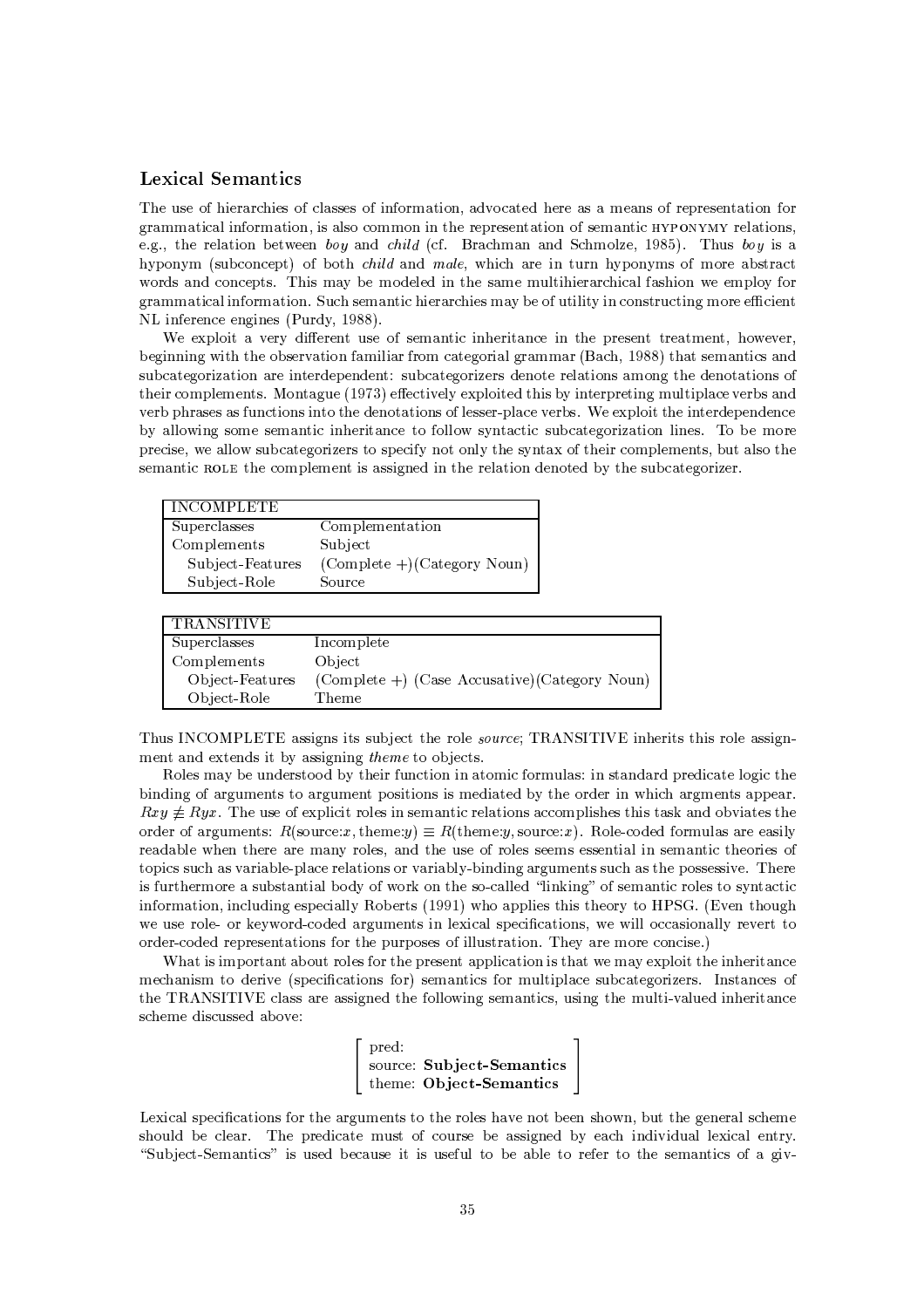en complement (the controller) in cases of grammatical control, as the semantics specifications for the lexical class CONTROL demonstrate.

## **Exceptions to Lexical Rules**

Since few if any lexical rules prove to be completely exceptionless, we assume that individual lexical entries can and do stipulate among their idiosyncratic properties exceptional behavior with respect to particular lexical rules. One such exceptional property is that a given entry belongs to a class to which a lexical rule applies, but that rule is not applicable to this entry.<sup>26</sup> Thus in the present case, adjectives like *necessary* and *possible* will include as part of their sparse lexical entries the stipulation that the lexical rule which usually relates IT-SUBJ and S-SUBJ members does not apply to these entries. Calling that lexical rule LR-Intraposition, given in (39), the entry for *necessary* can then be represented as in  $(40)$ .

| LR-Intraposition lexical rule |  |  |
|-------------------------------|--|--|
|-------------------------------|--|--|

| (39) | LR-Intraposition                                                                       |                                                 | $LE2-Classes - IT-SUBJ = LE1-Classes - S-SUBJ$ |  |
|------|----------------------------------------------------------------------------------------|-------------------------------------------------|------------------------------------------------|--|
| (40) | $necessary+1$<br>Superclasses<br>Spelling<br>Phonology<br>${\rm Lexical\text{-}Rules}$ | Adjective, It-Subj<br>"necessary"<br>/nEsIseri/ | (LR-Intraposition Not-Applicable)              |  |

It may be worth noting that it seems unlikely that properties such as the applicability of lexical rules can be incorporated into the feature system of HPSG (i.e., in any explanatory way). They seem inexpressible because they are a kind of second-order property. This is, in fact, exactly the sort of information which suggests to us that a lexicon may have to be MORE than a particular kind of feature system. See Pollard and Sag (1987:209, note) for a concurring view.<sup>27</sup>

# Appendix B: Refinements and Lexical Modifiability

In addition to allowing extensions painlessly, we expect a lexical system to be easily modified. This is of practical value given the relatively inexact state of present linguistic knowledge. Linguistic descriptions are under frequent revision, and lexical systems must accommodate this. In the present section we examine several refinements of the analyses above as a means of demonstrating the modifiability of structured lexicons. We wish to underscore the richness of detail that demands accommodation even in this one corner of the lexicon, and we hope to probe the limits of the formalism we have adopted for this lexical representation.

We began our analysis by presenting two variants of adjectives like easy, one with an expletive *it* subject, and one with a normal NP subject and a verbal complement containing a gap. There is, of course, a third variant for most adjectives of this kind, one with an infinitival VP or S as its

<sup>&</sup>lt;sup>26</sup> For a more complete discussion of the types of exceptional behavior exhibited by lexical entries with respect to lexical rules in this framework, see Flickinger 1987.pp.122ff.

<sup>&</sup>lt;sup>27</sup>The initial implementation of the lexicon was reported in Flickinger et al. (1985), and was done in HP-RL, a language derived from MIT's frame representation language, FRL (Goldstein and Roberts, 1977). It has since undergone reimplementations in Common Lisp, Common Objects, and CLOS. The work reported on here was implemented and saw daily (experimental) use for over two years. The basic analyses in Section 4 were all implemented and thoroughly tested through a good variety of surrounding grammars and application efforts. We also suggest analyses in the main body of the paper that were not implemented fully, in particular in the section on adjectival specification (too and enough) and nondenoting nominals  $S$ . is a pleasure to see.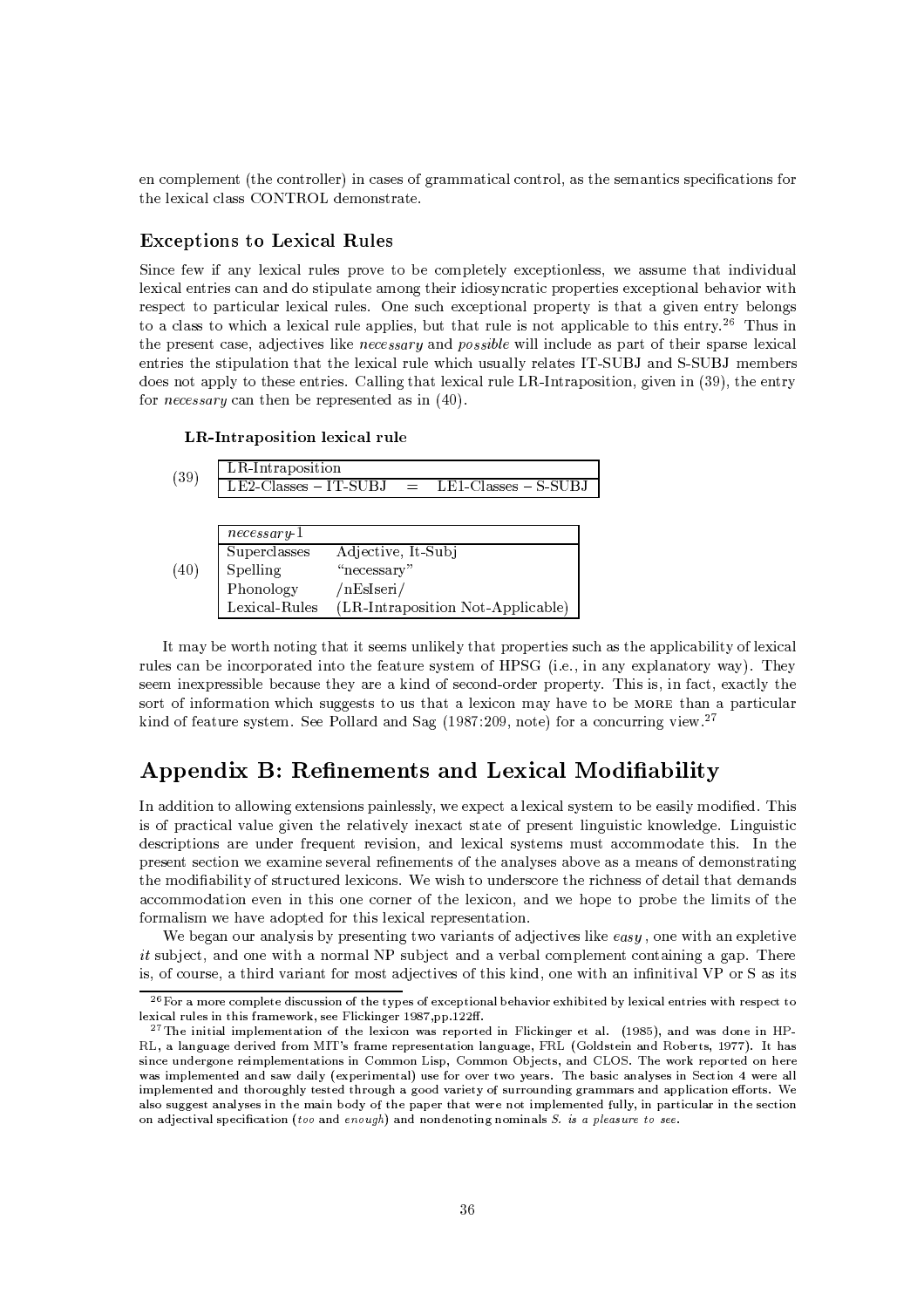subject, and no verbal complement, as illustrated in (41).

- $(41)$ To talk to Bill would be great.  $\mathbf{a}$ .
	- b. For me to talk to Bill would be great.
		- For Bill to lose this race would be great for Mary.  $\mathbf{c}$ .

This selection for infinitival subjects is a property shared with other classes of well-studied predicates, including verbs like *bother* and *require*, as illustrated in (42).

- $(42)$ a. For me to talk to Bill would bother Mary.
	- $<sub>b</sub>$ </sub> To win this race will require your fullest commitment.

To see that these infinitival subjects must be lexically licensed, consider the examples in (43), where at least some members of the IT-SUBJ class cannot appear with such subjects.

- $(43)$  $\mathbf{a}$ . \*In the final analysis, to win this race will not be necessary.
	- (cf. Winning this race will not be necessary.)
	- \*To talk to Bill is possible only in the mornings.  $\mathbf b$ .

We thus define a subclass of INCOMPLETE here named S-SUBJ, similar to IT-SUBJ and SLASH-COMP, to identify the relevant properties exhibited by lexical entries for the adjectives and verbs in  $(41-42)$ .

|      | S-SUBJ           |                                     |
|------|------------------|-------------------------------------|
|      | Superclasses     | Incomplete                          |
| (44) | Complements      |                                     |
|      | Subject-features | (Category Verb) (VForm Infinitival) |
|      |                  | $(Complete + -)$                    |

To this class belong verbs like *require* and *bother*, but we must also define a subclass which we call S-EASY for adjectives like *great* and *difficult*, since these, unlike the verbs, also permit an optional PP-for phrase, provided as before by the FOR-EXPERIENCER class.

$$
(45) \quad \frac{\text{S-EASY}}{\text{Superclasses}} \quad \text{S-Subj, For-Experiment}
$$

It appears that in general adjectives of the IT-EASY class alternate with entries like those in (41), while adjectives of the IT-SUBJ class do not. Hence we are tempted to define the lexical rule relating adjectives having it subjects with those having infinitival subjects so that the rule holds between the two classes S-EASY and IT-EASY. However, verbs like bother and require with entries that are members of the IT-SUBJ class should also be covered by this same lexical rule. suggesting that it must hold between the two classes IT-SUBJ and S-SUBJ. This leaves us the task of excluding those IT-SUBJ adjectives like *necessary* and *possible* that do not have S-SUBJ counterparts.

## Distinctions among Unbounded Dependencies

A second refinement of our analysis of easy adjectives is motivated by examples like those in (46), which show that some further constraints need to be placed on the gappy verbal complement which such adjectives subcategorize for. Informally, the generalization seems to be that extraction is not possible out of finite clauses embedded within the complement to easy adjectives, but is otherwise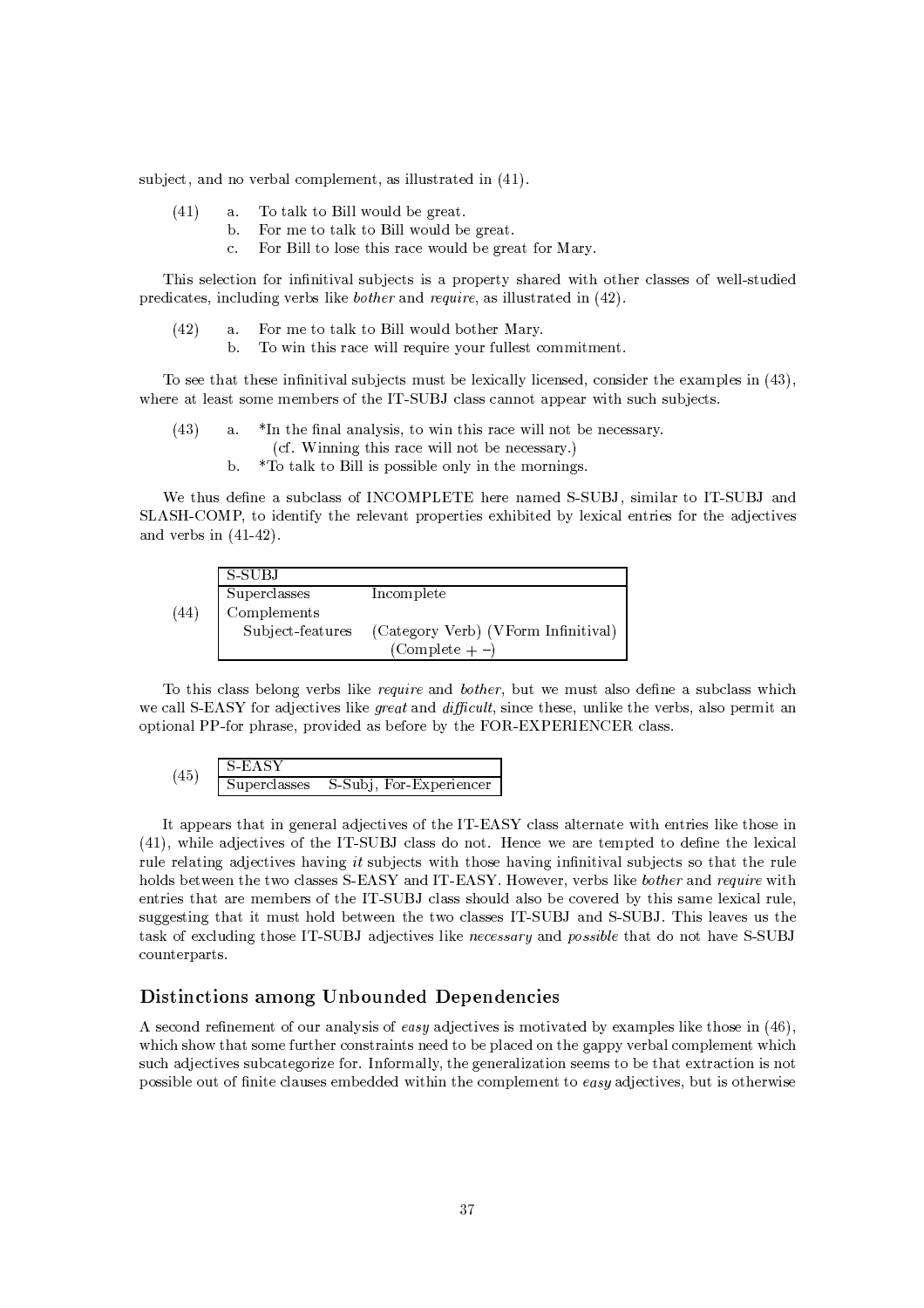licensed.<sup>28</sup>

- $(46)$ Bill was easy to get Mary to hire.  $a.$ 
	- $<sub>b</sub>$ </sub> Palm trees are hard to learn to climb.
	- $\mathbf{c}$ . Arias are fun to try to sing.
	- d. \*Bill was easy to see that Mary admired.
		- (cf. Bill, it's easy to see that Mary admires.)
	- \*Palm trees are hard to learn that one can climb.  $\epsilon$
	- $\mathbf{f}$ \*Arias are fun to insist that people sing.

General constraints imposed by the framework we have adopted here prevent us from attempting to describe these facts by making easy adjectives select for a verbal complement whose head requires ITS complement to be non-finite.<sup>29</sup> Instead, we follow Hukari and Levine (1991), who propose that two types of unbounded dependencies might be distinguished, with one dependency path, marked by the new binding feature SLASH', treating finite S's as islands, while the ordinary SLASH feature marks the usual dependency path which is insensitive to finite S nodes. Then easy adjectives of the SLASH-EASY class would more precisely subcategorize for an infinitival complement that has an NP gap of the marked SLASH' variety rather than the usual SLASH. To illustrate, consider example (46d): the SLASH' feature that would (by hypothesis) be introduced at the extraction site within the embedded  $\overline{S}$  that Mary admired will be passed up from that site by a general principle, but will stop its ascent when it reaches that  $\overline{S}$ . Assuming that the verb see does not select for this unusual kind of SLASH' complement, the sentence will not be admitted as grammatical. In contrast, the example in (46a) will still be admitted since the SLASH' introduced at the extraction site in to hire will be faithfully passed up by the same binding inheritance principle until it reaches the node dominating to get Mary to hire. Now this VP[SLASH' NP] is, according to our proposed refinement, precisely the kind of complement that easy requires, so the sentence is grammatical.

Of course, to properly defend this addition of SLASH' to the collection of binding features for English, we would like to find independent evidence of the claim that finite S's can serve as islands for SLASH. We leave the matter here as one meriting further study, and refer the interested reader to Jacobson (1987) for a similar suggestion to distinguish various slash attributes.

# Pied Piping

A third refinement of the analysis given above is motivated by examples like those in (47), where the easy adjective appears in a noun phrase with an infinitival complement containing a pied-piping construction, not accounted for in what we have said thus far.<sup>30</sup>

- $(47)$ Mary is an easy boss for whom to work.  $\mathbf{a}$ .
	- $\mathbf b$ . New York would be an awkward city from which to flee.
	- $\overline{c}$ . Bill might be a hard person in whom to confide.

The most straightforward characterization of phrases like for whom to work is to describe them as infinitival VPs containing a relative pronoun. Since English independently prohibits relative pronouns from appearing in situ within a verb phrase, the only way such a phrase can be produced is to have a pied-piped prepositional phrase extracted from the VP and sister to it.<sup>31</sup> Assuming that such a phrase must be admitted by the grammar, we can formally represent its syntactic category as shown in the following definition for the new class REL-EASY. What we make

 $28$  Jones (1990) attributes the observation to Chomsky (1977).

<sup>&</sup>lt;sup>29</sup> For discussion, see Flickinger, 1987, pp.67ff; Pollard and Sag, 1987, p.143

<sup>&</sup>lt;sup>30</sup>Chomsky (1977) cites examples like these; we appreciate Anthony Kroch's bringing them to our attention.

<sup>31</sup> Among other details, the phrase structure linking rule which would be necessary to admit this [VP[REL NP]  $\rightarrow$ PP[REL NP], VP/NP] construction will also have to be made explicit in a fuller analysis than we provide here, but that should not be problematic. We have in mind a simple generalization of the sentential linking rule, so that no novel rule would be required.